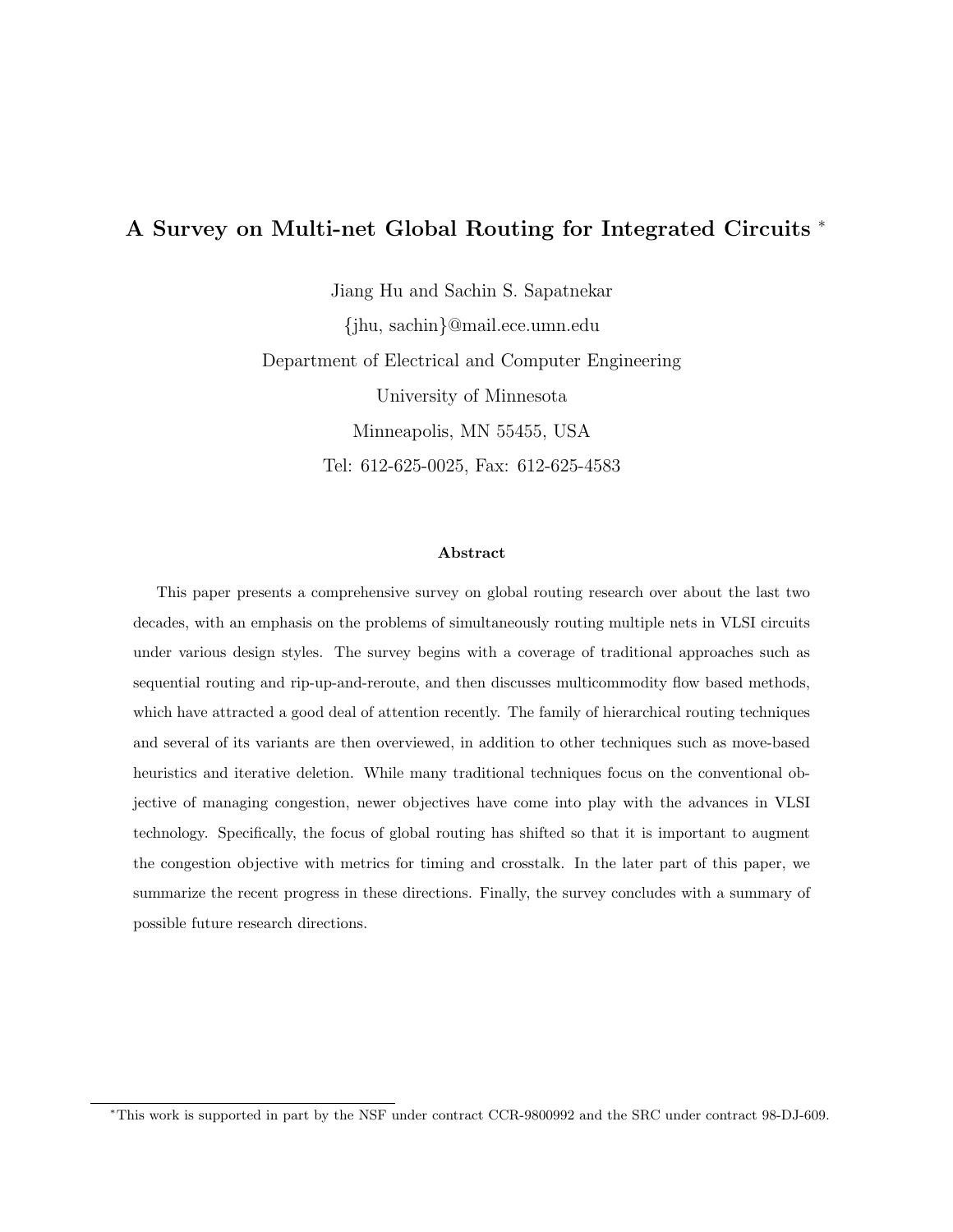# Contents

| $\mathbf{1}$ |                                    | Introduction                                                                                                        | $\bf{4}$         |
|--------------|------------------------------------|---------------------------------------------------------------------------------------------------------------------|------------------|
| $\bf{2}$     |                                    | Problem background and formulation                                                                                  | $\boldsymbol{6}$ |
| 3            |                                    | <b>Basic techniques</b>                                                                                             | 9                |
|              | 3.1                                |                                                                                                                     | 9                |
|              | 3.2                                |                                                                                                                     | 11               |
|              | 3.3                                |                                                                                                                     | 12               |
|              | 3.4                                |                                                                                                                     | 13               |
| 4            |                                    | Sequential routing techniques                                                                                       | 14               |
|              | 4.1                                |                                                                                                                     | 15               |
|              | 4.2                                | Sequential routing through Steiner min-max tree construction $\dots \dots \dots \dots \dots$                        | 16               |
|              | 4.3                                |                                                                                                                     | 17               |
| $\bf{5}$     | Region-wise routing                |                                                                                                                     |                  |
|              | 5.1                                | Unique pattern first and outer rim first routing $\ldots \ldots \ldots \ldots \ldots \ldots \ldots \ldots \ldots$   | 19               |
|              | 5.2                                | Routing in order of wire orientations and in terms of rows $\dots \dots \dots \dots \dots \dots$                    | 22               |
| 6            |                                    | Move-based heuristics                                                                                               | 23               |
| 7            |                                    | Rip-up and reroute                                                                                                  | 24               |
| 8            | Multicommodity flow based approach |                                                                                                                     |                  |
|              | 8.1                                | The Shragowitz-Keel algorithm $\ldots \ldots \ldots \ldots \ldots \ldots \ldots \ldots \ldots \ldots \ldots \ldots$ | 30               |
|              | 8.2                                | The Raghavan-Thompson rounding method $\ldots \ldots \ldots \ldots \ldots \ldots \ldots \ldots \ldots$              | 31               |
|              | 8.3                                | Application of the Shahrokhi-Matula algorithm                                                                       | 33               |
|              | 8.4                                |                                                                                                                     | 34               |
| 9            |                                    | <b>Hierarchical</b> methods                                                                                         | 36               |
|              | 9.1                                | Top down successive refinement $\ldots \ldots \ldots \ldots \ldots \ldots \ldots \ldots \ldots \ldots \ldots$       | 37               |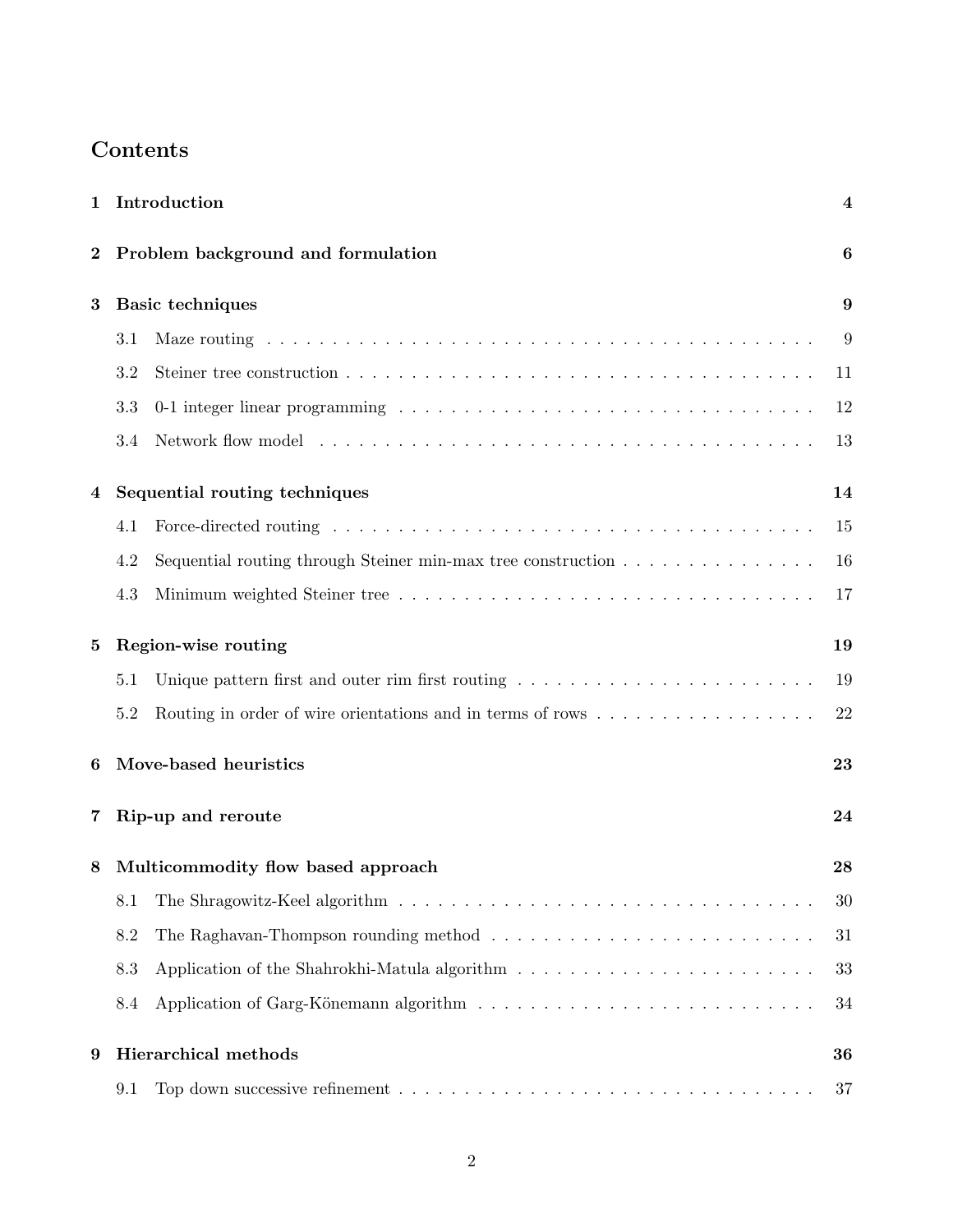| 9.2 |                                                                                                                                                                                                                                | -41 |
|-----|--------------------------------------------------------------------------------------------------------------------------------------------------------------------------------------------------------------------------------|-----|
| 9.3 |                                                                                                                                                                                                                                | 43  |
| 9.4 |                                                                                                                                                                                                                                | 44  |
| 9.5 |                                                                                                                                                                                                                                | 46  |
| 9.6 |                                                                                                                                                                                                                                | 48  |
|     | 10 Iterative deletion                                                                                                                                                                                                          | 49  |
|     |                                                                                                                                                                                                                                |     |
|     | 11 Timing driven global routing                                                                                                                                                                                                | 51  |
|     |                                                                                                                                                                                                                                | 51  |
|     |                                                                                                                                                                                                                                | 53  |
|     | 11.3 Hierarchical bisection and assignment resources in the set of the set of the set of the set of the set of the set of the set of the set of the set of the set of the set of the set of the set of the set of the set of t | 53  |
|     | 12 Crosstalk driven global routing                                                                                                                                                                                             | 56  |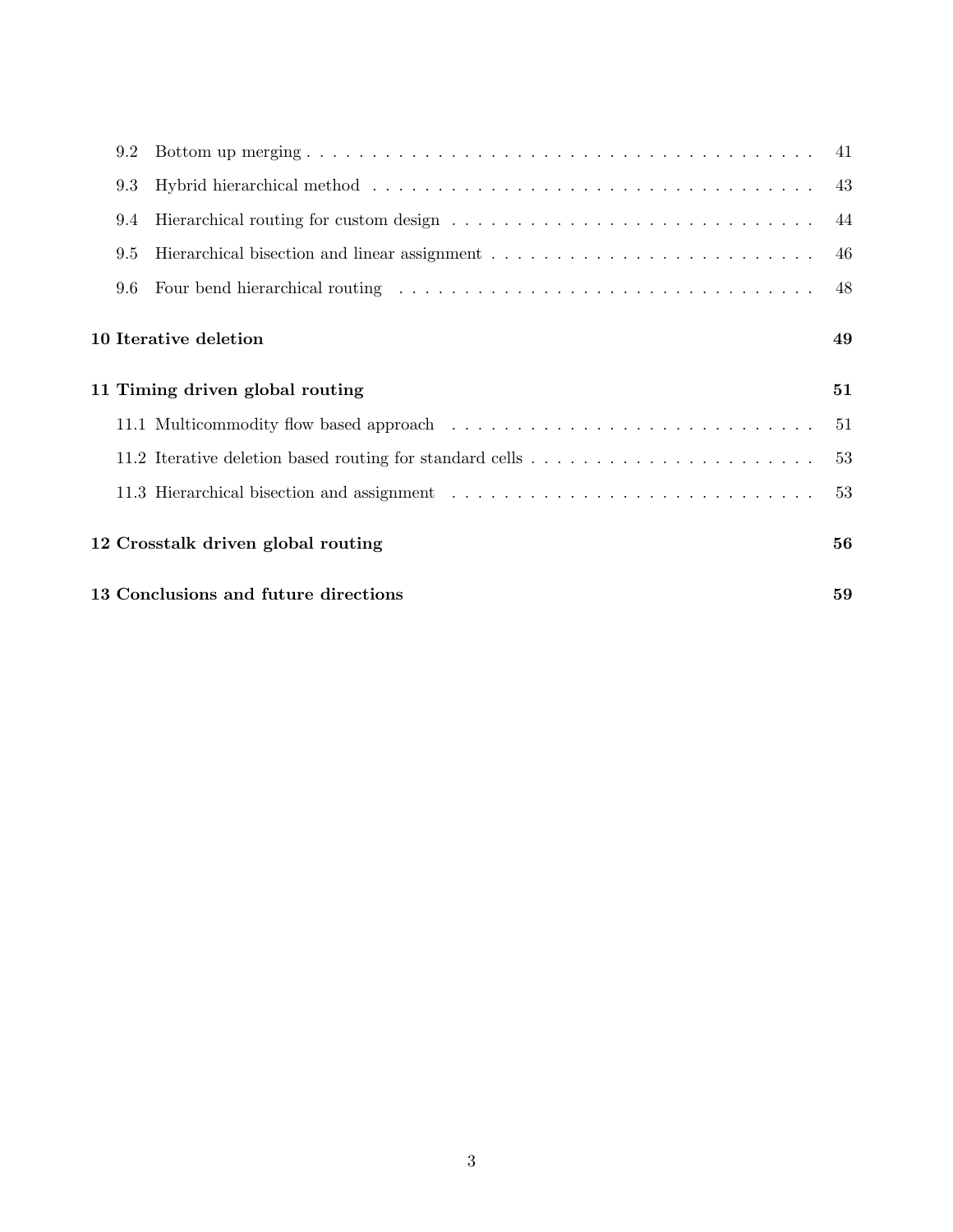# 1 Introduction

Eighteen years ago, a then new journal, the IEEE Transactions on Computer-Aided Design, presented a special issue on routing in microelectronics that contained several landmark papers. Another significant publication at about the same time was a collection of papers edited by Hu and Kuh [40]. In the years that have elapsed since the publication of these two works, with the scaling of feature sizes, VLSI technology and circuits have undergone dramatic progress, as characterized by Moore's law. Particularly in recent years, this has resulted in interconnect delay accounting for a major portion of circuit clock cycle, as a result of which VLSI physical design has grown to be a critical factor. Moreover, the growing circuit complexity has enlarged the size of the design automation problems in physical design and has brought forth a new set of challenges.

Within the physical design flow, one of the most critical steps is global routing, a stage where signal nets are connected coarsely under a given placement so that wire/via spaces are allocated to each signal net. The quality of the global routing solution directly affects chip area, speed, power consumption and the number of iterations required to complete the design cycle, and hence this step plays an important role in determining circuit performance. On the other hand, global routing is a notoriously difficult problem: even the most simple version of the problem, where a set of two-pin nets is to be routed under congestion constraints, is an NP-complete problem [49].

As a result of both the importance of the problem and its difficulty, a great deal of research has been carried out on global routing during the last two decades, covering a variety of design styles including gate arrays, sea of gates, standard cell-based designs and custom circuits. Various techniques and strategies have been proposed, including rip-up-and-reroute, hierarchical methods, multi-commodity flow techniques and iterative deletion. However, even with all of these efforts, it is not entirely accurate to imply that the global routing problem has been solved satisfactorily. In particular, the newest advances in VLSI technology have raised a new set of issues to be solved and have further complicated the requirements on global routing.

The purpose of this survey is to provide a comprehensive overview of research in global routing, with specific emphasis on the problem of the simultaneous global routing of multiple nets in integrated circuits. This problem requires competent resource management as the global nets compete for a restricted set of global resources such as routing resources, crosstalk budgets and net delays. The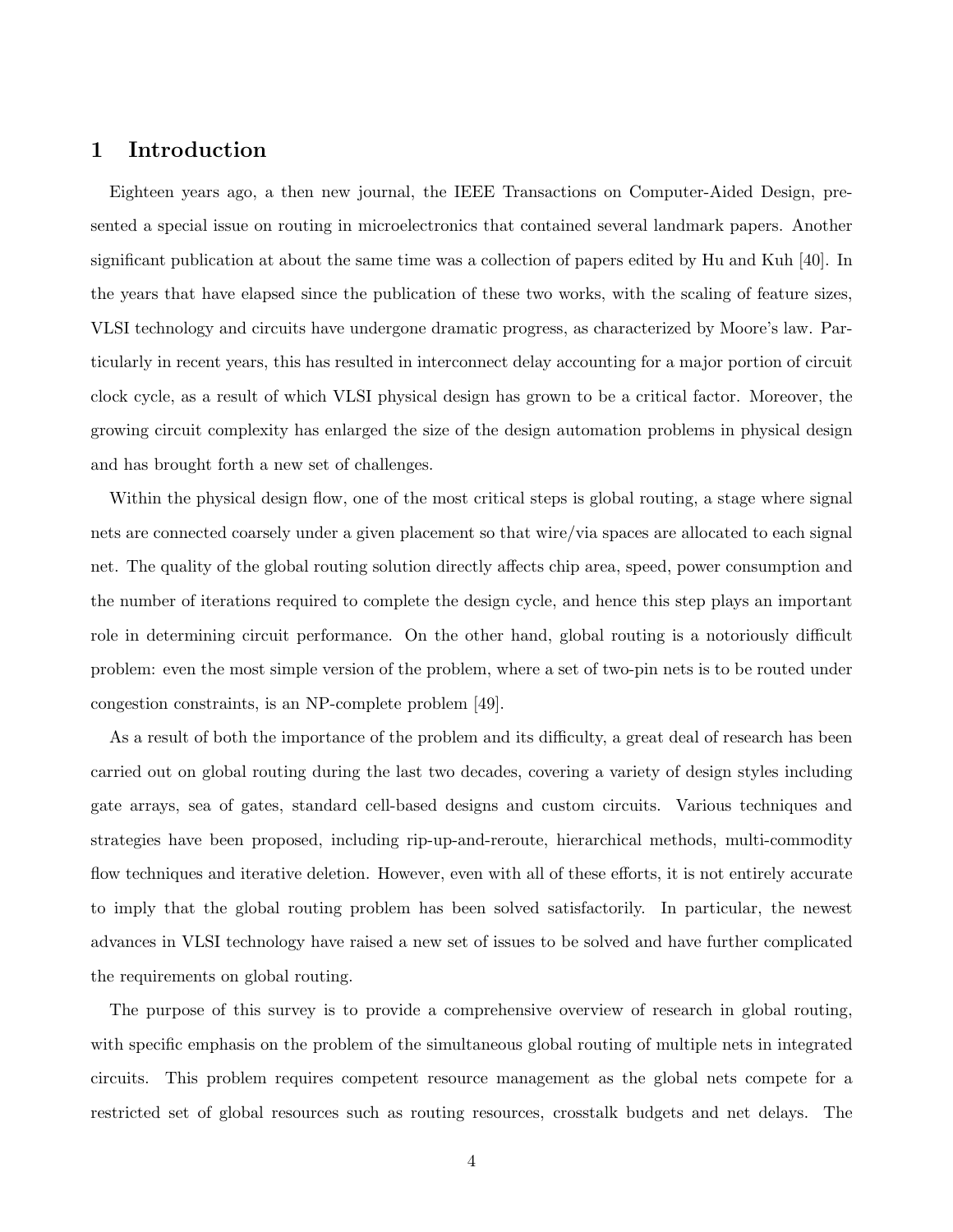nature of this problem has changed remarkably over the last two decades, with several design styles gaining favor and then falling out of favor, but many of the fundamental techniques that were introduced are useful to other more modern design paradigms. In reading this survey, the reader is cautioned not to set too much store on the specific technology being discussed, but rather, to focus on the underlying algorithms in an attempt to determine how best they may be extended to the specific routing problem du jour.

There are several prior surveys that complement the material presented here. Two early surveys on global routing are presented in a paper by Kuh and Marek-Sadowska [50], and in a chapter of the book by Lengauer [56]. The books by Sherwani [78], Sait and Youssef [73] and Sarrafzadeh and Wong [75], present a more updated coverage of progress in global routing. The book by Kahng and Robins [45] and the survey paper by Cong et al. [16] focus on global routing issues for a single net. In most of these sources, the attention paid to the problems of simultaneously routing multiple global nets is limited, and the objective of this work is to attempt to bridge that gap. In the remainder of this paper, the phrase "global routing" will implicitly imply, unless otherwise stated, that the routing of all nets is being considered. For a survey of this type, it is appropriate to also list a set of related routing problems that have not been covered in this survey in order to limit its scope. These include MCM/PCB routing, FPGA routing, single layer routing, and parallel algorithms for global routing.

This paper is organized as follows. At the outset, the problem background and formulation are described in Section 2, and the basic techniques that are frequently used in global routing are summarized in Section 3. Section 4 introduces the first set of global routing algorithms, namely, sequential routing techniques. Edge-wise routing methods are covered in Section 5, followed by a brief review of movebased heuristics in Section 6. Next, rip-up-and-reroute approaches are described in Section 7 and multicommodity flow based methods in Section 8. Hierarchical global routing procedures and the iterative deletion technique are discussed in Sections 9 and 10, respectively. Most of the methods described until this section use conventional metrics to manage resource contention. Towards the end, in Sections 11 and 12, we present ways in which some objectives related to timing driven and crosstalk driven global routing are incorporated. Finally, Section 13 concludes this survey and suggests directions for future research.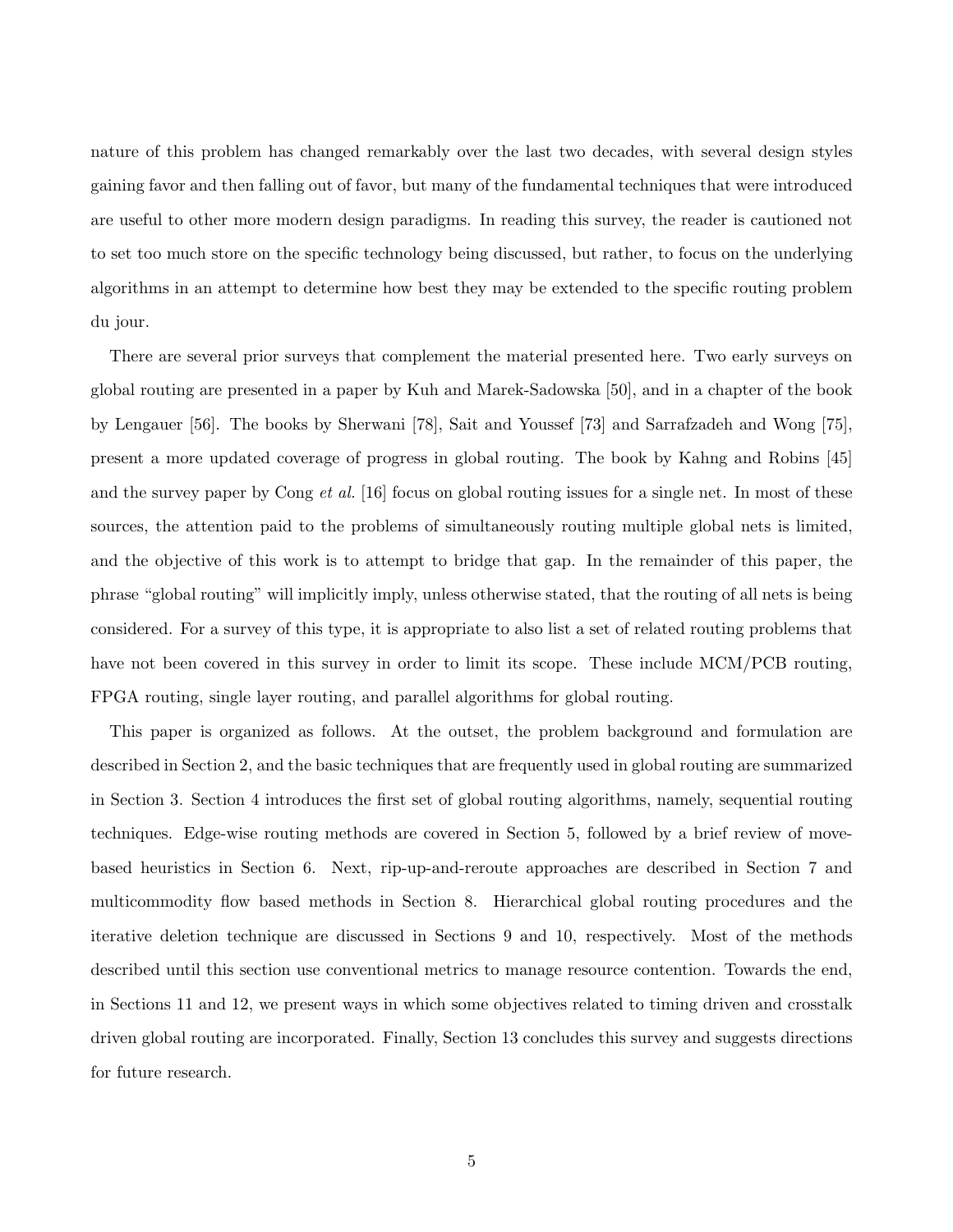# 2 Problem background and formulation

For a given location for every cell or macro-block in the layout, each set of electrically equivalent pins that belong to different cells or macro-blocks, called a net, must be wired together in a step commonly referred to as routing. Due to technological or methodological restrictions, it is often the case that some areas of the layout are prohibited from allowing wire routes, corresponding to wiring blockages. The fundamental goal of the routing step is to connect every net successfully and to resolve resource contentions. In modern VLSI design, this could be an exceedingly complex problem if it were done in a single step, since there could be millions of elements and nets integrated on a single chip. One common approach is to divide the routing procedure into two stages: global routing and detailed routing. In global routing, the chip area is divided into a set of coarsely-defined regions, and wires that cross the boundaries of these regions are allocated a coarse route that determines which regions they must traverse. Following this step, the routing within each such region is carried out in the detailed routing stage.



Figure 1: Tessellation for (a) gate array/sea of gates and (b) standard cell design.

Depending on the design style, different forms of routing graphs are constructed to define the coarse regions for global routing. For gate array, sea of gates and standard cell designs, the entire routing area is typically tessellated into a grid array, as shown in Figure 1. Note that the horizontal grid line usually goes through the middle of a row of cells in the standard cell design. The dual graph of this tessellation is the routing graph  $G = (V, E)$ , as shown in Figure 2(a). Each vertex  $v \in V$  represents a grid cell and each edge  $e \in E$  corresponds a boundary between two adjacent grid cells. In custom design, on the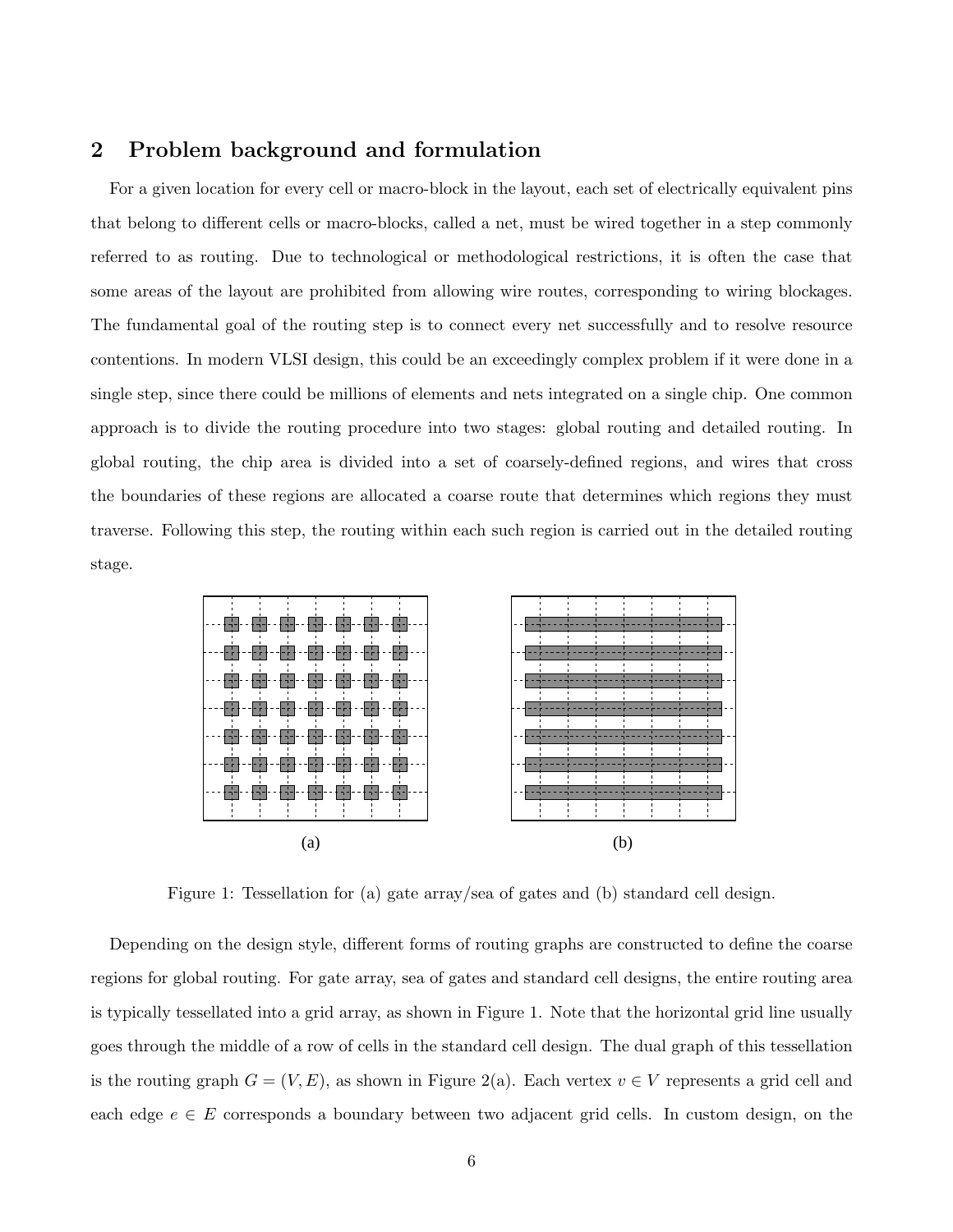

Figure 2: The construction of a routing graph from the tessellation for a two-layer routing scheme. Via constraints are explicitly modeled in (b) but not in (a).

other hand, the cell placement is not regular as in gate array or standard cell design styles. Therefore, the routing graph is more appropriately based on the floorplan of the building blocks. This is illustrated for an example floorplan in Figure 3 where each rectangle represents a building block. Like the routing graph for gate array and standard cell designs, this routing graph is also a dual to the floorplan graph.



Figure 3: Routing graph for custom design.

The global routing problem requires a set of nets  $\mathcal{N} = \{N_1, N_2, ..., N_k\}$  to be routed over the routing graph G. A net  $N_i, 1 \le i \le k$  is a set of pins (or terminals)  $\{v_{i,0}, v_{i,1}, v_{i,2}, ...\} \subseteq V$ , among which  $v_{i,0}$  is the source pin and the others are sink pins. Under the coarse assumptions made for global routing, each pin is often assumed to lie at the center of the grid cell that contains the pin. The routing problem for a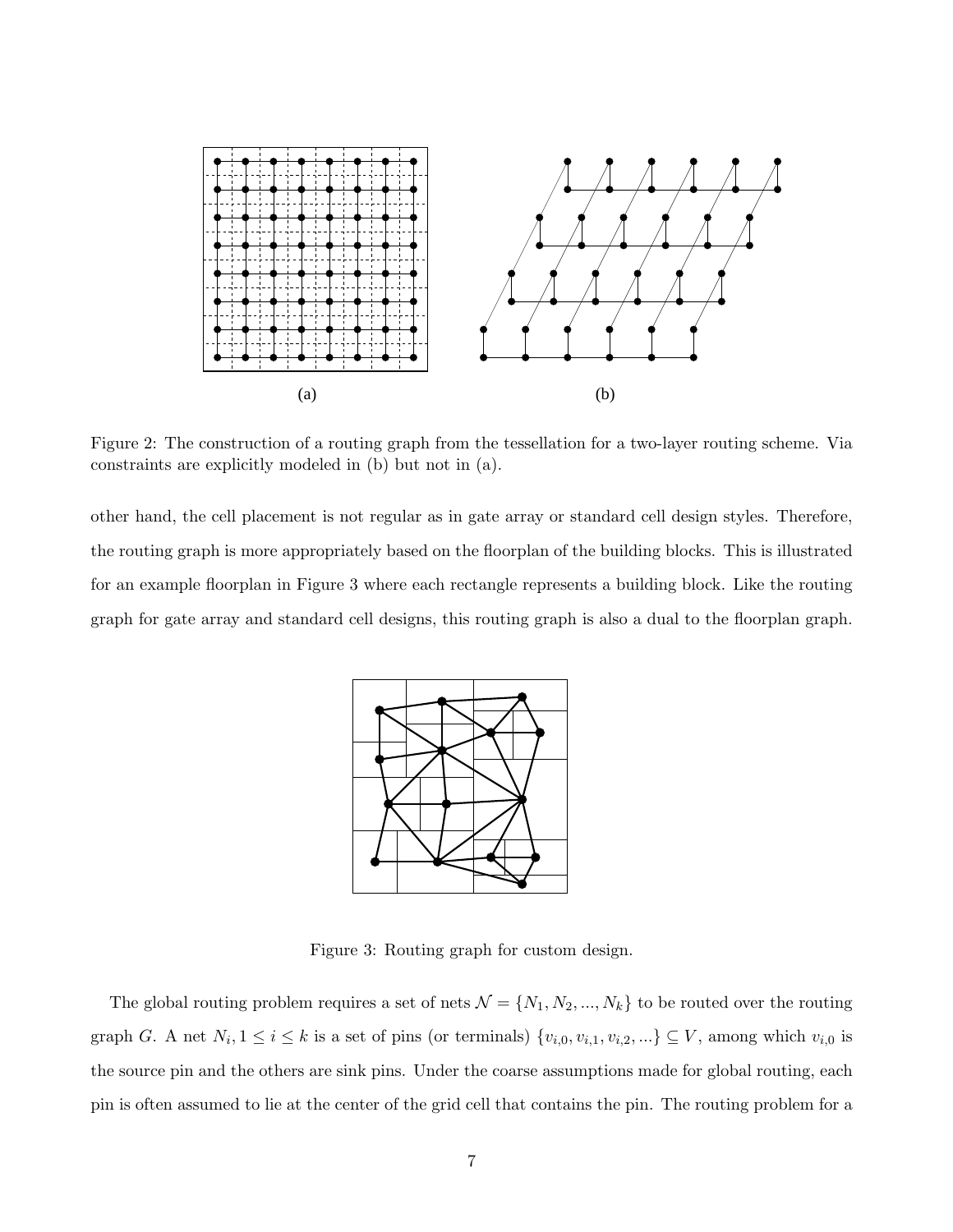net  $N_i$  is to find an additional subset of vertices  $V_{i,Steiner} \subset V$  and a set of edges  $E_i = \{e_{i,1}, e_{i,2}, ...\} \subset E$ to form a rectilinear minimum spanning tree  $T_i = (V_i, E_i)$ , where  $V_i = N_i \cup V_{i,Steiner}$ .

As multiple nets are routed over the routing graph  $G$ , a common boundary between two neighboring grid cells may be crossed by wires belonging to different nets. In terms of the graph representation, this implies that the routing trees for these nets utilize a common edge  $e \in E$ . The number of wires that utilize an edge  $e \in E$  is called the flow (or demand),  $f(e)$ , on the edge. The number of available routing tracks, which forms an upper bound on the allowable demand, is referred to as the *boundary capacity* (or supply),  $u(e)$ . The ratio of flow to capacity  $f(e)/u(e)$  for an edge is referred to as the *density* or congestion,  $\lambda(e)$ . If  $f(e) > u(e)$ , then the overflow on the edge is defined as  $\phi(e) = f(e) - u(e)$ ; otherwise the overflow is zero. The most fundamental statement of the global routing problem is to route all of the nets to ensure that for each edge  $e$  corresponding to a cell boundary, the number of wires across it does not exceed its routing capacity, i.e.,  $\phi(e) = 0, \forall e \in E$ .

Another important consideration in routing global nets is to manage the number of vias on the net, and it is relatively easy to modify the above formulation to address this objective. Let us consider the routing problem under the reserved layer model, where the routing direction for all wires in a layer is identical. If a routing path makes a change in direction, i.e., a bend is induced, then a layer change is necessitated, and wires along different directions must be connected through a via at the bend position. For several reasons, such as considerations of reliability, area, and signal delay and quality, it is desirable to minimize or control the number of vias during routing. One way to do so is to limit the number of allowable vias in each grid cell. Under this scenario, the available via spaces in a grid cell may also be modeled by an edge, and we can obtain a routing graph  $G$  of the type shown in Figure  $2(b)$ for a two-layer routing problem. This routing graph is identical to that defined earlier, except for the introduction of via edges along the grid. For a via edge  $e$ , we define  $f(e)$  as the number of vias utilized in the corresponding grid cell and  $u(e)$  as the number of available via spaces in the cell. In the literature, some works explicitly consider this via constraint while others do not, but these can often be extended fairly easily to do so.

The specific constraints that are of particular importance vary with the design style, but congestion management is a uniformly important objective across all design styles. For gate array/sea of gates designs, the locations of the gates are fixed, and global routing is an effort to route every net without any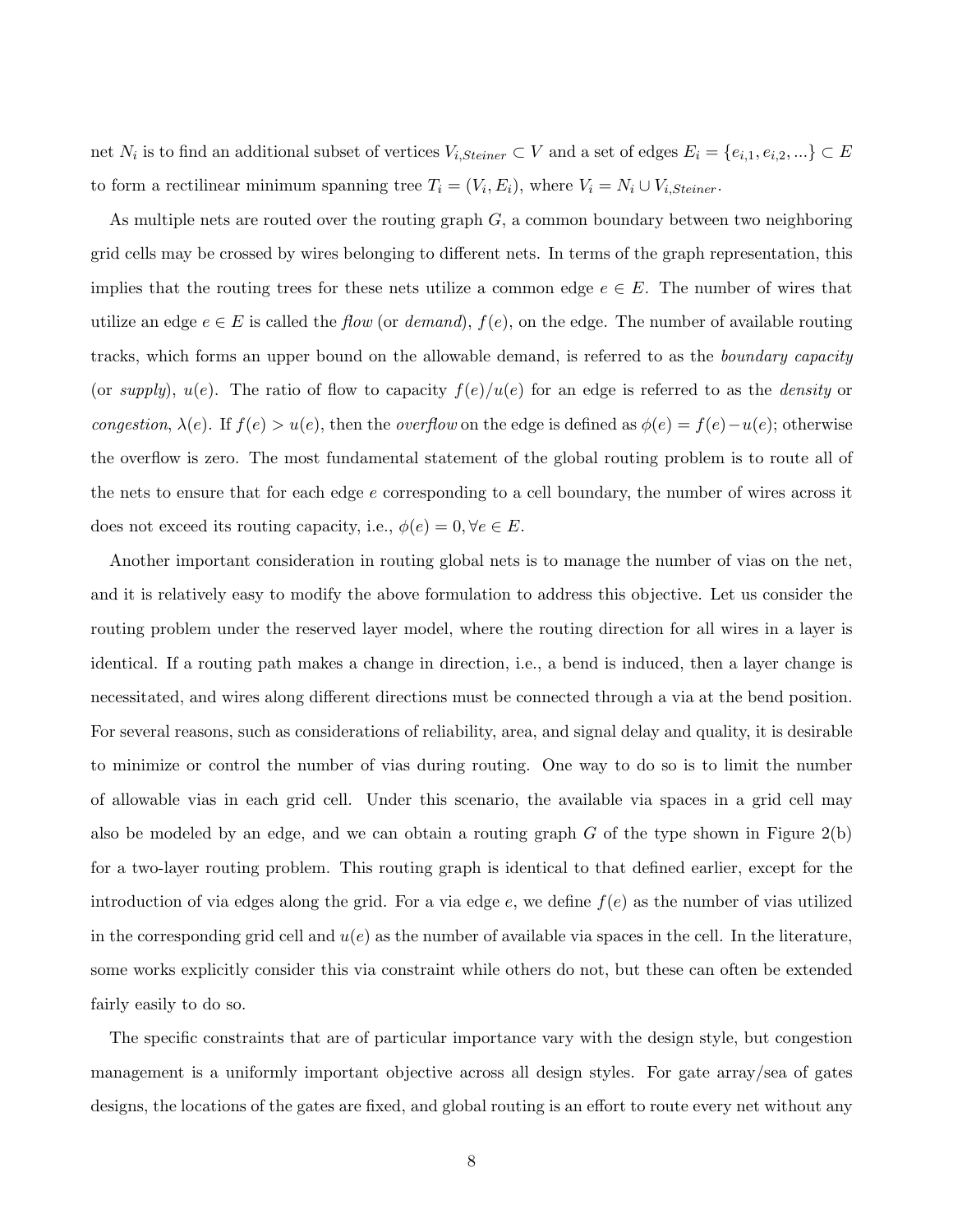overflow. The global router on this type of design is typically evaluated through metrics that measure the number of nets routed without overflow, or the total overflow with all of the nets routed. In custom design, the objective is similar, and is sometimes extended to minimize the maximum congestion  $\lambda$  over all edges  $e \in E$ , even if no wiring overflow occurs. The motivation for doing so is to provide a greater flexibility to a subsequent detailed routing step within a grid cell by evenly spreading out the global wires over the grid. For traditional standard cell design in a two-layer environment, only horizontal wiring channels, which are the spaces between two adjacent row of cells, are available. If a net crosses two different channels, then feedthrough cells must be inserted into each row of cells between the two channels to allow the the inter-channel connection for this net. The problem of assigning feedthroughs to improve the routing quality constitutes a separate problem that is not treated in this survey.

In addition to the congestion objective, wire length is an important concern: large wire lengths imply a larger power consumption and often, greater delays. It is not hard to see that optimizing congestion and wire length can often be competing objectives, and some global routing works have attempted to combine these objectives together. Another important consideration in the deep submicron era is that the interconnect delay, which consumes a major portion of the clock cycle today and is projected to continue to do so in the future. Therefore, timing performance must be included into the set of objectives considered during global routing. In addition, crosstalk has become an increasingly vexing issue and an attempt at crosstalk management during global routing is of great value in an overall strategy to manage coupling effects between wires.

# 3 Basic techniques

In this section, we summarize some of the basic techniques that are frequently used to solve subproblems in global routing. These include maze routing, Steiner tree construction, 0-1 integer linear programming, and network flows.

### 3.1 Maze routing

One basic subproblem that is commonly encountered in global routing is that of finding a shortest path connecting two pins in the presence of wiring blockages. Perhaps the most well known solution to this problem is the maze routing [54,66] algorithm, which works on a routing graph similar to the grid graph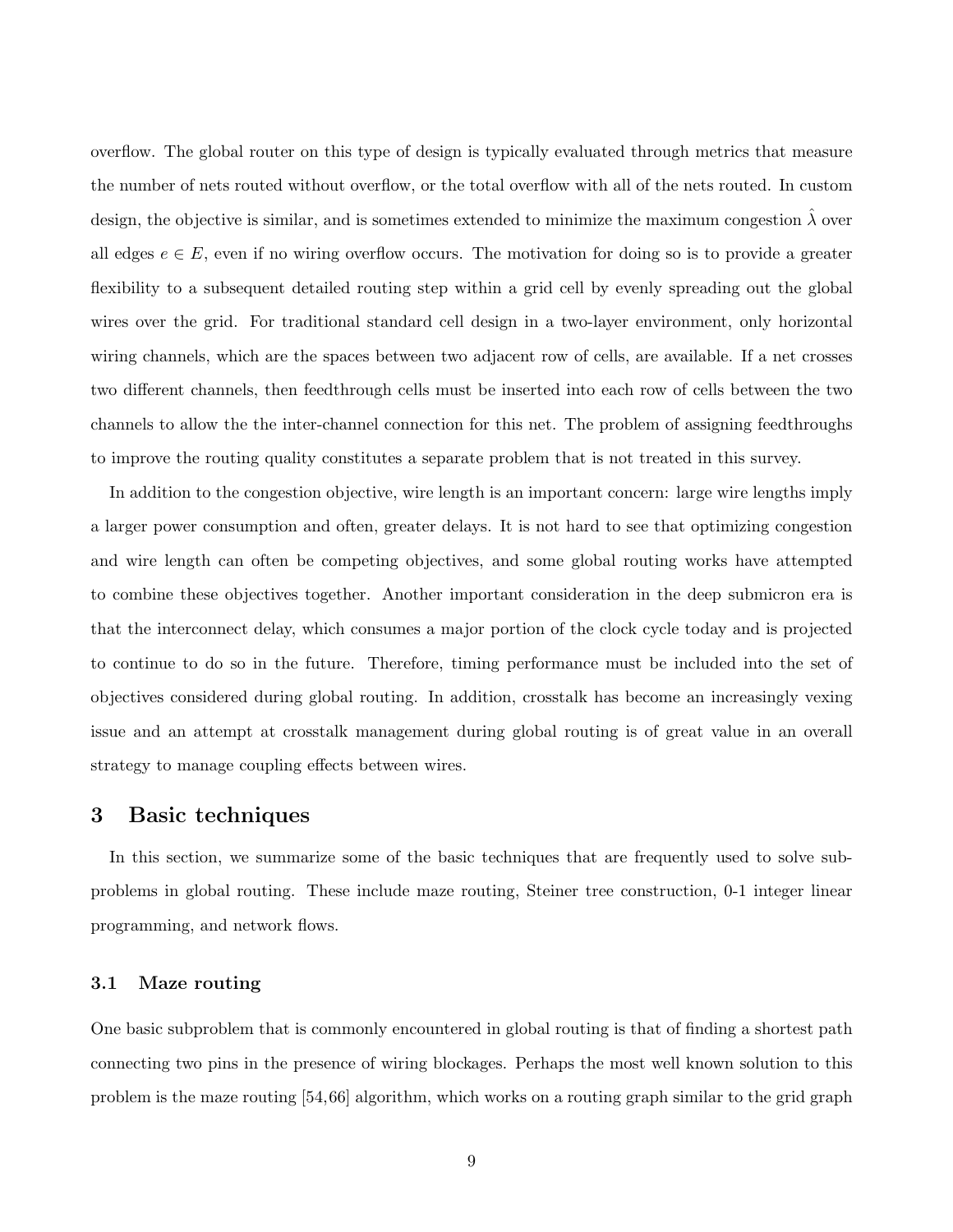in Figure 2(a). Each edge e has a cost  $c(e)$  associated with it, and this cost may be different for different routing directions. If an edge e is within the wiring blockage area, then its cost  $c(e) = \infty$ ; otherwise its cost is finite and specified. A common cost metric is the rectilinear edge length, counted in terms of the number of grid cells.

The maze routing algorithm can be regarded as an implementation of Dijkstra's shortest path algorithm [26] on the routing graph that minimizes the path cost. For a given graph  $G = (V, E)$ , where each edge  $e \in E$  has a cost  $c(e)$ , Dijkstra's algorithm is able to find a minimum cost path  $p(v_s, v_t)$ , which is set of consecutive edges, connecting a source vertex  $v_s \in V$  and a target vertex  $v_t \in V$ . This algorithm consists of a cost labeling step followed by a path tracing phase. In the cost labeling phase, starting from the source vertex  $v_s$ , the accumulated cost from the source to each vertex is labeled one by one in a "wave expansion" manner until the target vertex is reached. The minimum cost path is then traced back from the target vertex to the source by retrieving the bookkeeping information that is maintained in the cost labeling phase. The runtime for this algorithm is  $O(|E| + |V| \log |V|)$  through a Fibonacci heap implementation, where  $|E|$  is the number of edges and  $|V|$  is the number of vertices.

If there is an optimal shortest path, maze routing is guaranteed to find it. However, in practice, it is found that the maze routing algorithm is slow and has large memory requirements, and many efforts [78] have attempted to improve its speed and memory usage. Another well known class of methods is the category of line probe-based algorithms (see, for example, [34]), which do not rely on a grid graph. While these methods are faster than maze routing, they are not guaranteed to find a solution, even if one exists. For a good description on maze routing and related algorithms, the reader is referred to [78].

The maze routing algorithm has been extended to find a path connecting two pins in such a way that it favors a path that passes through less congested areas [68]. Since maze routing inherently considers only one net at a time, this extension requires nets to be considered one at a time, with the consequent dependence on the order in which nets are processed. The procedure computes the edge cost  $c(e), e \in E$ , so that it reflects the current congestion at its corresponding cell boundary, instead of a distance metric such as the rectilinear length. There are several variations on this cost definition: for example, one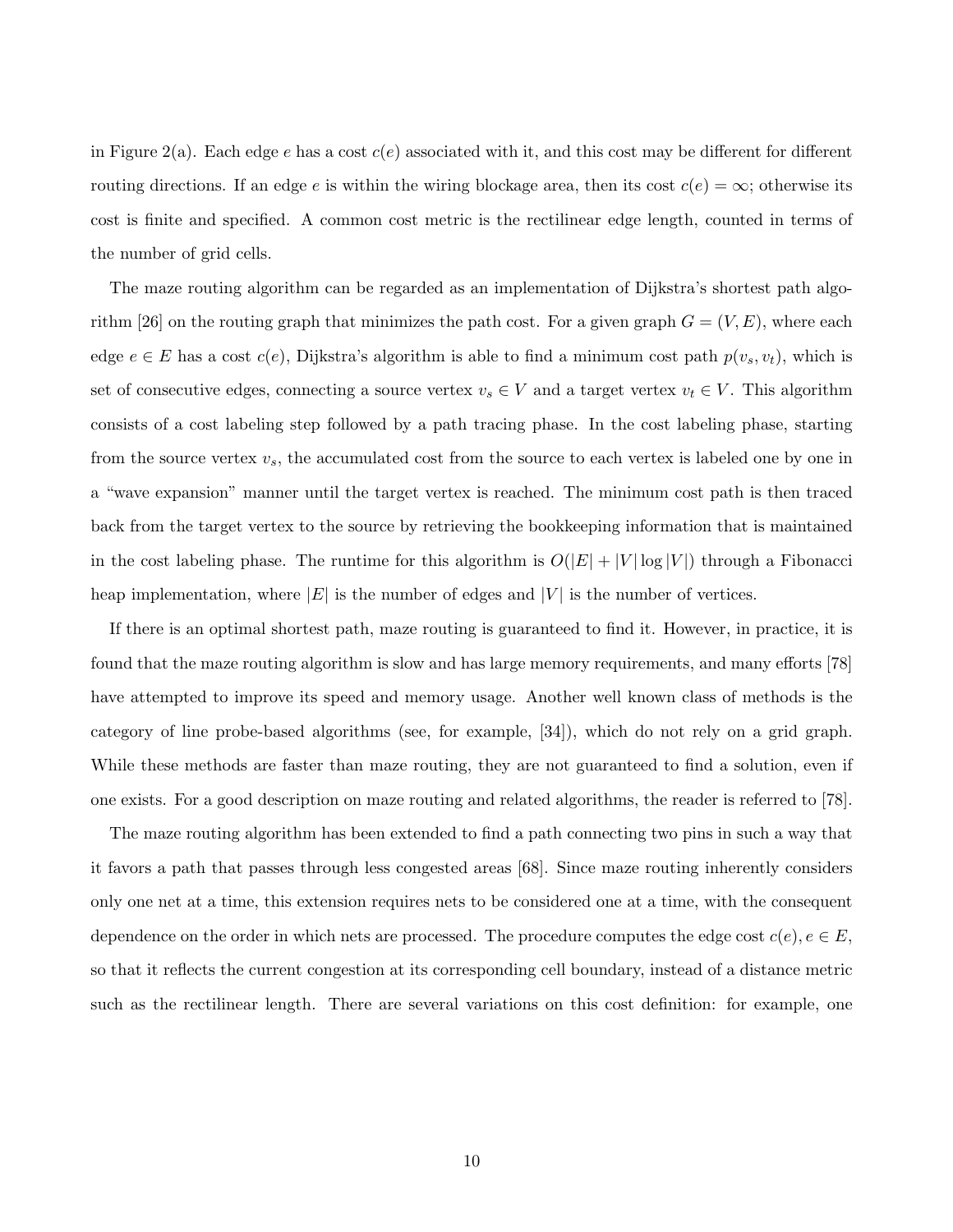could use the density  $\lambda(e)$ , or  $\lambda^2(e)$ . Another effective cost function, in our experience, is given by

$$
c(e) = \begin{cases} \frac{f(e)+1}{u(e)-f(e)} & \text{: } f(e) < u(e) \\ \infty & \text{: } f(e) \ge u(e) \end{cases}
$$

An extension to maze routing that considers congestion costs explicitly can achieve the purpose of not only helping the path to avoid wiring blockages, but also of distributing the routing congestion, and therefore this technique is frequently used in global routing. A technique for timing driven maze routing has been proposed recently in [43, 44]

#### 3.2 Steiner tree construction



Figure 4: A three pin net connected by (a) a spanning tree and (b) a Steiner tree.

Both maze routing and line probe methods are designed for connecting two pin nets. However, in practice, nets with more than two pins are often encountered in the routing problem. A common approach in dealing with a multi-pin net is to decompose it into a set of two-pin nets. One way of performing this decomposition is to begin with constructing a minimum spanning tree (MST) over the pins, and to maze-route each pair of pins that corresponds to an edge in the MST. In Figure 4(a), a possible solution using this procedure for routing a three-pin net, decomposed into two two-pin subnets, is shown. It is easily seen that such a procedure may not lead to the best routing quality. The wire length of a routing tree can often be reduced by introducing extra nodes in addition to the given pins, and constructing an MST over all of these nodes. The added nodes are called Steiner nodes, and an illustration is shown in an example in Figure 4(b).

In most VLSI routing problems, since all of the wires are either horizontal or vertical, only rectilinear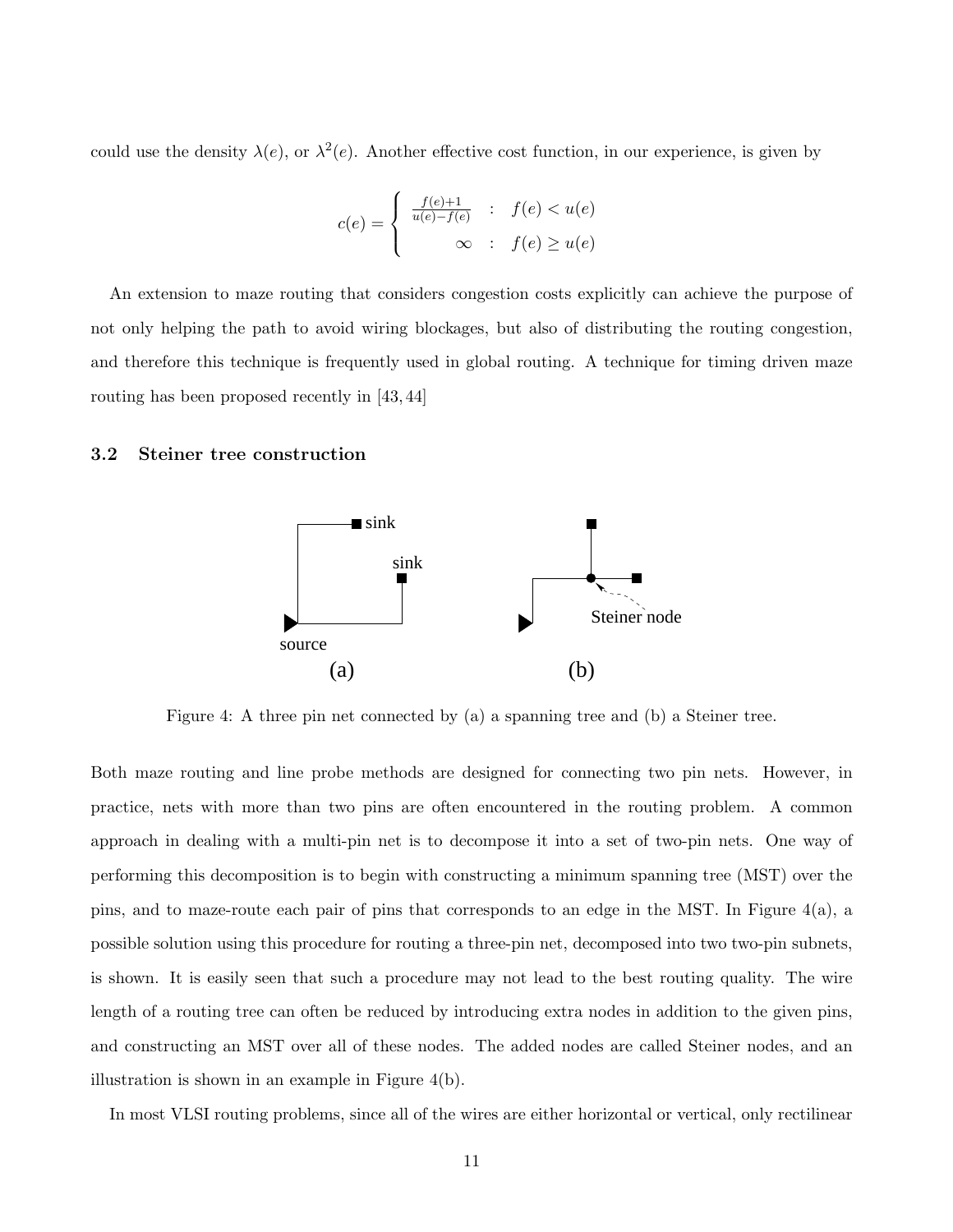Steiner trees (RST) are considered. One basic RST construction formulation is to minimize the wire length of the tree, i.e., to construct a rectilinear Steiner minimum tree (RSMT). RSMT construction is a well-known NP-complete problem and many approximation algorithms have been developed. Several of these are based on results that relate the wire length of the optimal RSMT to that of the optimal MST. When timing is considered, merely minimizing wire length is not adequate. As a first approximation, it can be observed that the length of the source-sink routing path length plays an important role in determining the signal delay. Several early works [5, 17] are dedicated to finding a good compromise between wire length and the maximum source-sink path length (also known as the radius). Later research efforts have directly considered delay metrics in the tree construction procedure [7, 19, 22, 36, 37, 58, 85]. For surveys on Steiner tree construction techniques for VLSI routing, the reader is referred to [11, 16, 45].

Many of the Steiner tree construction algorithms that have been proposed in the literature focus on the optimization of a single net, and do not consider wire congestion issues explicitly. Nevertheless, these algorithms can be applied to serially route the nets, with the most critical nets being routed in advance of other non-critical nets. When the edge cost is defined according to congestions, the Steiner minimum tree algorithms may be applied directly to even out congestion while simultaneously restraining the wire length [13]. Steiner minimum tree algorithms are also often employed in providing a set of candidate routes to multicommodity flow based methods [3,9] and other iterative techniques. These methods will be described in detail later in this paper.

### 3.3 0-1 integer linear programming

Global routing may be formulated as a special type of optimization problem, called a zero-one integer linear programming (0-1 ILP) problem [61]. For a set of candidate routing trees  $\mathcal{T}_i = \{T_{i,1}, T_{i,2}, ...\}$  for net  $N_i$ , we use variable  $x_{i,j}$  to indicate if tree  $T_{i,j}$  is selected for net  $N_i$ . The global routing problem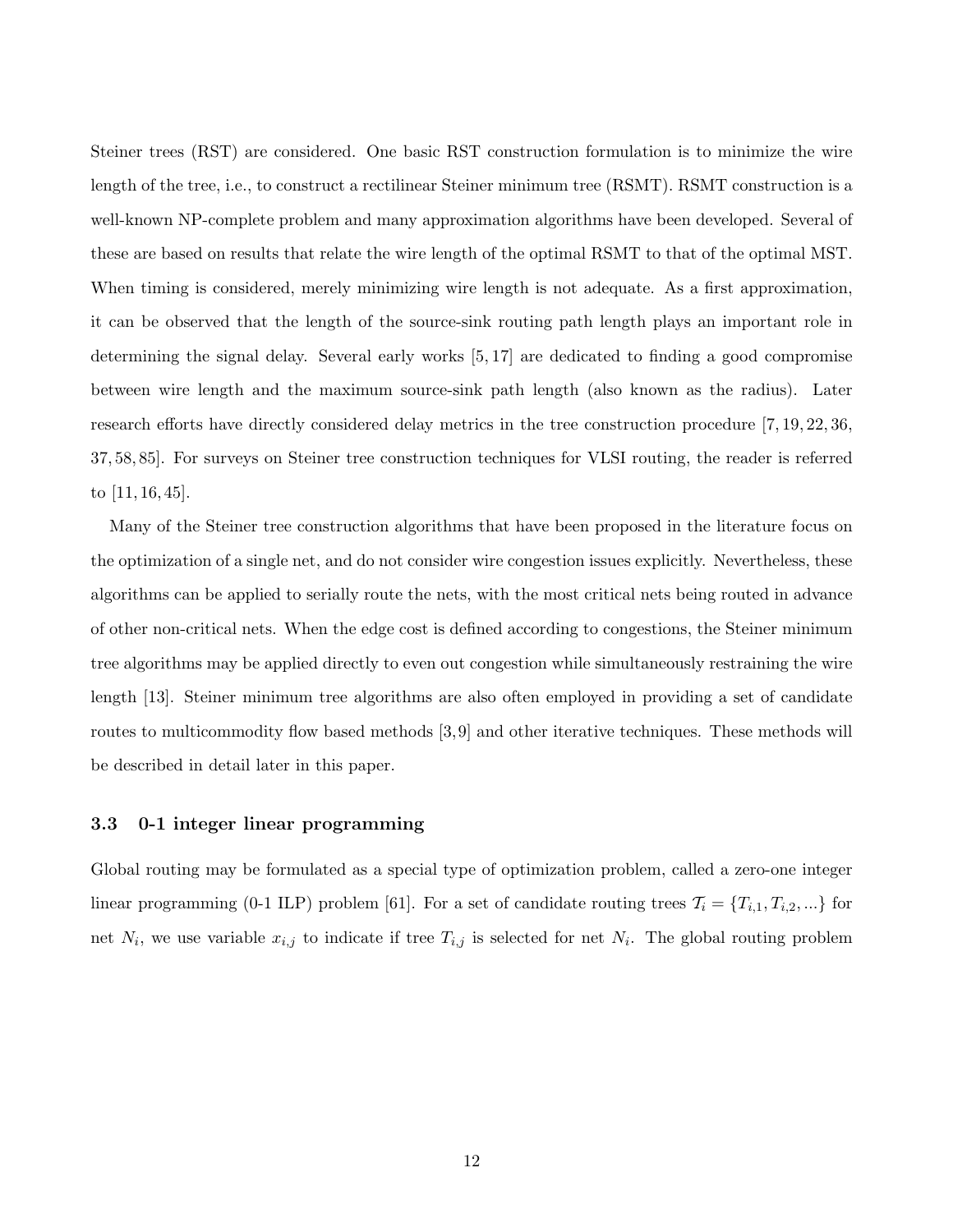can then be formulated as:

Minimize 
$$
\hat{\lambda}
$$
  
\nSubject to:  $\sum_{T_{i,j} \in \mathcal{T}_i} x_{i,j} = 1$ ,  $\forall N_i \in \mathcal{N}$   
\n $\sum_{i,j: e \in T_{i,j}} x_{i,j} \leq \hat{\lambda}u(e)$ ,  $\forall e \in E$   
\n $x_{i,j} = \{0, 1\}$ ,  $\forall N_i \in \mathcal{N}, \forall T_{i,j} \in \mathcal{T}_i$  (1)

The first constraint, along with the restriction of the  $x_{i,j}$ 's to  $\{0,1\}$ , requires that one tree be chosen for each net. The second constraint and the objective together ensure that the maximum congestion is minimized.

One straightforward approach to this problem is to first solve the continuous linear programming relaxation, obtained by replacing the third constraint with  $x_{i,j} \in [0,1]$ , since practical solutions to linear programming problems can be found in polynomial time [46], but the 0-1 ILP problem is NPcomplete. The fractional solution thus obtained may then be transformed to integer solutions through rounding techniques such as randomized rounding, as in [71]. An alternative approach in [83] applies an interior point method in conjunction with column generating techniques [39] to solve the 0-1 integer linear programming problem.

In practice, the global routing problem is seldom solved entirely using the 0-1 ILP formulation since the problem size can grow to be very large. More often, the ILP technique is embedded into a larger overall global routing strategy, such as solving a subproblem at one hierarchical level of a hierarchical routing procedure [8,33,41,62,81], where the complexity of the computing the optimal solution to a 0-1 ILP is manageable.

#### 3.4 Network flow model

The objective of the global routing problem is to allocate a limited set of resources evenly to a given set of demands. Intuitively speaking, the nature of this problem is quite coherent with the problem of finding optimal flows in a network [52], and several research efforts have pursued this as solution technique.

A network is a connected graph consisting of a set of vertices and edges; for the global routing problem, this graph is a minor modification of the routing graph in Figures 2 and 3. In a basic network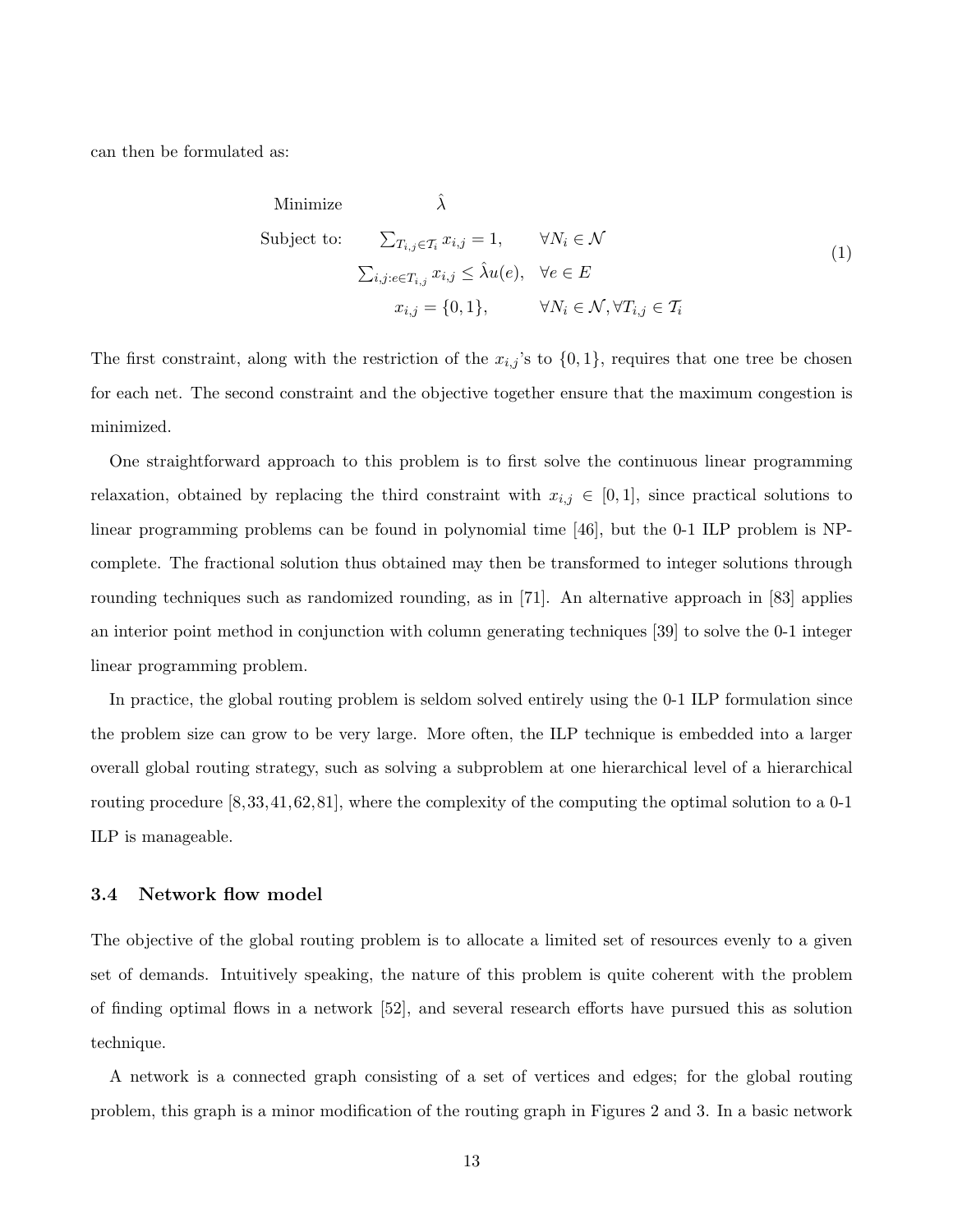flow model, there are two special vertices: one called the source and another called the target or sink. A certain amount of flow, called the demand, for one commodity must be shipped from the source to the target vertex. Each edge has a flow capacity, which represents the upper bound for the flow that is allowed to pass through the edge. One version of the problem requires the transport of as much flow as possible through the network without exceeding any edge capacity, and this is referred to as the max-flow problem. Another version assigns a cost per unit flow to each edge, and sets the problem objective to be the minimization of the total transportation cost through the network for a given flow from the source to the sink; this formulation is called the min-cost flow problem. The appealing feature of the network flow problem is that it can be solved in polynomial time to obtain an optimal integer solution when edge capacities are integers. A good description of network flow methods can be found in the book by Ahuja *et al.* [2]. While it is not possible to model the entire global routing problem as a single commodity network flow problem, this technique can be employed to solve some subproblems in global routing [14, 38, 65] and can lead to high quality solutions.

There is a special type of network flow model that can be applied directly to the global routing problem. This is the multicommodity flow problem, where many commodities must be shipped on a common network, and each commodity has its own sources and targets that may be different from that for other commodities. In the mapping to the global routing problem, each net can be treated as a commodity. An advantage of this approach is that the multicommodity flow problem can be formulated as a linear programming problem. Since linear program solvers are slow for the sizes of problems encountered in global routing, research on the multicommodity flow problem has mostly focused on heuristics and combinatorial approximation algorithms. These methods will be introduced in the following sections.

# 4 Sequential routing techniques

Perhaps the oldest and most straightforward strategy for routing multiple nets is to select a specific order and to then route the nets sequentially in that order. The major advantage of this approach is that the congestion information for previously routed nets can be taken into consideration while routing a given net. For example, in early algorithms that operated by decomposing multi-pin nets into two-pin nets, each net was routed using techniques such as the obstacle avoidance version of maze routing or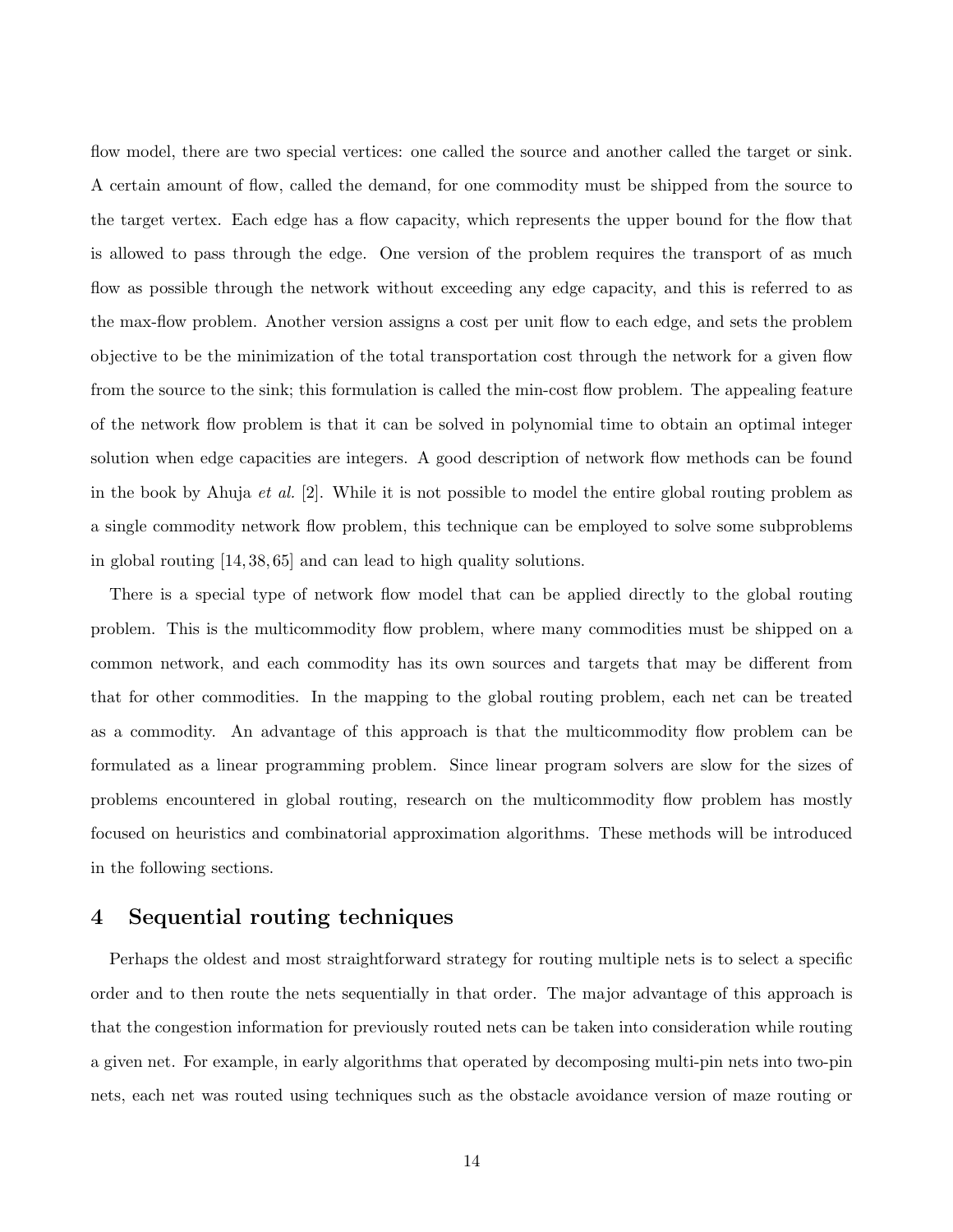the line probe method. In these approaches, a cell boundary is said to be open to path searching until all of the tracks have been occupied by previously considered nets; after that point, the boundary was treated as an obstacle.

The drawback of this sequential approach is that the quality of the solution depends greatly on the order in which nets are processed, and that it is hard to find a good net ordering. Under any net ordering, it is often more difficult to route the nets that are considered later since they are subject to more blockages. Moreover, there is no feedback mechanism that permits these nets to feed information back to the nets routed earlier with directions on regions that should be left free for their routes. Early work by Abel [1] concluded that there is no single net ordering technique that consistently performs better than any other ordering method. Despite the controversial net ordering issue, there are several good research results on sequential routing that have been reported, mostly through the use of iterative loops that feed back congestion information from the later routed nets to the earlier routed nets.

### 4.1 Force-directed routing

In [31], the global routing problem for two-pin nets is solved by emulating a particle movement in a force field. This approach assumes that a net order is given and routes each net sequentially. For each net, a particle departs from from the source pin and moves toward the target pin under the field generated by the source pin, target pin, unrouted pins in other nets, and routed wires. The trajectory of this particle motion forms the routing path connecting its source and target pin.



Figure 5: Various types of forces in force-directed routing.

There are three types of forces, as illustrated in Figure 5. When a particle moves to a certain position, an unrouted pin in another net will exert a repulsive force along the direction of the line joining the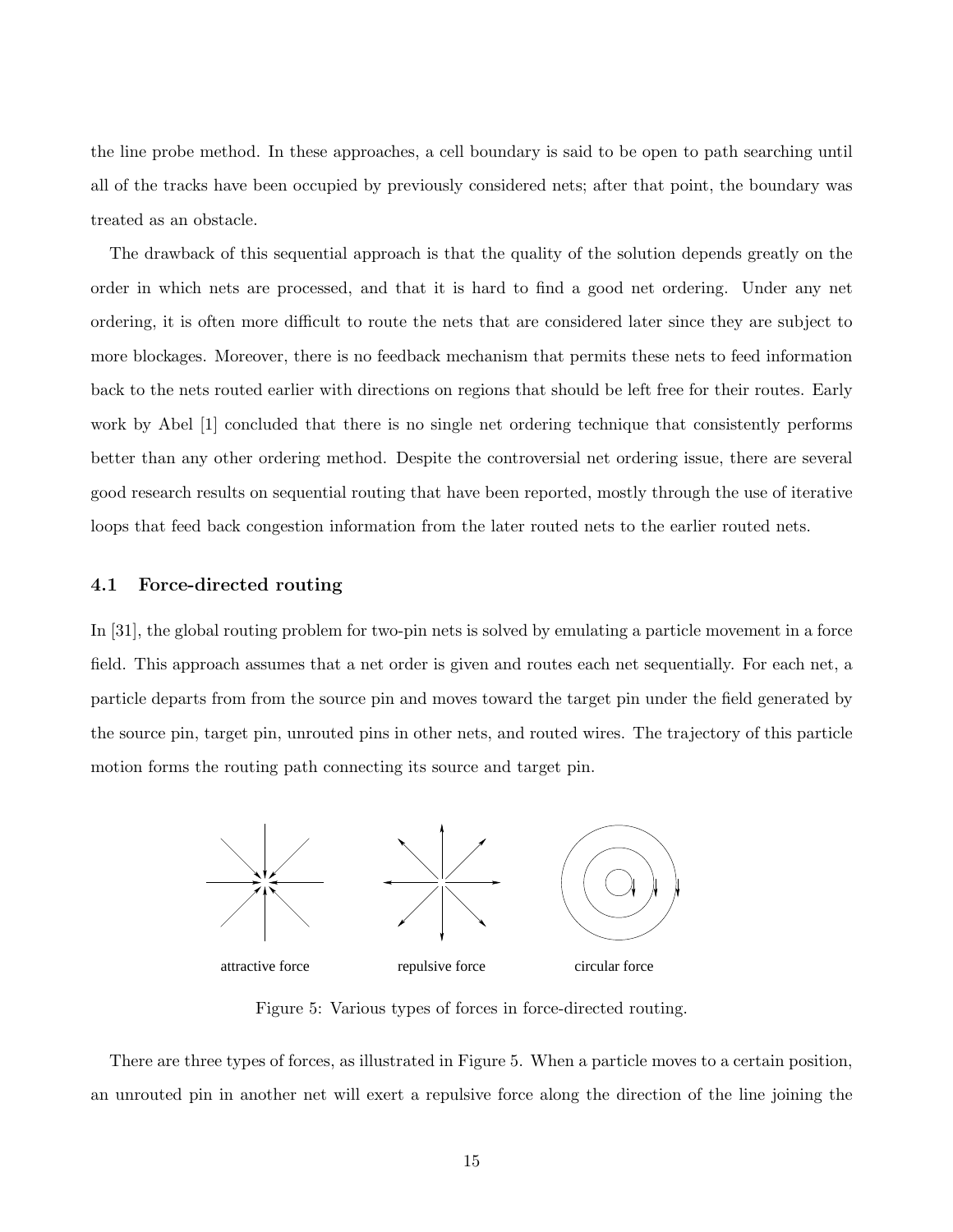

Figure 6: An example of the forces exerted on a particle: (a) a repulsive force from an unrouted pin in another net that does not lie in same row or column as the particle. (b) a circular force from an unrouted pin in another net in the same row or column as the particle, or from a routed wires in the same row or column.

particle and the unrouted pin, as shown in Figure 6(a). The magnitude of the force is  $\frac{1}{pr^2}$ , where p is the number of the total unrouted pins and  $r$  is the distance between the particle and the unrouted pin. The source pin generates a similar repulsive force with a magnitude of  $\frac{1}{r^2}$ . To a particle in motion, the only attractive force is from the target pin along the line joining the particle and the target, and the magnitude of this force is  $\frac{1}{r^{1.5}}$ , which is generally greater than any other kind of force, so that the particle can be guaranteed to reach the target. The direction of the combined force from the source and the target is snapped to the direction of motion of the particle direction if the two directions are not too different, so that the number of bends can be reduced.

If an unrouted pin or a segment of routed wire from a different net is in the same row or column as the article, it will exert a circular force of  $\frac{1}{r^2}$ . If this force is horizontal (vertical), it will take the same direction as the horizontal (vertical) component of the combined force from the source and the target, as illustrated in Figure 6(b). This force-directed method can be parallelized by letting the particle for every net move simultaneously.

### 4.2 Sequential routing through Steiner min-max tree construction

A Steiner min-max tree (SMMT) is a Steiner tree whose maximum-weight edge is minimized over all Steiner trees. In [12], Chiang *et al.* solve the global routing problem by constructing Steiner minmax trees for each net sequentially, defining each edge weight according to estimates of the routing congestion.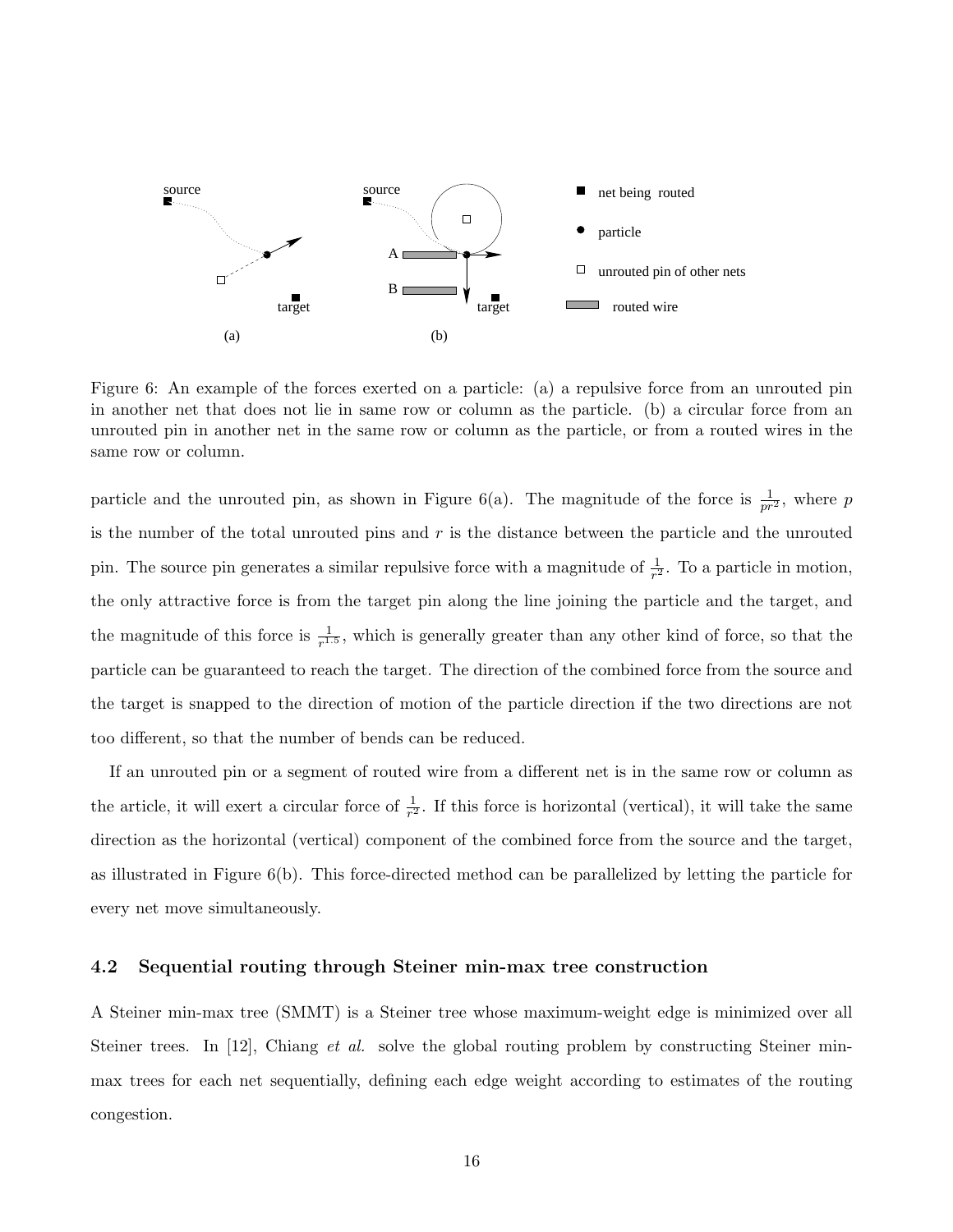The algorithm sorts the nets according to the perimeter of their bounding box and routes one net at a time, with the nets that have a smaller bounding box being routed earlier. The routing tree construction is carried out on a routing graph of the type described in Section 2, with the edge weights on the graph being proportional to the wire congestion. For a certain net, a cell is called terminal cell if it contains a pin of this net; otherwise, it is called non-terminal cell. An optimal Steiner min-max tree that spans the net on the routing graph is obtained through a two-step procedure in polynomial time. In the first step, a minimum spanning tree over all of the cells in the routing graph is constructed. In the second step, any degree-one non-terminal cells are eliminated from this MST. It can be proven that the resulting tree is an optimal Steiner min-max tree. The edge weights are updated dynamically after the routing of each net, reflecting changes in the congestion.

Intuitively speaking, a Steiner min-max tree attempts to minimize the maximum edge weight, i.e., to minimize the wire congestion. However, the procedure does not consider wire length in constructing the SMMT. Finding a Steiner min-max tree with minimum wire length (MSMMT) is shown to be an NP-complete problem, and the authors of [12] propose a heuristic algorithm, based on the SMMT algorithm, that tries to find the MSMMT. In this heuristic, a wire length limit ratio  $\rho > 1$  is defined, and the routing is performed over several iterations. Initially, the limit ratio is set to be tight, in a range that lies in the interval  $(1, 2)$ . In each iteration, the nets are routed one at a time using the SMMT algorithm, in the ascending order of the semiperimeter of the bounding box for the net. After this SMMT solution is obtained, its wire length is evaluated to check whether it is less than  $\rho$  times a lower bound on the wire length, given by the semiperimeter of the bounding box for the net. If not, this routing solution is rejected, and this net will be considered for routing in the next iteration. The value of  $\rho$  is increased from each iteration to the next so that every net can eventually be routed.

At the end of this iterative SMMT phase, this method iteratively reroutes each net using the minimum spanning tree algorithm in the same constant order. A rerouting result is accepted only when it is better than the solution of SMMT phase.

### 4.3 Minimum weighted Steiner tree

In the SMMT based global routing procedure, the primary objective is to minimize the maximal congestion and the secondary objective is to minize wire length. In [13], another sequential global routing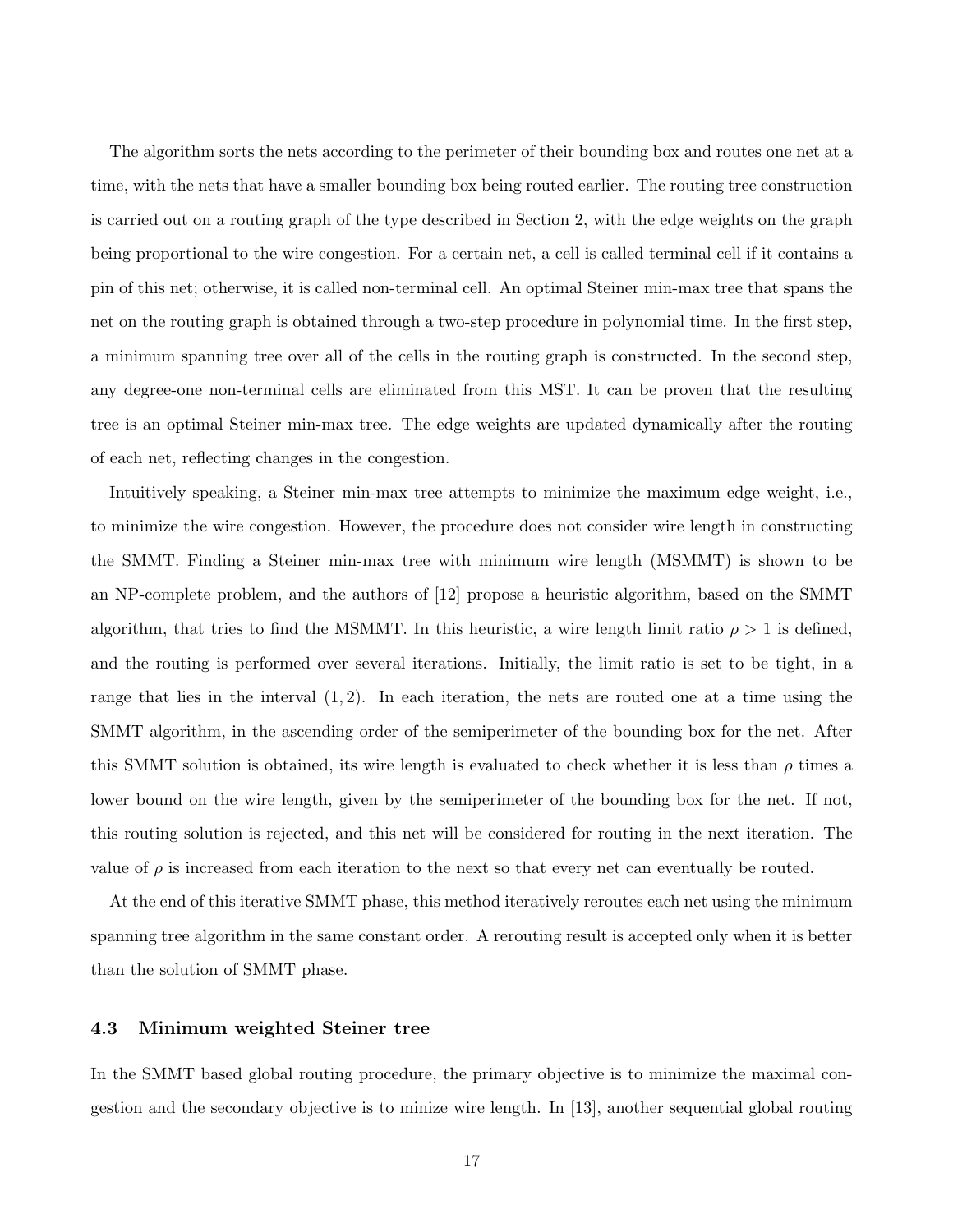method is developed in an effort to simultaneously minimize congestion and wire length. This method routes the nets sequentially using a minimum weighted rectilinear Steiner tree (WRST) approximation algorithm.

The example shown in the work of [13] is based on a custom design such as that shown in Figure 7(a), where the routing area is divided into a set of small regions. Each region is assigned a weight that is defined according to the complexity and wire congestion of the region. The shaded rectangles correspond to macros that act as wire blockages, and the weights in these regions are set to  $\infty$ .

This work constructs a routing graph for a net as the union of the Hanan grid for the net and the grid formed by extending the borders of each region until they encounter a blockage or the boundary. For example, the routing graph for the design shown in Figure 7(a) is illustrated using dashed lines in Figure 7(b). For a wire that is routed along a border between two regions with different weights, it is assumed that the weight with a smaller value is chosen. The weight of an edge is the product of the edge length and the weight of the region the edge belongs to, and the objective of the procedure is to minimize the cost of the weighted rectilinear Steiner tree. It can be shown that there is always a minimum weight path connecting two nodes using edges that lie exclusively on this routing graph.



Figure 7: (a) A set of regions in a layout, each with a specified weight. (b) A routing graph and a minimum weighted Steiner tree for this layout.

As in the SMMT-based approach, the nets are first sorted in increasing order of the bounding box size and are routed sequentially in this order. The weights for all regions are updated after each net is routed.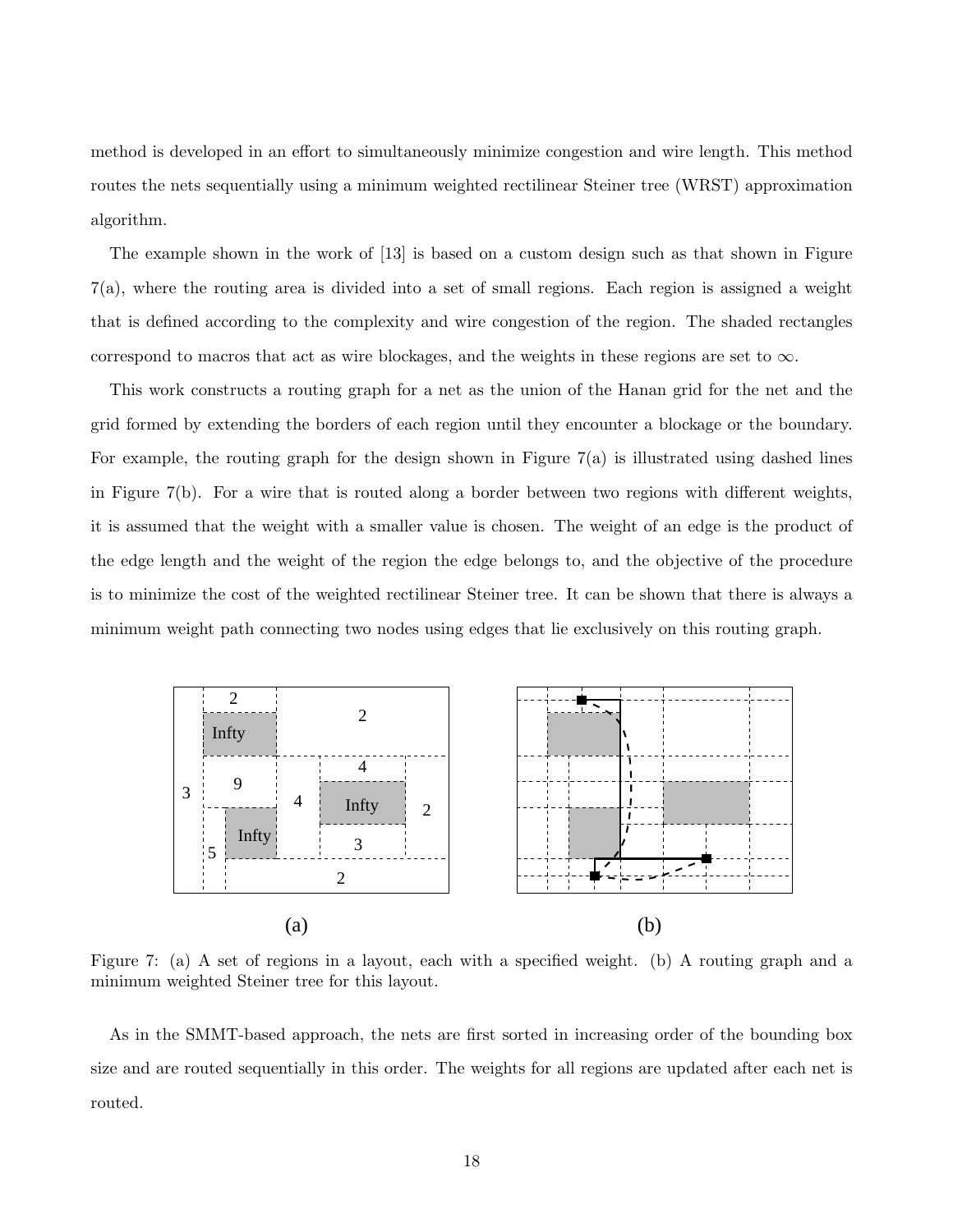Each net is routed by means of a minimum weighted Steiner tree over the net. Based on a proof that the weight of a minimum spanning tree (MST) is at most two times the weight of optimal WRST solution, the tree construction proceeds by beginning with an MST skeleton and heuristically attempting to maximize the overlaps in its embedding on to the routing grid. For the net in Figure 7(b) whose pins are indicated by the three solid squares, the MST is shown by a set of thickened dashed lines. After the MST is obtained, each edge in the MST is instantiated into an actual wire route one by one, with the shortest edges being embedded first. Wherever possible, a wire route is merged with already embedded wire routes from the same net to reduce the wire length. If there is more than one minimum weight path for an edge in the SMT, the one that can deliver the largest wire length reduction is chosen. Since this process can only decrease the wire length from the MST result, the final result has at most twice the wire length of the optimal WRST's in the worst case.

# 5 Region-wise routing

One way to avoid the net ordering problem is to route one region at a time instead of one net at a time. This alters the problem to one of determining the order in which regions should be considered, and this may be decided according to net distributions, as in the method described in Section 5.1. In an alternative approach outlined in Section 5.2, inter-row wires are routed first, and the intra-row nets are then routed in the order of horizontal wires, vertical wires and wires with both orientations.

### 5.1 Unique pattern first and outer rim first routing

In an investigation of the properties of net distributions, Li and Marek-Sadowska [57] made two observations. Firstly, some nets or subnets may have to take certain unique patterns, regardless of what the final feasible routing is, and it is useful to identify and route these first. Secondly, in typical layouts the wiring is crowded at the center of the chip and relatively sparse at the outer rim. Therefore, it is better to start routing from the outer rim of the entire routing area and then shift the routing toward the center step by step. Although this work was specifically directed towards gate array designs, the key ideas can be extended to other problems.

The following definitions are useful in describing the algorithm and are related to an abstraction of the problem in terms of a routing graph, G.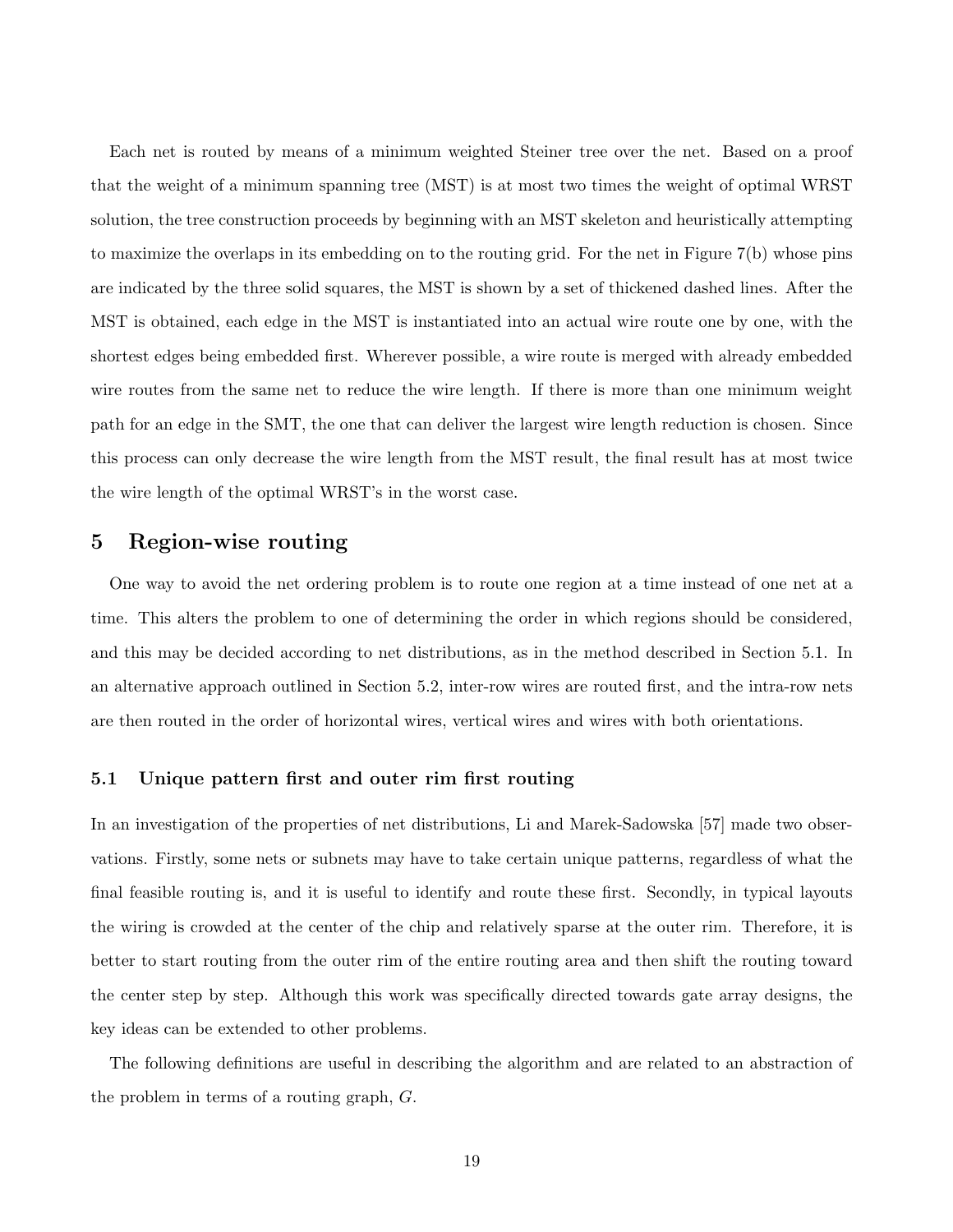**Definition 5.1 (Non-Pass-Through (NPT) cell)** A cell is said to be a non-pass-through (NPT) cell if the number of unconnected pins of different nets inside it is equal to or less by one than the total remaining channel capacities on its four boundaries.

**Definition 5.2 (Outermost and inner meshes)** In a particular planar drawing of the cell graph  $G$ , where the boundary of the exterior face of a planar embedding of G corresponds to cells at the boundary of the chip, the outermost mesh is a subset of nodes and edges in the routing graph G that bounds the exterior face from G, and an inner mesh is a subset of nodes and edges in the routing graph G that bounds an area where edges are missing.

An inner mesh exists when there is a grid edge whose wiring capacity is zero. An example illustrating the idea of the outermost mesh and the inner mesh is shown in Figure 8.



Figure 8: An example of outermost mesh and inner mesh.

The algorithm is based on the following properties when the global routing problem has a feasible solution with no wiring overflow.

**Lemma 5.1** If there is a two-pin net,  $N_k$ , with pins in two adjacent cells with non-zero wiring capacity at their common boundary, then there exists a feasible routing solution in which  $N_k$  is wired through the common boundary of the two adjacent cells.

**Lemma 5.2** If the total wiring capacity on a closed region boundary is  $U$ , and there are P pins inside such that  $P > U$ , then at least  $P - U$  of them must be connected within this region.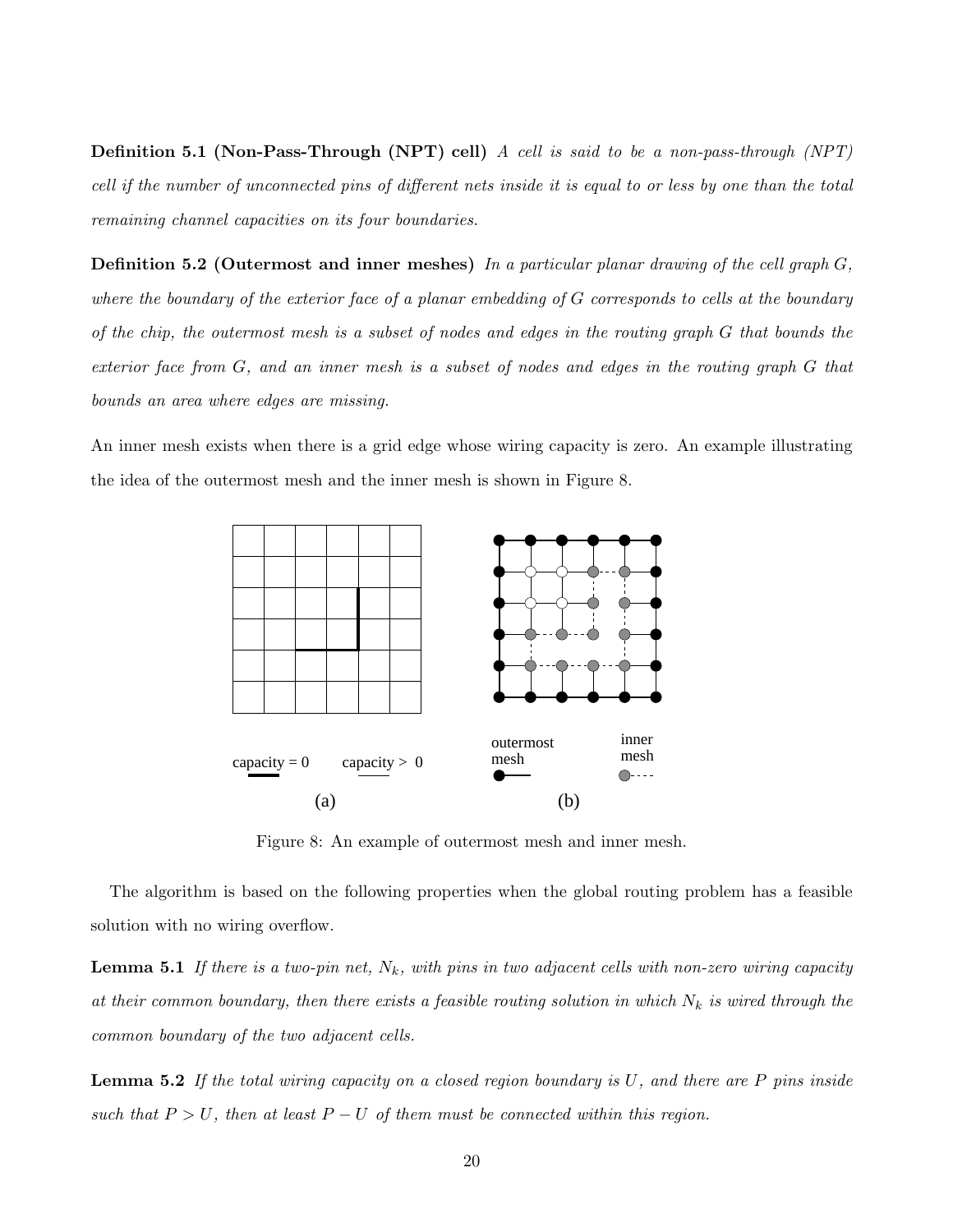**Lemma 5.3** If there are two adjacent NPT cells,  $g_a$  and  $g_b$ , with a non-zero wiring capacity  $u_{ab}$  on the common boundary, and there are  $u_{ab}$  or fewer nets with pins in both  $g_a$  and  $g_b$ , then there is a feasible solution in which these pins are connected by the shortest path between  $g_a$  and  $g_b$ .

This algorithm proceeds by first finding pairs of pins in adjacent cells and connects them directly according to Lemma 5.1. Next, it identifies the NPT cells from this partial routing result and determines unique routes according to following rules:

- 1. Nets with pins in the neighborhood of NPT cells must find unique routes that do not pass through the neighboring NPT cells.
- 2. By Lemma 5.3, nets that have two pins in adjacent NPT cells are connected through the common boundary of the adjacent NPT cells.
- 3. If there is a net with one pin located in an NPT cell and the other in its non-NPT neighbor, they are connected directly across their common boundary.

After these unique patterns have been routed, some new NPT cells may be generated due to the consequent reduction in the wiring capacity. These cells are identified and the process is repeated until no such new cells are created.

In the next phase, the routing proceeds along the outermost mesh and the inner meshes. Any nets with more than two pins within a mesh are connected within the mesh, as long as such a connection does not lead to barriers separating the routing graph into disjoint regions. Those pins that remain unconnected are connected to neighboring non-mesh cells. After one layer of outermost mesh is routed, the outermost mesh is expanded inwards. Similarly, a routed inner mesh is expanded outward. If a routing decision at an outer mesh is found to be incorrect when the inner meshes are routed, the algorithm resorts to backtracking to correct the previously made decision. This procedure is repeated until all of the cells are routed. For a routing instance with k nets to be routed on a  $p \times q$  grid, this algorithm has a complexity of  $O(k^2(\log k + pq))$ .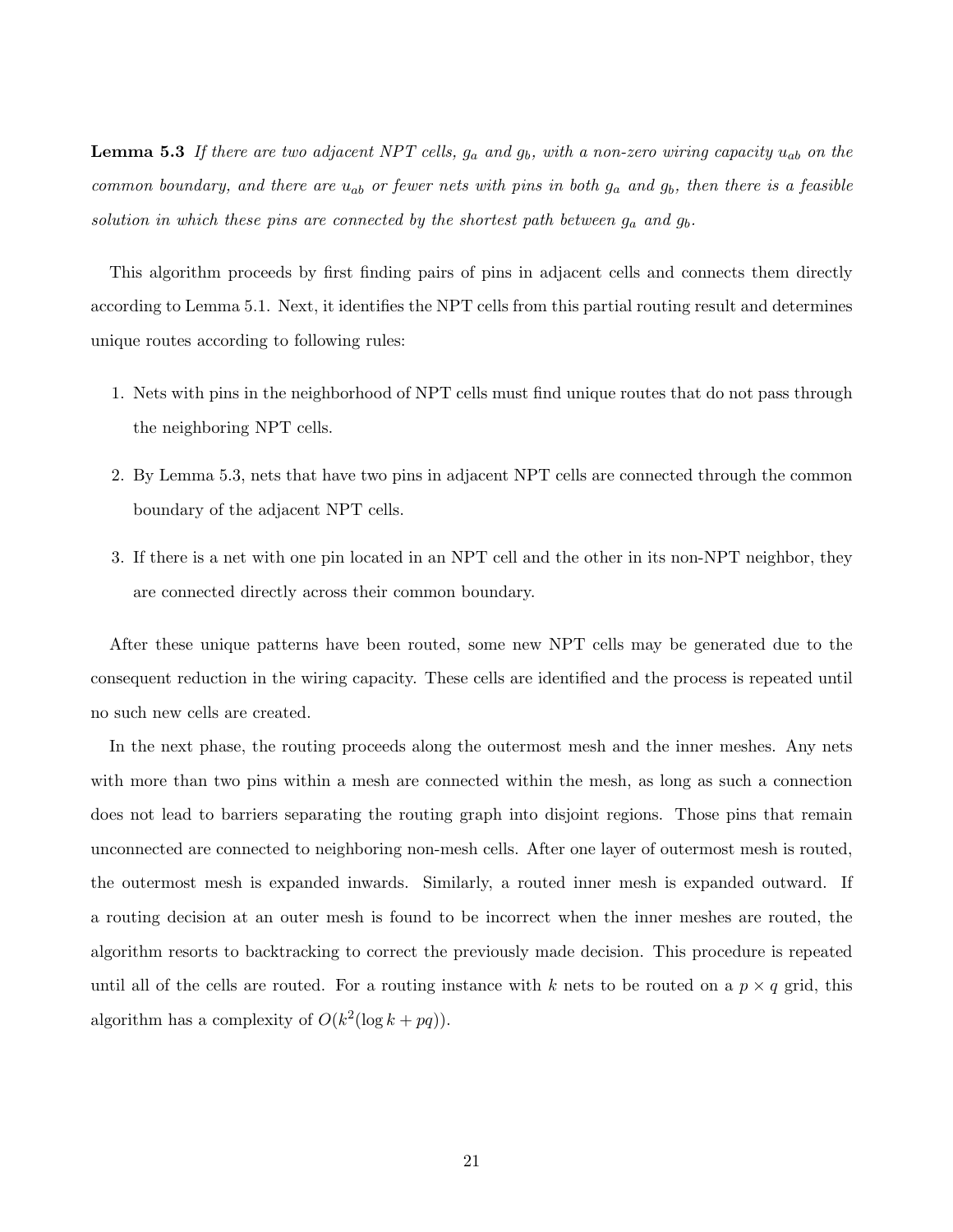

Figure 9: Candidate paths for inter-row connections in the algorithm proposed by Thaik *et al.* 

#### 5.2 Routing in order of wire orientations and in terms of rows

In [81], Thaik *et al.* designed a global routing algorithm for a sea-of-gates environment that proceeds edge-wise instead of net-wise. They consider the global routing problem for three layers such that top and bottom layers are reserved for vertical wires and middle layer is devoted to horizontal wires. The routing region is tessellated into a tile graph as shown in Figure 9, and each row is further divided into two subrows separated by the thin dashed lines.

The algorithm consists of three phases. In the first, each net that spans multiple rows is connected by a vertical path in the top layer that covers the vertical span of the entire net. The end point of the path may either be a terminal GRC (global routing cell) that contains a pin of the net, or a via GRC. For a specific net, there could be several paths that cover its vertical span, as illustrated in Figure 9, and only one such path needs to be chosen. This choice should be made while ensuring that there are no wiring capacity overflows. This decision process is implemented in [81] by means of a zero-one integer linear programming (ILP) formulation that is solved using a 0-1 ILP package.

In the second phase, connections within each row are considered. Recall that each row consists of two subrows. If two pins lie in two adjacent subrows of the same row and are in the same column, they are connected by a straight vertical edge in the lowest routing layer as long as no overflow occurs. Next, straight horizontal connections are made on the middle layer between pairs of terminal-GRC's, via-GRC's and/or metal-3 paths. These problems are also formulated and solved as 0-1 ILP problems.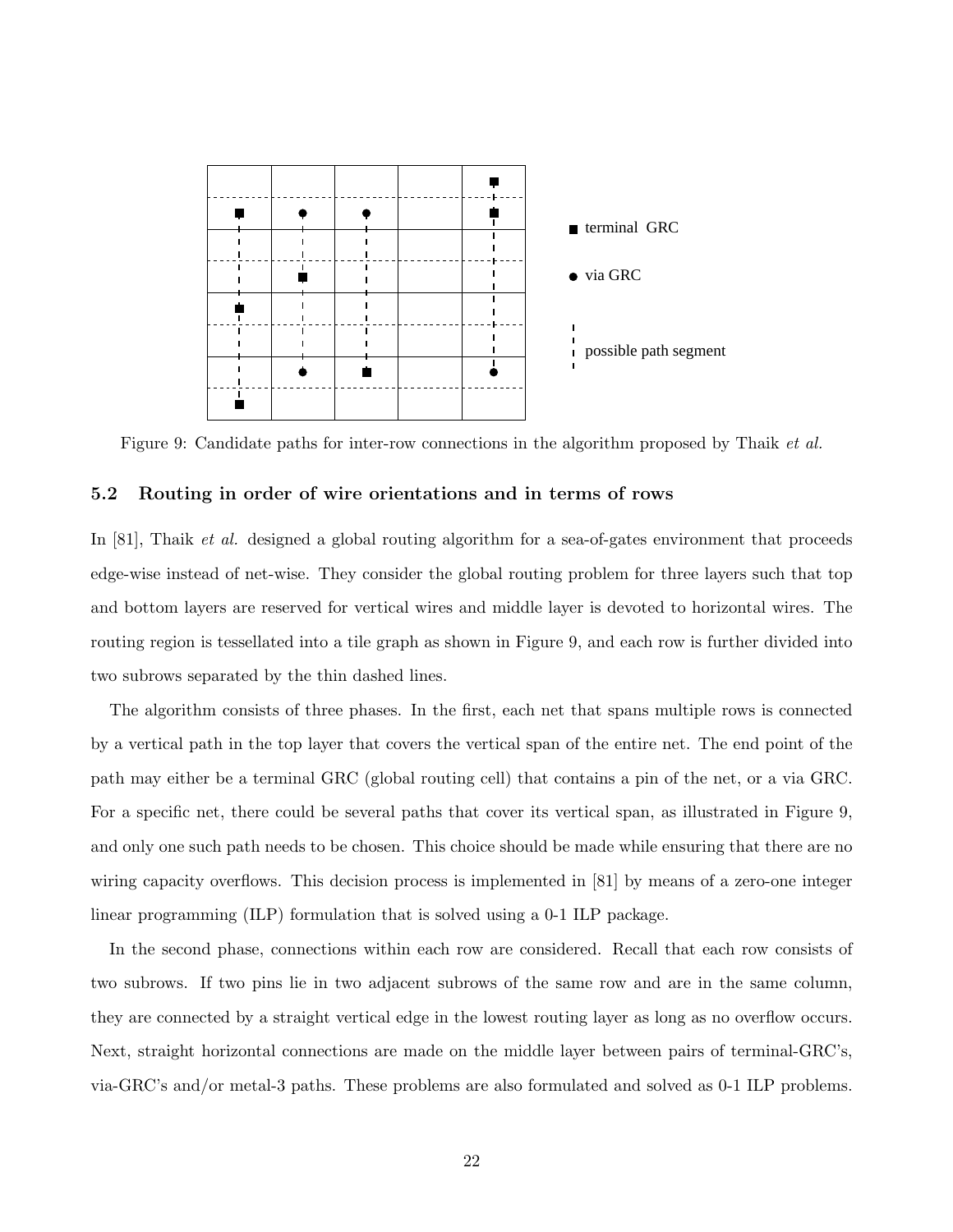After phase two, there may still be nets whose routing has not been completed due to wiring constraints. These remaining connections are completed in the third phase, which is also constrained to routing within a row. In this step, multi-bend routes are considered, and the route for each row is solved as a  $2 \times N$  routing problem using a hybrid hierarchical approach, where the routing at each hierarchical level is solved as a 0-1 ILP problem.

# 6 Move-based heuristics

Move-based heuristics are commonly used to find the optimal solutions to computationally difficult problems. Arguably, the most well known move-based heuristic is simulated annealing, developed by Kirkpatrick et al. [47]. The motivation for this approach is that in solving computationally difficult combinatorial optimization problems, greedy heuristics are easily trapped at local minima because only those moves that reduce the value of the cost function are accepted. In simulated annealing, a certain amount of hill-climbing is permitted, providing an increased chance of finding the global minimum. More precisely, any cost-decreasing move is always accepted, and a cost increasing move is accepted with a probability of  $e^{-\Delta C/T}$ , where  $\Delta C$  is the increase in the cost and T is a parameter known as the temperature. It can be seen that the less the increase on the cost, the more likely the move is accepted. The procedure works iteratively, with an outer loop starting from a high temperature where virtually all moves are accepted, and gradually "cooling" the temperature so that the likelihood of accepting cost-increasing moves is progressively diminished. At each temperature, a number of moves are carried out, which are either accepted or rejected according to the criterion outlined above. This process is said to be analogous to the cooling process during annealing of metals.

The simulated annealing technique is applied to global routing in [84], where only two-pin nets are considered and the number of bends for each net is no more than two. In the well-known TimberWolf package [76], simulated annealing is applied to both placement and global routing. In this package, a set of candidate routing trees is created for each net and one of the trees is randomly chosen as the initial solution. Each move implies a switch from one tree to another for a net. The cost to be minimized is the total wiring overflow over the entire routing graph. The net whose topology is to be changed by a move is randomly chosen from a grid cell boundary where an overflow exists.

Other move-based techniques applied to global routing include simulated evolution [10], genetic al-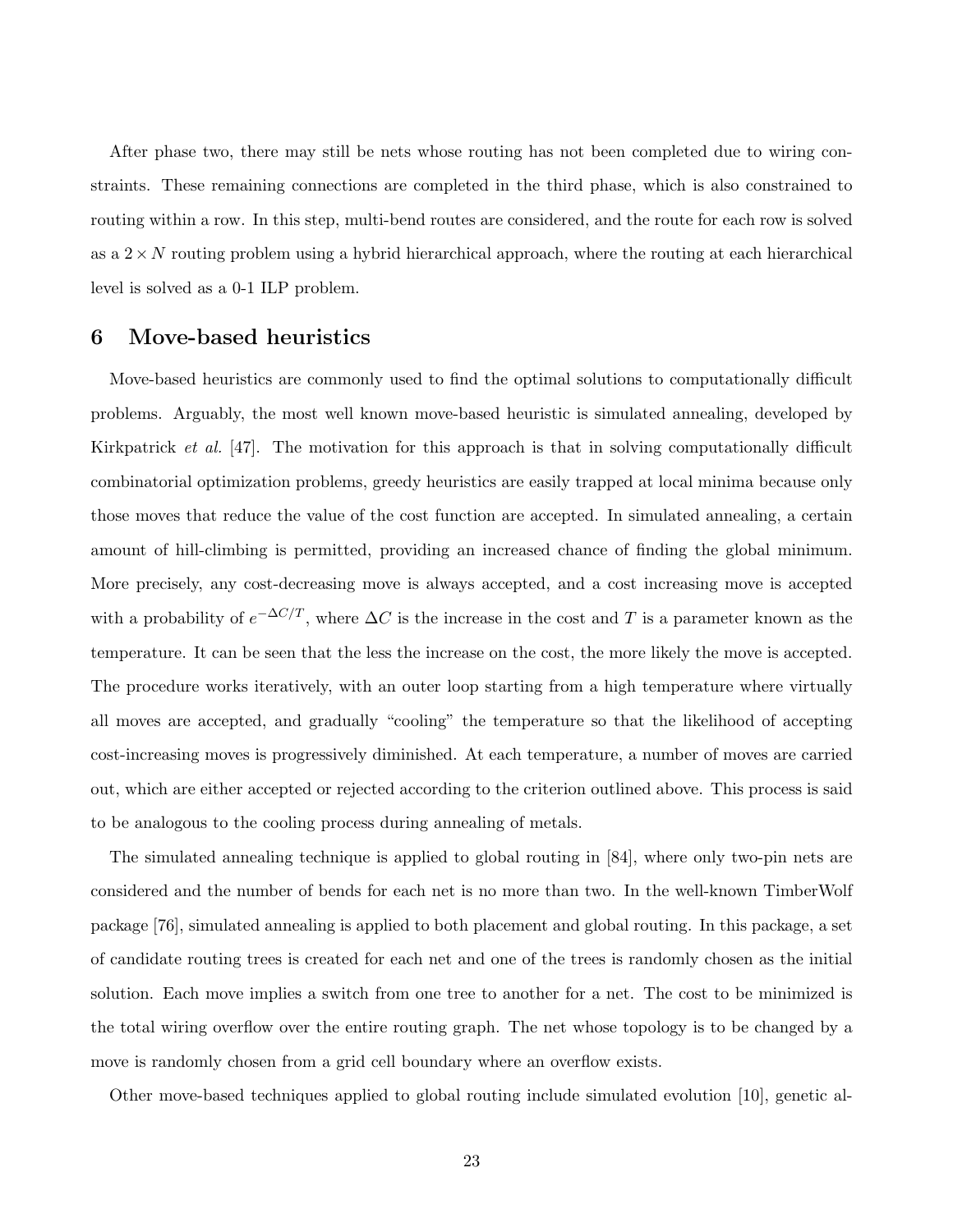gorithm [28] and tabu search [91].

# 7 Rip-up and reroute

Another common approach to avoid the net ordering dilemma is the rip-up-and-reroute method. This approach starts by routing each net individually without considering congestion, usually constructing Steiner minimum trees for each net. After all of the nets have been routed, the congested areas are identified, and the nets in those areas are ripped up and rerouted through less congested areas. This rerouting is often based on the maze routing algorithm. Although this method sounds very simple, it is surprisingly effective and has long been the most commonly used global routing method in industry. Moreover, it can always be combined with other global routing methods as a post-processing step to further improve the routing quality. The degrees of freedom in this approach are related to, for example, the different strategies for choosing the net to be rerouted, or the order in which boundaries with overflow are processed.

An early and influential rip-up-and-reroute global routing method was proposed by Ting and Tien [82]. Broadly speaking, their procedure first selects a set of congested grid cell boundaries and then chooses the subset of nets that pass across these boundaries to be rerouted.



Figure 10: An example showing the overflow along a full loop. This overflow can be reduced only when there is at least one net that crosses the loop twice.

A special case corresponds to the situation where the set of saturated or oversaturated boundaries forms a closed loop, as illustrated by the thickened dashed square in Figure 10. Along this loop, each boundary is either full or has an overflow, and at least one boundary has an overflow. In this case, if a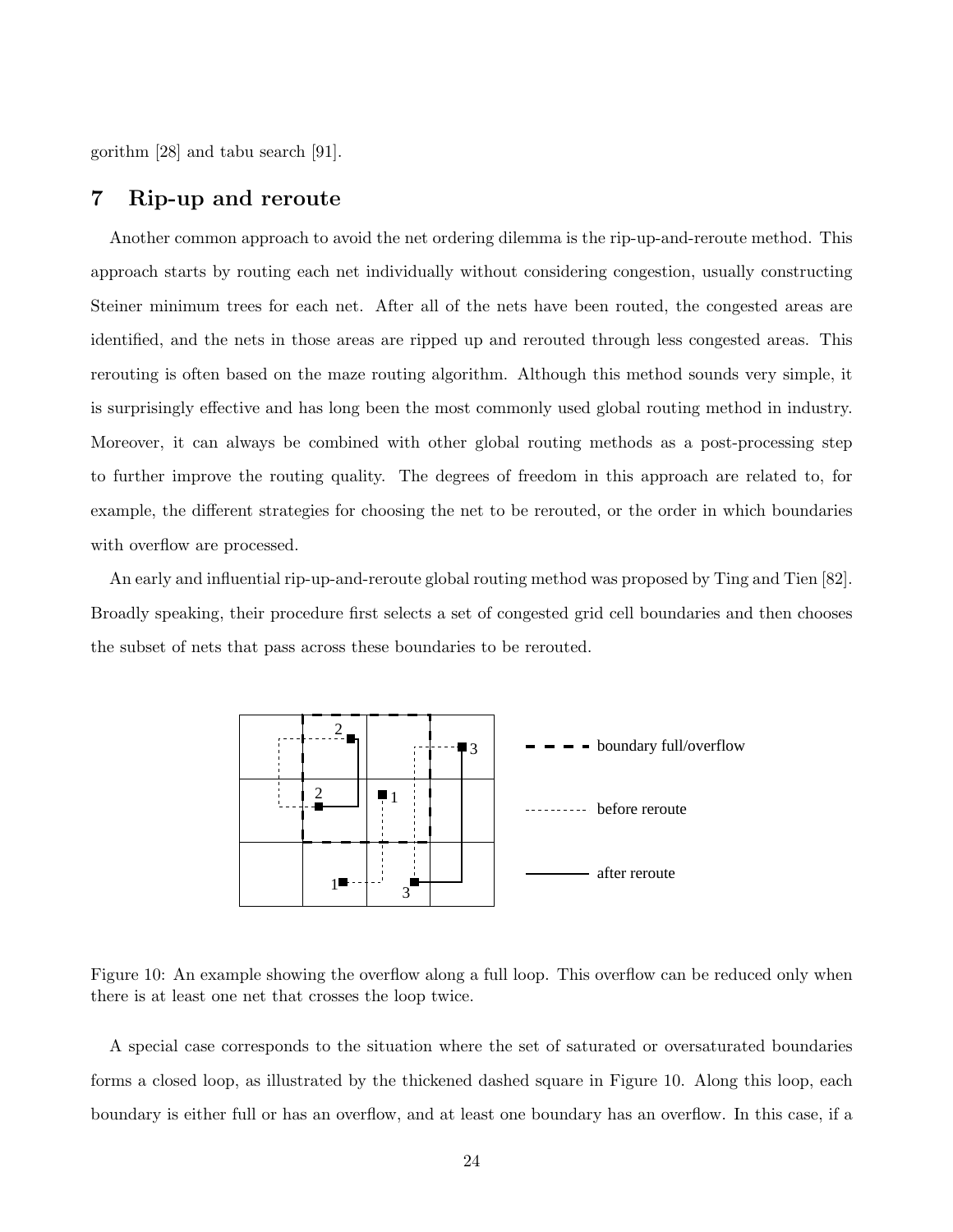wire crosses this loop only once, as is the case for net 1, rerouting this net will not satisfy the congestion constraints. More generally, if all of the nets pass through the loop only once, then no feasible solution exists. On the other hand, if a net crosses this loop twice and all of its pins lie either entirely within or entirely outside the loop, as is the case for nets 2 and 3, respectively, then we can reroute these nets to ensure that the devious routes taken by these double-crossing nets are altered to lie entirely within or without the loop. The first step of Ting and Tien's algorithm is to identify such loops and to reroute the two-crossing nets.



Figure 11: Mapping the problem of choosing nets to be rerouted on to the problem of finding a cover on a bipartite graph.

When no such loop exists, Ting and Tien's algorithm selects a set of  $k > 1$  most congested boundaries to reroute. There are typically many nets that run across these boundaries, and the technique employed to choose the nets to be rerouted is illustrated through the example in Figure 11(a). In this example, the wiring capacity on each boundary is assumed to be two, and it is easily verified that there are three boundaries,  $b_1, b_2$  and  $b_3$ , with overflow. A bipartite graph is then constructed as shown in Figure 11(b). The group of vertices to the right correspond to the overflow boundaries, and those to the left correspond to the nets that cross those boundaries. An arc is set up between a net vertex and a boundary vertex if the net crosses this boundary. Each boundary vertex  $b_i$  has a weight  $w_i$  equal to the overflow of the corresponding boundary. A minimum cardinality cover set from the group of vertices to the left is selected to cover every boundary vertex  $w_i$  times, and the nets in this cover set are selected to be rerouted.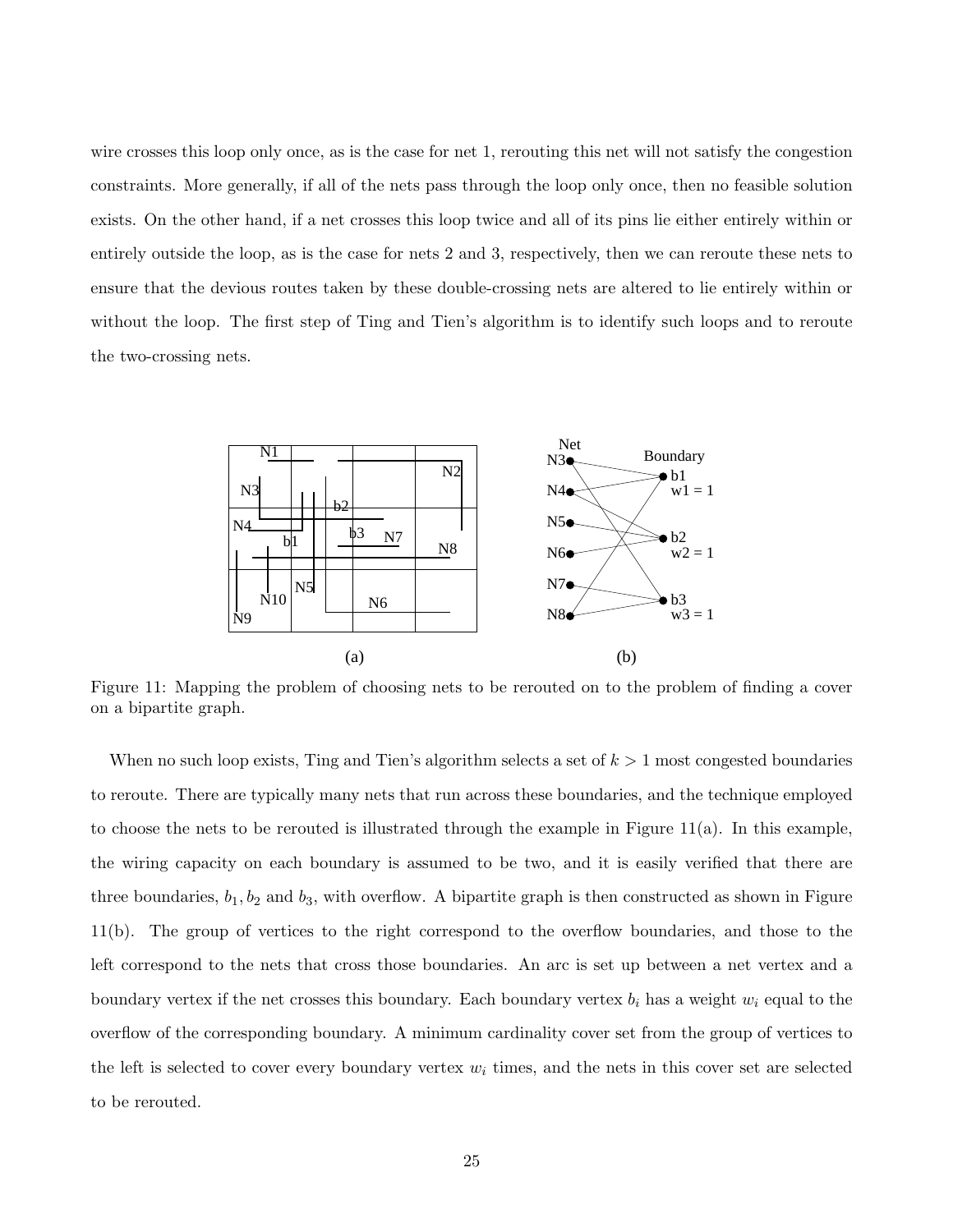Another variant of rip-up-and-reroute method is due to Nair [67]. In this procedure, every net is ripped up and rerouted based on the observation that a wire in a non-overflow area may be able to move further and to a less congested area to leave some room for wires in adjacent congested areas. Another feature is that every net is rerouted in the same constant order iteratively. The rationale for this is that the routes that are chosen early in an iteration are based on less accurate congestion information compared to the routes that are determined later, and therefore, these early routed nets should be corrected first in the next iteration as well.



Figure 12: An example of rerouting using a network flow model.

In [65], Meixner and Lauther reroute a set of nets simultaneously using a single commodity mincost network flow formulation, so that the net ordering problem in rerouting is avoided. The method successively considers each node  $v' \in V$  for a routing graph  $G = (V, E)$  and reroutes the nets that have either a sink node or a Steiner node with degree greater than two at  $v'$ . For each such net, its routing edges from v' to the next sink or Steiner node with degree greater than two are ripped up, leaving behind a set of partial routing trees. For example, two nets  $N_1$  and  $N_2$  may leave behind the trees  $T_1$ and  $T_2$ , respectively, shown in Figure 12(a).

The problem is now to connect nodes at  $v'$  to subtrees  $T_1$  and  $T_2$  for nets  $N_1$  and  $N_2$  without causing a wiring overflow, and simultaneously minimizing the wire length. To solve this problem, the partial routing graph is transformed into a network flow model as shown in Figure 12(b). Each undirected edge is mapped on to a pair of directed edges whose capacity is the corresponding wiring capacity and whose cost is the edge length. Two pseudo nodes  $v_1$  and  $v_2$  are added for nets  $N_1$  and  $N_2$ , respectively,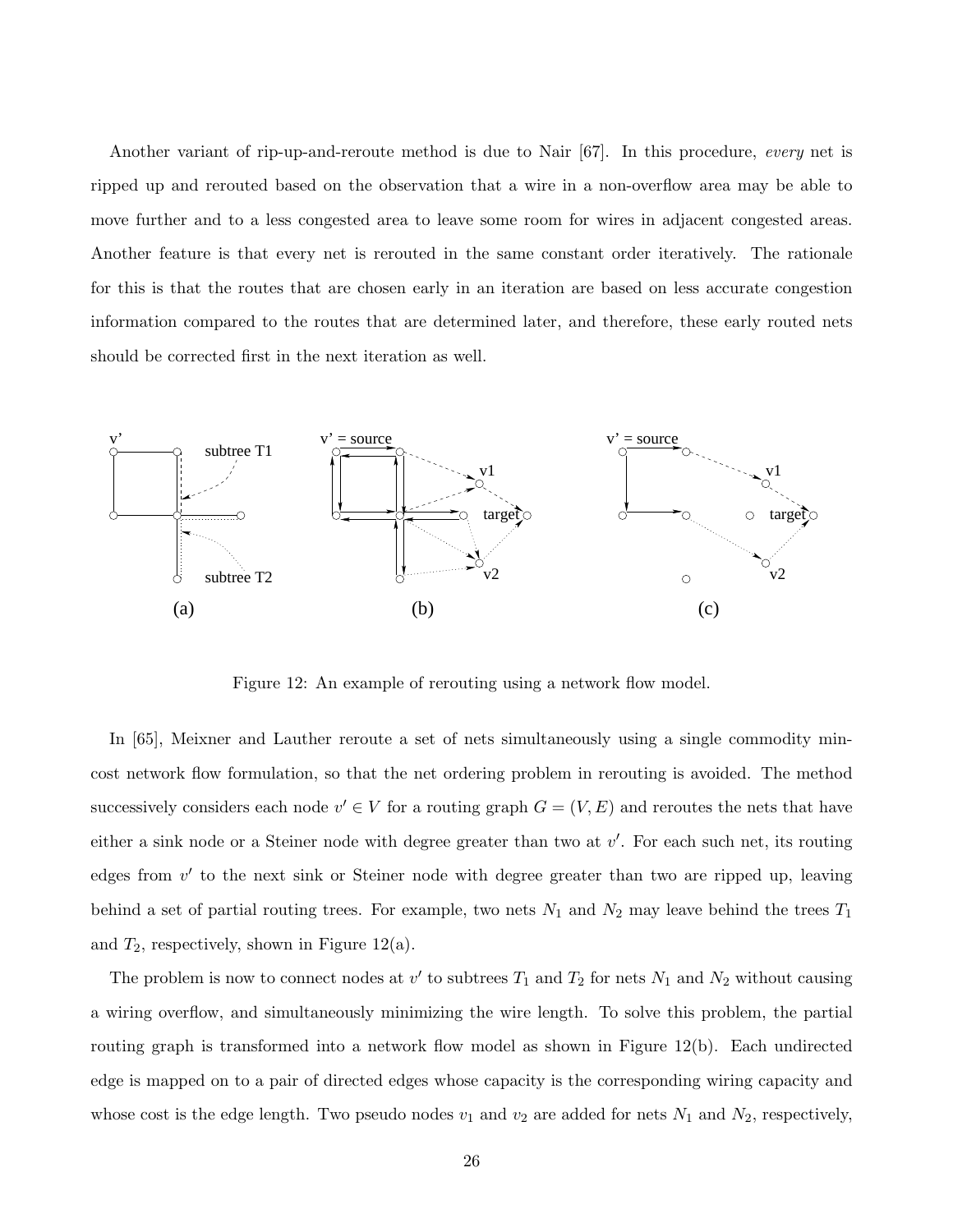together with a target node. Every node in partial tree  $T_i$  is connected to the node  $v_i$ ,  $i = 1, 2$ , by means of a directed edge, and finally, each  $v_i$  is connected to the target node. These edges all have a cost of zero and capacity of one. The node  $v'$  serves as the source node, and a minimum cost flow for this network is determined for a total flow of  $p$  units through the network, where  $p$  is the number of partial routing trees. Such a flow can be used to determine an optimal solution, if it exists, that satisfies wiring capacities and minimizes the wire length. A sample solution for our example is illustrated in Figure  $12(c)$ .

In addition to avoiding net ordering problem, this method has the advantage that an optimal integer solution to this single commodity flow problem can be obtained in polynomial time and no rounding procedure is required, since the single commodity network flow problem has a polynomial time optimal integer solution if each edge capacity is an integer [2]. However, the quality of the solution depends on the order in which the nodes in  $G$  are processed, though this node ordering problem is less severe than the original net ordering problem.



Figure 13: An example of a switchable segment.

In [55], Lee and Sechen proposed a rip-up-and-reroute strategy using a multi-stage refinement procedure, instead of applying maze routing immediately after initial tree construction. As in other rip-upand-reroute methods, they initially construct Steiner trees for each net without considering congestion. Next, wires are ripped up and rerouted to reduce congestion in four successive stages. One scenario is related to the idea of switchable segments, illustrated in Figure 13. In a gate array or a standard cell design, an equivalent pair of pins at the top and bottom of a cell is treated as a single pin located at the middle of the row where a horizontal grid line goes through. In stage one of the rerouting process,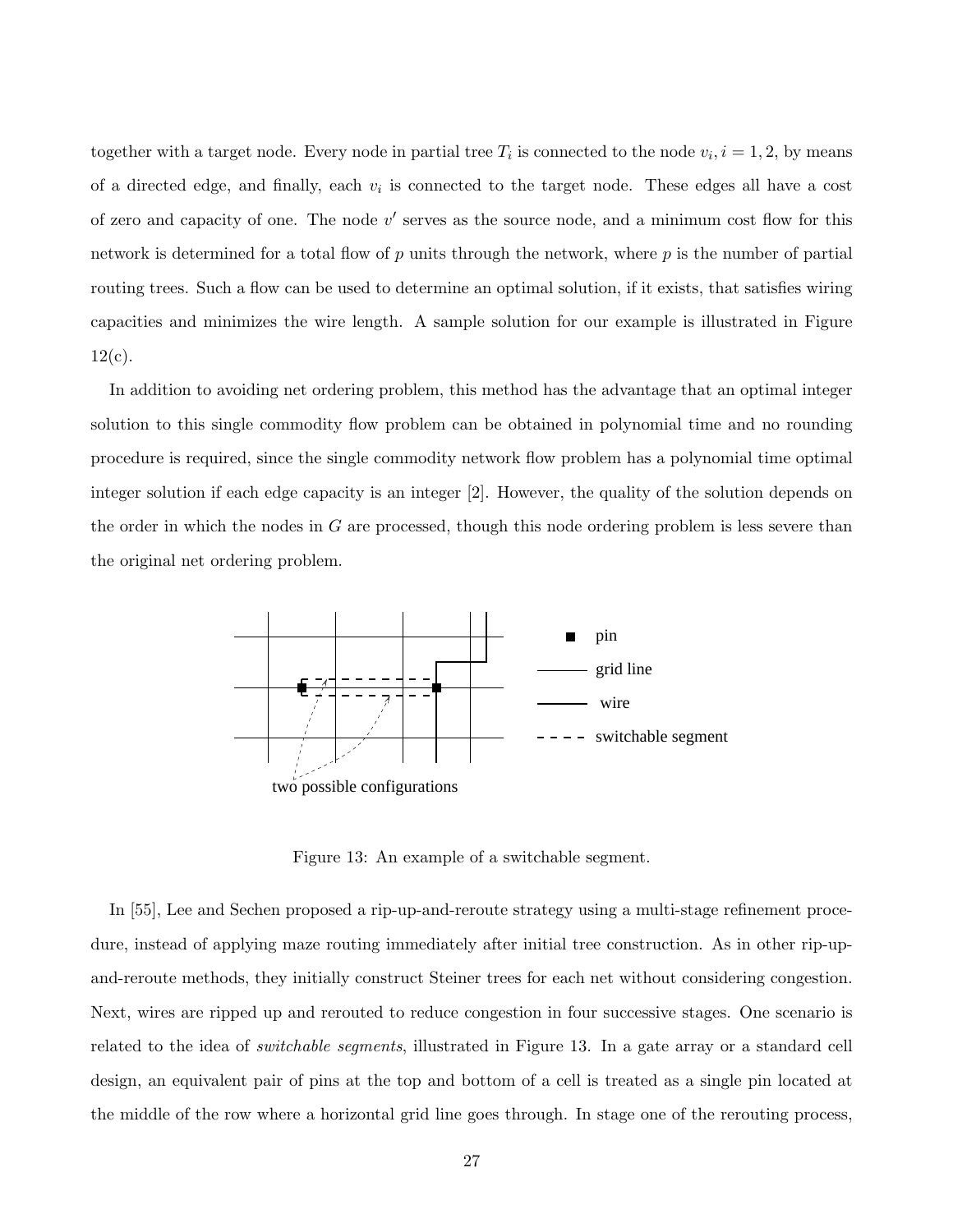one of these two options for each switchable segment is chosen in a way such that the congestion is minimized. In stage two, the L-shaped wires in the initial Steiner trees are allowed to be rerouted as Z-shaped connections to reduce congestion; note that there is no wire length increase in either stage one or stage two. In stage three, connections that were originally straight in the initial Steiner trees are allowed to detour and become U-shaped connections, with a bound on the permissible increase in the wire length. During this stage-wise refinement, the algorithm attempts to control the wire length and the number of bends. If some overflow still remains after these three stages of rerouting, traditional maze routing is finally employed to further reduce the congestion in stage four.

In [60], a customized routing graph is constructed for global routing using multilayer macrocells, or building blocks. This routing graph is similar to the graph in Figure 7(b), except that it is in three dimensions to reflect the multilayer design. The authors extend Wang's heuristic [87] to construct Steiner trees for each net separately at the beginning. After the initial tree construction, their method starts by inspecting every grid cell to see if the number of wires (vias) that pass through it exceeds the available routing tracks (via spaces). Next, every over-congested cell is processed in order of the most congested cell first. For each such over-congested cell, a new route is found for every net in it that can avoid all the over-congested or full cells, if such a route exists. These routes are maintained in a priority queue with the top route having the minimum wire length increase compared to its corresponding old route. After all of the possible new routes have been found, the top new route is popped out from the queue and used to replace its corresponding old route repeatedly until the over-congestion problem for this cell is resolved.

# 8 Multicommodity flow based approach

Although the sequential, rip-up-and-reroute and other heuristics may be effective in practice, they cannot provide a certain answer as to whether or not a feasible solution exists. In other words, if they fail to find a feasible solution, it is not clear whether this is attributable of the non-existence of a feasible solution or because of shortcomings of the heuristic. Moreover, when a heuristic does find a feasible solution, it is not known whether or not this solution is optimal, or how far it is from the optimal solution.

These questions may be answered if we formulate and exactly solve the global routing as a multicom-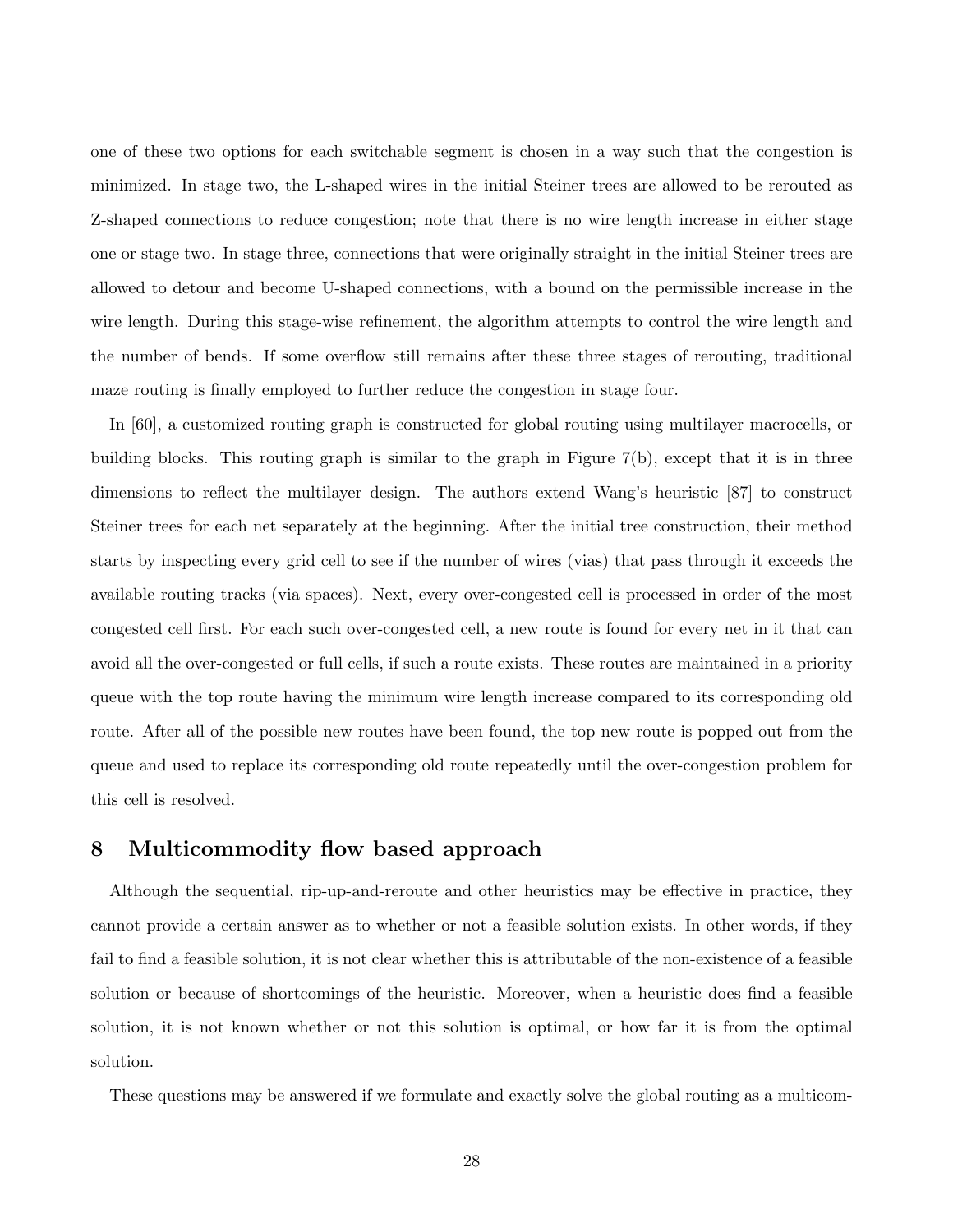modity flow problem. A multicommodity flow operates on a network that is a graph  $G = (V, E)$ , where  $V = \{v_1, v_2, ..., v_n\}$  is a set of n vertices and  $E = \{e_1, e_2, ..., e_m\}$  is a set of m edges. Some researchers define this network as a directed graph while some others define it as a undirected graph. Generally speaking, this difference affects only the form of the problem formulation. For multi-pin net global routing, an undirected graph formulation is more convenient.

Over this network, k commodities must be transported from some vertices to other vertices. In global routing, we can treat each net as a commodity and we can say that there is a set of  $\mathcal{N} = \{N_1, N_2, ..., N_k\}$ commodities that are to be shipped. For each commodity  $N_i$ , a certain amount  $d_i$ , namely the *demand*, is required to be shipped. In global routing, each  $N_i$  corresponds to a net with more than one pin and each  $d_i$  is always one. Each edge has a flow capacity  $u(e)$  and cost  $c(e)$ , which have the same interpretation as in the global routing problem formulation. The routing can be expressed in terms of either edges or trees. In the edge-based expression, a variable  $f_i(e)$  represents the amount of flow passing through edge  $e \in E$ . Note that  $f_i(e)$  is always non-negative in an undirected network while it can be any real number for a directed network. The tree-based expression assumes that there is a set of possible routing trees  $\mathcal{T}_i = \{T_{i,1}, T_{i,2}, ...\}$  for each net  $N_i$ . The binary variable  $x_{i,j}$  is set to one if  $T_{i,j} \in \mathcal{T}_i$  is selected for net  $N_i$ ; otherwise,  $x_{i,j}$  is zero. Of course, it is impractical to enumerate all of the possible trees and these trees are usually generated on the fly in practice.

Typically, there are two constraints that must be satisfied in a multicommodity flow problem. The first is the *demand constraint*, which requires that the amount of flow shipped for each commodity should be equal to its demand, and the second is the *bundle constraint*, which states that the total amount of flow  $f(e)$  passing through each edge  $e \in E$  should not exceed its capacity  $u(e)$ . In the fractional flow version, the decision variables  $f_i(e)$  or  $x_{i,j}$  may be any non-negative real number. In the zero-one integer flow version, there is the third *zero-one integer constraint* that regulates that  $f_i(e)$  and  $x_{i,j}$  must take a value of either zero or one. The global routing problem maps on to the zero-one integer version. Due to computational complexity issues related to integer programming and the large size of the global routing problem, the integer flow problem here is often relaxed to the fractional formulation, whose solution is transformed to an integer solution after a rounding procedure.

Besides these constraints, there are several variations on the objective function for the multicommodity flow problem. One formulation tries to minimize the total cost of transportation, and this is called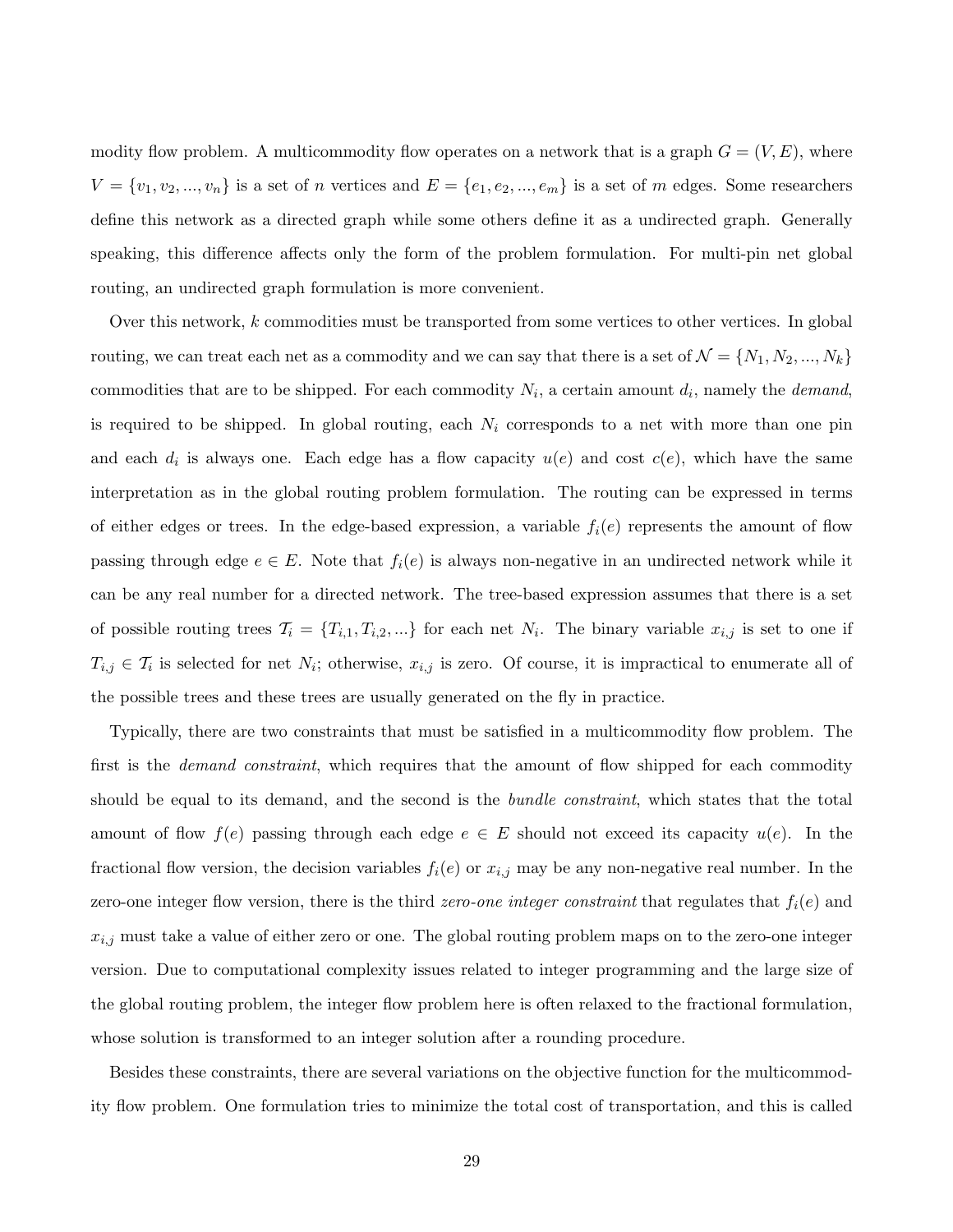the min-cost multicommodity flow problem. Another formulation attempts to minimize the maximum edge density (as defined in Section 2) and is called the concurrent flow problem.

### 8.1 The Shragowitz-Keel algorithm

The work by Shragowitz and Keel in [79] is perhaps the first reported work on global routing using the multicommodity flow model. Unlike many subsequent efforts using this formulation, they did not employ an off-the-shelf multicommodity flow algorithm, but instead, developed their own polynomial time algorithm. Superficially, this algorithm looks similar to the rip-up-and-reroute method and the authors investigated the feasibility of convergence and the convergence rate. However, no statements about the optimality are made with the analysis.

Their approach is based on a *directed* network and is restricted to two-pin nets. For each net  $N_i$ , one of its pins  $v_s \in V$  is selected as source where a unit of flow is generated, i.e., the net flow of net  $N_i$  at this vertex  $d_i(v_s)$  is 1. The other pin  $v_t$  is the sink where a unit of flow dissipated, i.e., the net flow of net  $N_i$  is  $d_i(v_t) = -1$ . For simplicity, in this description, a directed edge from vertex v to v' is denoted by the vertex pair  $(v, v')$ . The Shragowitz-Keel formulation of the global routing problem is as follows:

minimize 
$$
\sum_{\forall e \in E} \sum_{\forall N_i \in \mathcal{N}} c(e) |f_i(e)|
$$
  
subject to: 
$$
\sum_{v':(v,v') \in E} f_i(v,v') - \sum_{v':(v',v) \in E} f_i(v',v) = d_i(v), \quad \forall N_i \in \mathcal{N}, \forall v \in V
$$

$$
\sum_{\forall N_i \in \mathcal{N}} |f_i(e)| \le u(e), \qquad \forall e \in E
$$

$$
f_i(e) \in \{0, \pm 1\}, \qquad \forall N_i \in \mathcal{N}, \forall e \in E
$$

$$
(2)
$$

Initially, this algorithm discards the bundle constraint to obtain a min-cost solution where the edge cost  $c(e)$  is defined to be the rectilinear edge length. Next, it iteratively reduces the violations on the bundle constraint while maintaining a minimum feasible cost. The first step is solved individually for each net and any shortest path algorithm may be used. As in other methods, this step corresponds to finding the minimum cost route for each net while ignoring the effects of the other nets. The algorithm then identifies the subset of edges  $E_{\phi}$  with maximum overflow  $\phi = \max(\phi(e), \forall \in E)$  and the subset of edges  $E_{\phi, \phi-1}$  with an overflow of either  $\phi$  or  $\phi - 1$ . If  $\phi = 0$ , then the algorithm is done. The cost of each edge in  $E_{\phi, \phi-1}$  is updated to infinity and all other edges keep their cost unchanged. The subset  $\mathcal{N}_{\phi}$  is defined such that each commodity or net in it has at least one  $f_i(e) = 1$  such that  $e \in E_{\phi}$ . The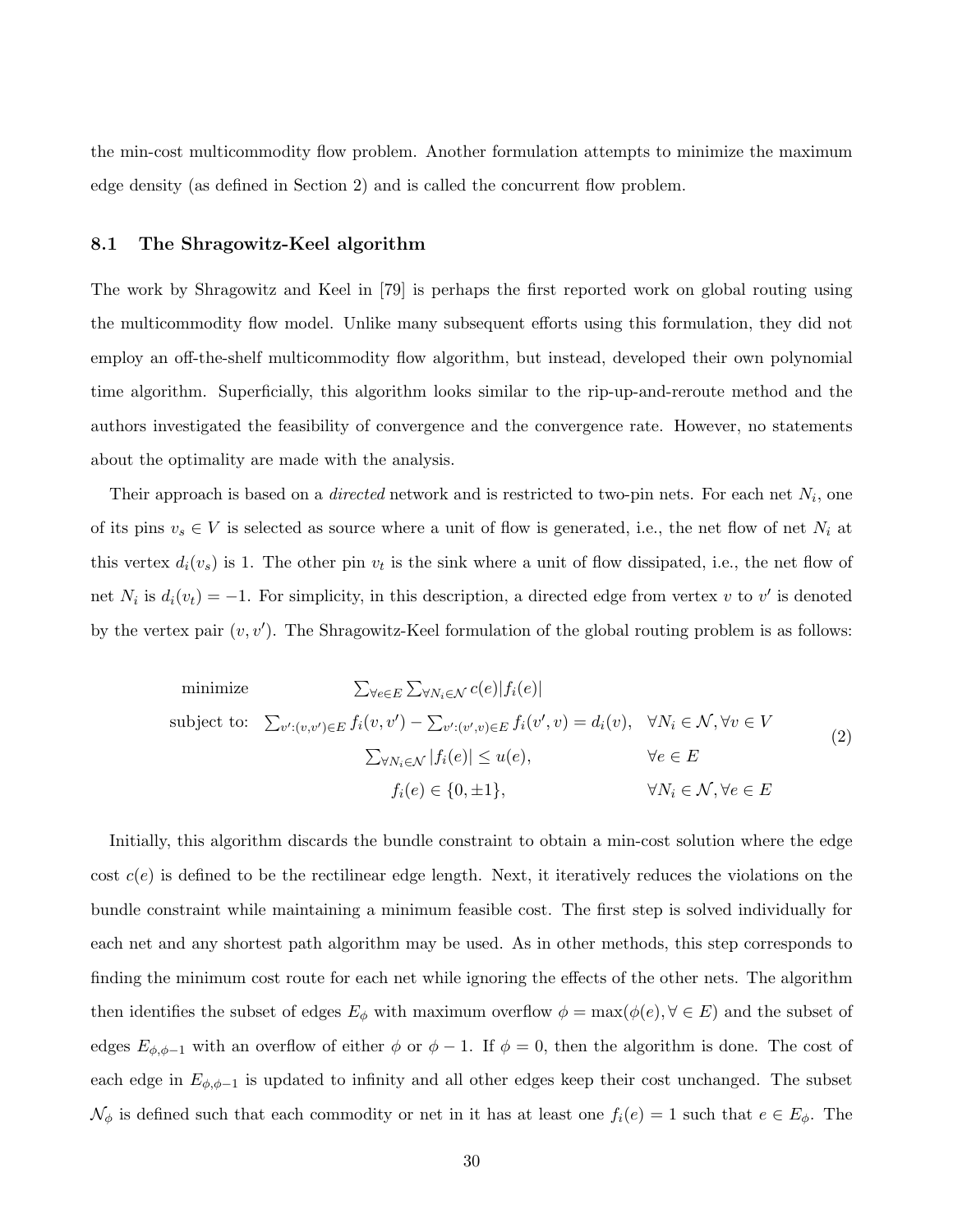subset of  $\mathcal{N}_{\phi,\phi-1}$  is defined in a similar manner. Based on the updated cost, the shortest path algorithm is executed for every commodity in  $\mathcal{N}_{\phi}$ . If there is a new path with a cost of infinity, this algorithm checks a feasibility condition which can verify whether there is a feasible solution for this problem. If the problem remains infeasible, this algorithm perturbs the flows and reruns the iterations again. If there is no new path with a cost of infinity, this algorithm chooses the commodity  $N_i$  that has the smallest increase in cost from the old path to the new path, and replaces its old path with the new path. This process is repeated until there is no overflow.

#### 8.2 The Raghavan-Thompson rounding method

One interesting formulation for multi-terminal nets routing to multicommodity flow model is conducted by Raghavan and Thompson in [72], where the exposition of the algorithm is restricted to nets with exactly three pins, although the authors state that generalizations to multiple pins are possible. This formulation is also based on a routing graph  $G = (V, E)$ , and the objective is to minimize the maximum flow among all edges, i.e., minimize  $\hat{f} = \max(f(e), \forall e \in E)$ .

Consider a situation where each net  $N_i \in \mathcal{N}$  consists of three terminals  $v_{i1}, v_{i2}$  and  $v_{i3}$ . In the formulation, Raghavan and Thompson assume that one Steiner node is needed for each net and an indicator variable  $s_i(v) \in \{0,1\}$  is used to denote whether or not each vertex  $v \in V$  is the Steiner node for net  $N_i$ . The global routing problem is then formulated as a multicommodity flow problem in which  $s_i(v)$  units of flow are to be shipped from each of  $v_{i1}, v_{i2}$  and  $v_{i3}$  to vertex  $v \in V$ .

This problem is first relaxed to be a linear programming problem and solved by any linear program solver. The next crucial task is to obtain the integer solution from the optimal linear program relaxation solution. We use  $\tilde{f}(e)$  and  $\tilde{s}_i(v)$  to represent the fractional results from the linear programming and denote the optimal max-flow as  $\tilde{f}$ . Then these values must satisfy the following conditions.

$$
\sum_{v \in V} \tilde{s}_i(v) = 1, \quad \forall N_i \in \mathcal{N}
$$
\n(3)

$$
\tilde{f}(e) \le \tilde{f}, \quad \forall e \in E \tag{4}
$$

Here all of the  $\tilde{f}(e), \tilde{s}_i(v) \in [0,1]$ . We express a set of solutions as S and start with the initial solution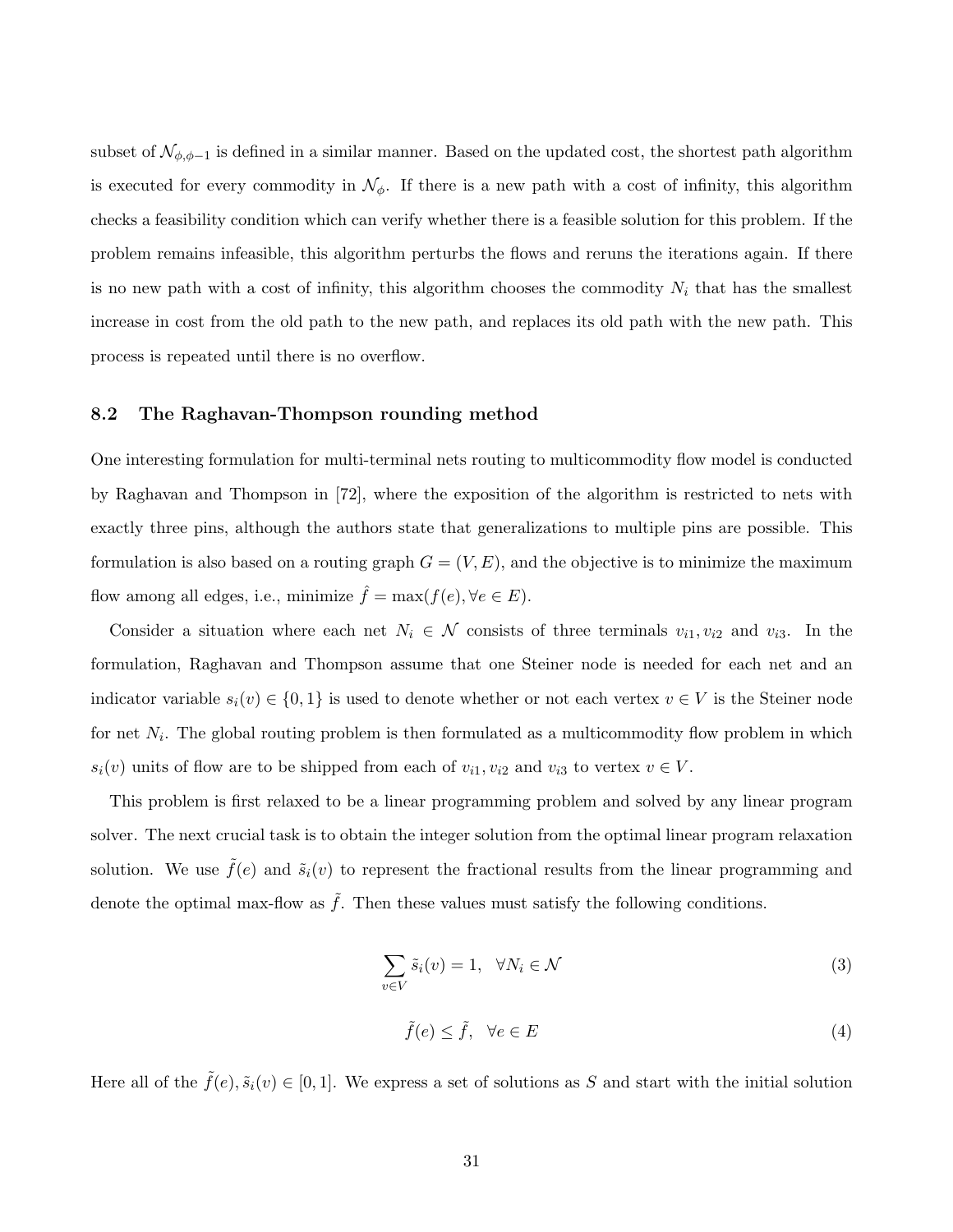$S_0$  as:

$$
S_0 = \{ \tilde{f}, \tilde{f}(e), \tilde{s}_i(v), \forall N_i \in \mathcal{N}, \forall v \in V, \forall e \in E \}.
$$

The rounding procedure proceeds for k stages to get a sequence of solutions  $S_1, S_2, ..., S_k$ , where  $k = |\mathcal{N}|$ . In each stage  $i$ , the flow of one net  $N_i$  is rounded to integers and will not be changed later, and the solution proceeds from  $S_{i-1}$  to  $S_i$ . For each solution S, a potential function is defined as:

$$
\Psi(S) = \sum_{e \in E} \prod_{N_i \in \mathcal{N}} [f_i(e)\omega + 1 - f_i(e)],\tag{5}
$$

where the parameter  $\omega > 1$  will be defined later.

Each stage consists of two phases. The Steiner node for the net being processed is determined in phase one and the integer flow to the Steiner node is obtained in phase two. In phase one of stage  $i$ , a vertex  $v_p$  is identified so that  $s_i(v_p)$  is forced to 1 and  $s_i(v) = 0, v \neq v_p, v \in V$ . If we denote the flow from any vertex  $v_{ij} \in N_i$  to vertex  $v \in V$  as  $f_i(e, v)$ , selecting  $v_p$  as Steiner node for  $N_i$  also implies that we let  $f_i(e, v_p) = \tilde{f}_i(e, v_p)/\tilde{s}_i(v_p)$  and  $f_i(e, v) = 0$  for all other vertices v. This corresponds to picking paths from each pin of the net to the Steiner point. If the solution after Steiner node selection is  $S_i'$ , then the Steiner must be chosen in a way so that  $\Psi(S_i')$  is minimized. The authors have proved that this procedure ensures that  $\Psi(S_i') \leq \Psi(S_{i-1})$ .

After the Steiner node is selected, the fractional flows from net  $N_i$  to vertex  $v_p$ ,  $f'_i(e, v_p)$ , are rounded to be either 0 or 1 in phase two. Let us consider how to round the flow from one of the pins  $v_{i1}$  to  $v_p$ . Through a so-called *path stripping* procedure, the fractional flow from  $v_{i1}$  to  $v_p$  is organized into a set of paths  $\{P_1, P_2, ...\}$ , each with a certain amount of flow. The summation of flow over all of these paths must be one. The flow along path  $P_l$  is now selected to be one such that the solution from this choice  $S_i'(P_l)$  minimizes the potential  $\Psi(S_i'(P_l))$ . After the flows from all three pins of net  $N_i$  have been rounded, we can obtain the solution  $S_i$ , and it is proven that  $\Psi(S_i) \leq \Psi(S_{i-1})$ .

If the parameter  $\omega$  is chosen so that it satisfies the relation

$$
[\frac{e^{\omega - 1}}{\omega^\omega}]^{\tilde{f}} = \frac{1}{m},
$$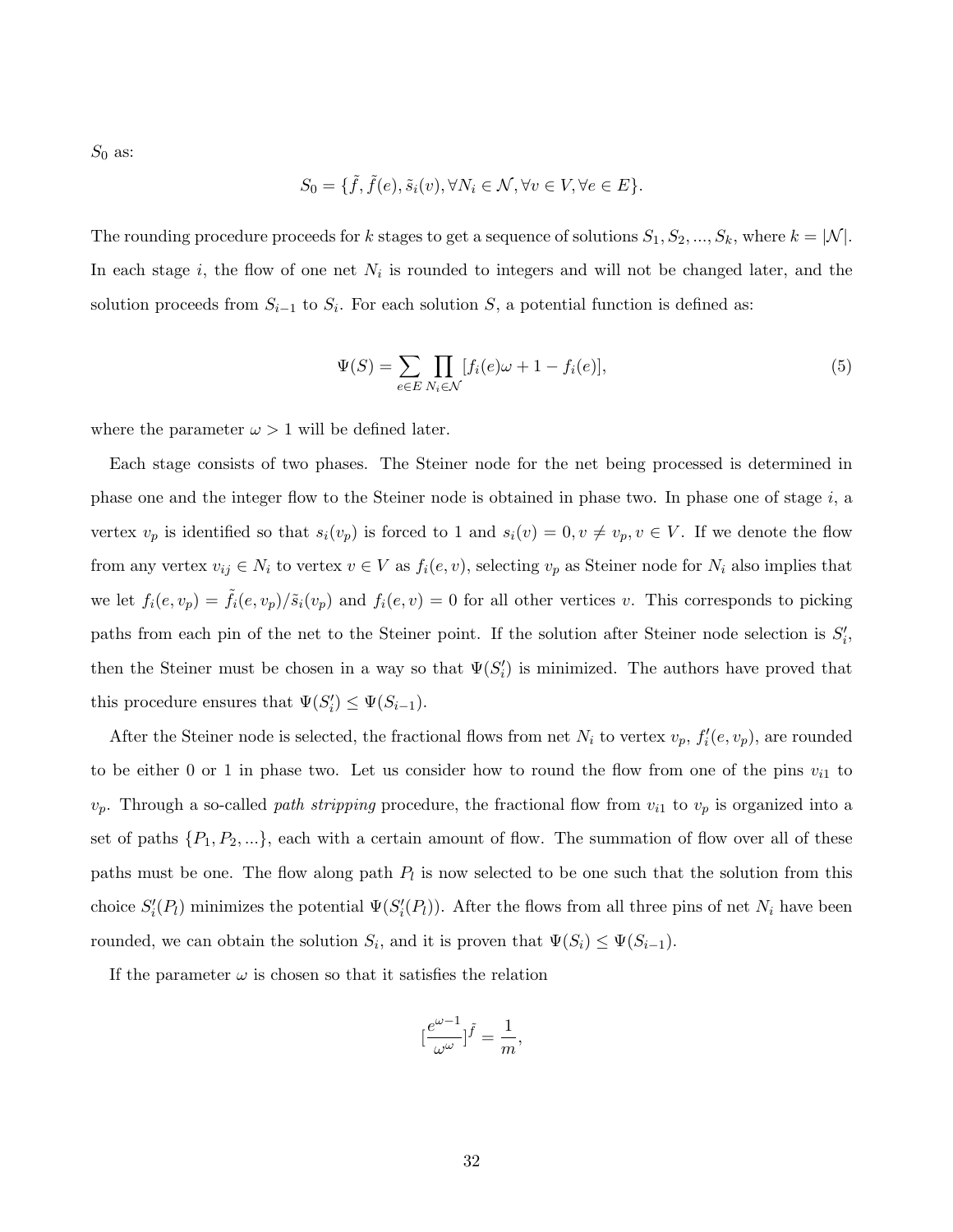then the upper bound of the final integer max-flow  $\hat{f}$  is as follows:

$$
\hat{f} \le \begin{cases}\n\tilde{f} + (e - 1)\sqrt{\tilde{f} \ln m} & \colon & \tilde{f} \ge \ln m \\
\frac{e \ln m}{\ln \frac{e \ln m}{\tilde{f}}} & \colon & \tilde{f} < \ln m\n\end{cases} \tag{6}
$$

where  $m$  is the number of edges in  $G$  and  $e$  is the base of the natural logarithm.

### 8.3 Application of the Shahrokhi-Matula algorithm

In [9], Carden *et al.* developed the first reported global router with a theoretical bound from the optimal solution, based on a multicommodity flow algorithm. They applied Shahrokhi and Matula's two-terminal multicommodity fractional flow algorithm [77] followed by randomized rounding to obtain a multi-terminal multicommodity integer flow solution. Shahrokhi and Matula's algorithm is an  $\epsilon$ optimal approximation algorithm. In contrast with Shragowitz and Keel's approach, their method is directed towards a concurrent multicommodity flow formulation instead of a min-cost multicommodity flow formulation.

The integer linear programming formulation used here is the same as formulation (1). Its linear programming relaxation is obtained by omitting the integer constraint in (1) and we denote this relaxation as LP. The dual linear programming (DLP) of the LP is:

maximize 
$$
\sum_{N_i \in \mathcal{N}} \theta_i
$$
  
\nsubject to:  $\sum_{e \in E} c(e)l(e) = 1$   
\n $\sum_{e \in T_{i,j}} l(e) \ge \theta_i$ ,  $\forall N_i \in \mathcal{N}, \forall T_{i,j} \in \mathcal{T}_i$   
\n $l(e) \ge 0$ ,  $\forall e \in E$  (7)

The variable  $l(e)$  is the dual variable corresponding to each edge e and is also referred to here as the edge weight. The variable  $\theta_i$  represents the throughput of the flow from net  $N_i$ . According to the theory of duality in linear programming, a feasible solution to DLP provides a lower bound for the optimal solution of LP, and the LP solution reaches its optimum when it equals the DLP solution. Based on this property, Shahrokhi and Matula design an approximation algorithm in which the LP and DLP solutions are pushed closer after each iteration, and the final difference between the LP and DLP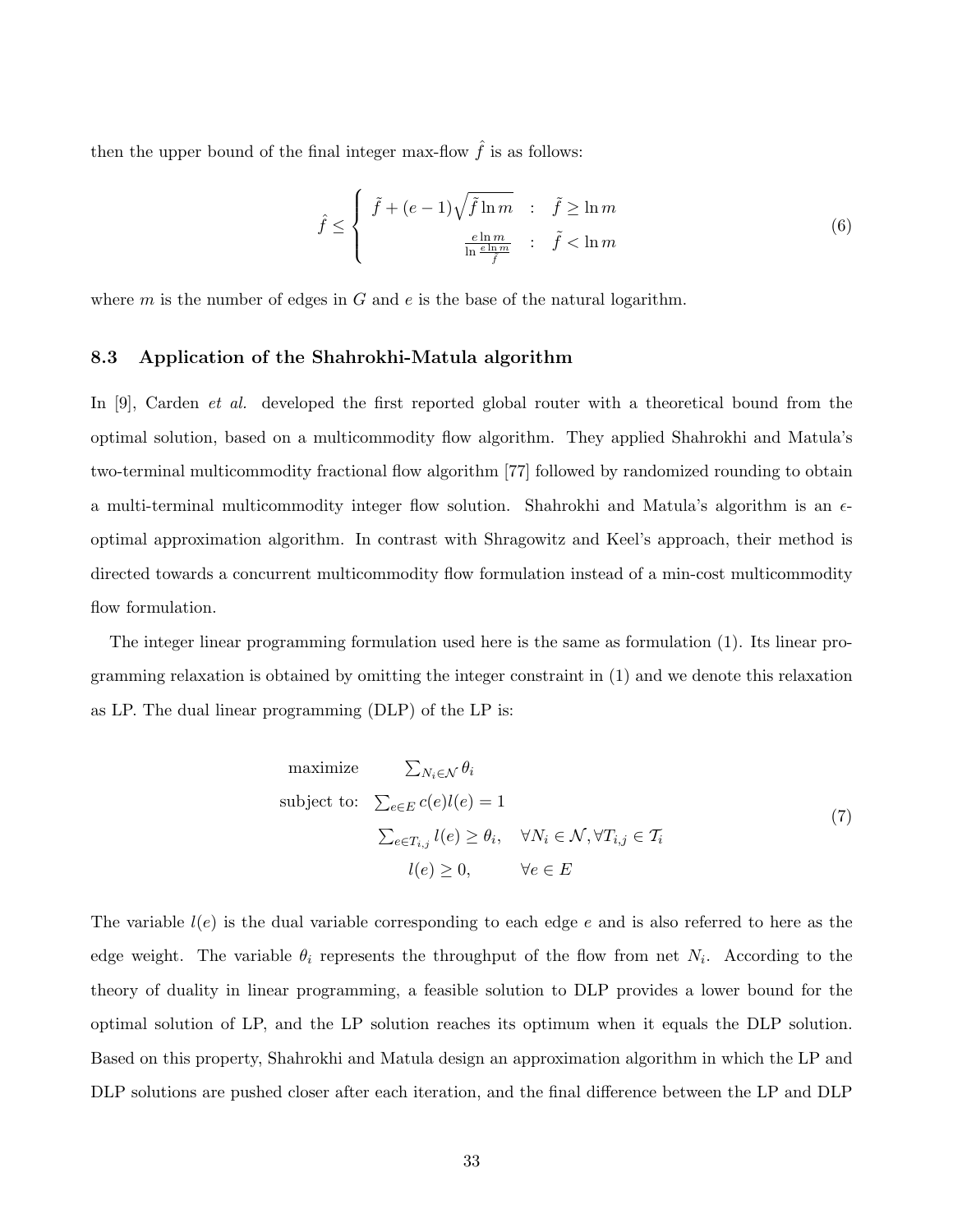solutions provides an upper bound on how far the LP solution away from the optimal solution. An  $\epsilon$ -optimal algorithm implies that the resulting  $\hat{\lambda}$  is at most  $(1+\epsilon)$  times the optimal solution  $\hat{\lambda}^*$ , where the value of  $\epsilon$  is a specified parameter between  $(0, 1]$ . The smaller the value of  $\epsilon$  is, the more optimal the solution is and the longer is the computation time.

Initially, the edge weight is defined as  $l(e) = 1/u(e) \forall e \in E$ . The algorithm begins by constructing a minimum weight Steiner tree  $T_i$  for each net  $N_i$  to obtain a solution satisfying the first constraint in the formulation (1) without considering the bundle constraint. As a consequence, the value of  $\lambda$  may initially be inordinately large. In subsequent steps, the algorithm iteratively recomputes the Steiner trees to decrease the value of  $\lambda$  until the optimality condition is satisfied. In order to avoid iterations on trees with very small flows, a parameter  $\sigma_0$  is defined as the smallest allowable fraction of flow changes. If  $U = \sum_{e \in E} u(e)$  and  $u_* = \min(u(e), \forall e \in E)$ , then  $\sigma_0$  is chosen to be  $\frac{u_*^2 \epsilon}{16 \alpha U}$ , where the constant  $\alpha$ , which is a user-tunable parameter, is typically between 0.01 and 100.

Next, the weights of the edges that whose flows were altered in the last iteration are updated according to  $l(e) = e^{\alpha \lambda(e)}$ . Using this updated weight, new minimum weight Steiner trees are recomputed for each net. If  $\theta = \frac{\sum_{e \in E}}{\sum_{\forall N \in \mathcal{N}}$  $l(e)u(e)$  $\frac{\sum_{e \in E} \iota(e) u(e)}{\sum_{\forall N_i \in \mathcal{N}} \sum_{\forall e \in T_i} l(e)},$  then  $\epsilon$ -optimality is satisfied if  $\theta - \frac{1}{\lambda \theta} \leq \epsilon$ , If  $\epsilon$ -optimality is not satisfied, then the net with the largest cost reduction from the old Steiner tree to the new Steiner tree is rerouted so that a portion of flow in the old Steiner tree is switched to the new Steiner tree, and this cost update and rerouting process is repeated until the  $\epsilon$ -optimality condition is satisfied. At this point, the actual flow for each tree is scaled to  $\bar{x}_{i,j} = x_{i,j}/\hat{\lambda}$ . Finally, the fractional solution is integerized in to integer solution through randomized rounding, and any remaining overflow is resolved through a rip-up-and-reroute process.

### 8.4 Application of Garg-Könemann algorithm

The latest reported global routing procedure based on multicommodity flow algorithm is due to Albrecht [3]. This work is an application of Garg and Könemann's multicommodity flow approximation algorithm [29], which is simpler and faster than Shahrokhi and Matula's algorithm [77]. Besides congestion, wire length is also considered in this method.

Albrecht's algorithm works on a routing graph  $G = (V, E)$  shown in Figure 2(b), which represents a two layer global routing problem in which one layer is reserved for horizontal wires and the other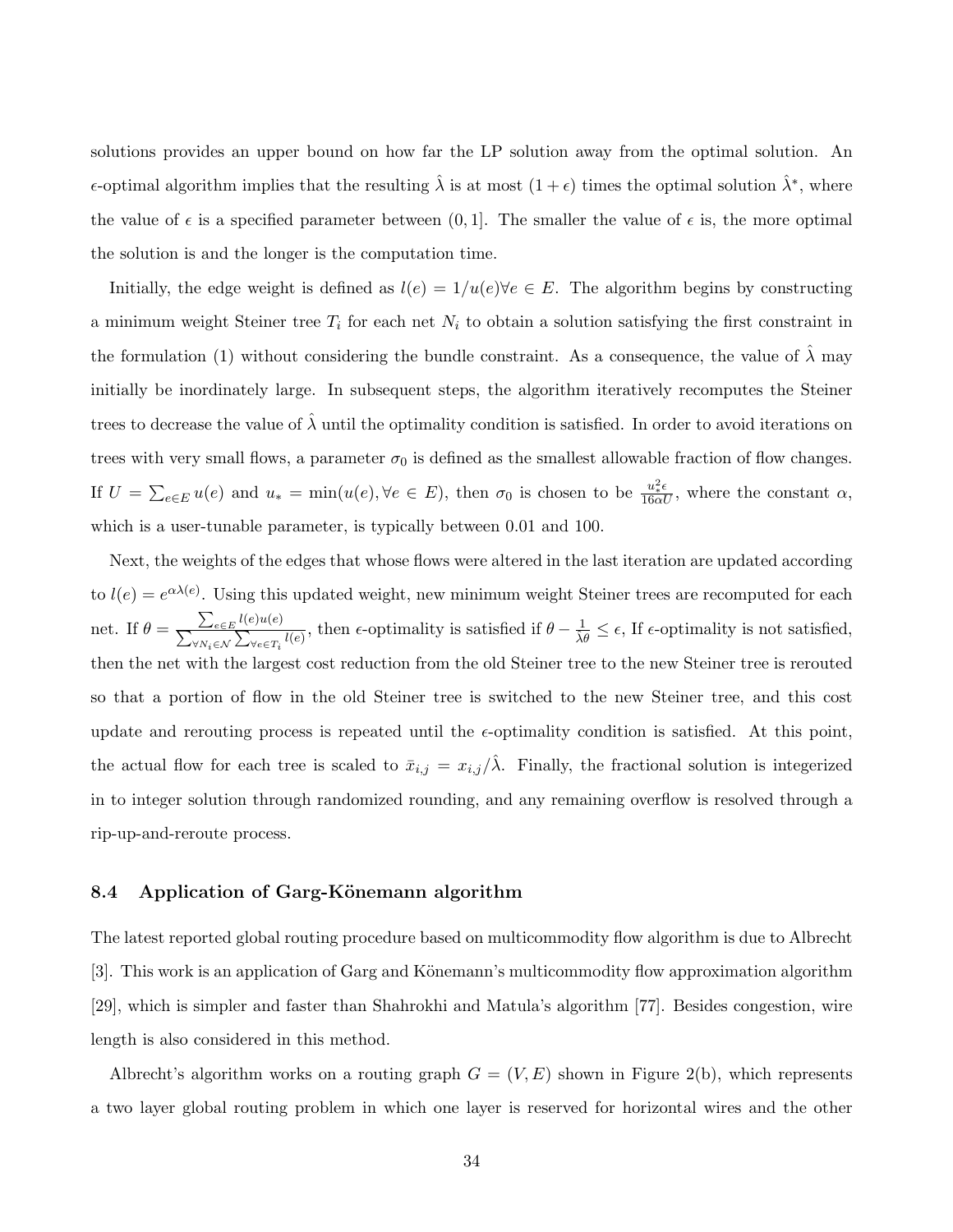for vertical wires. The edges between two layers represent vias and their capacities are the maximum number of vias allowed in a grid cell. The algorithm permits different wire widths, and uses the symbol  $w_i(e)$  to represent the wire width of edge  $e \in E$  belonging to net  $N_i$ . The resulting integer linear programming formulation is slightly different from that in (1). Assuming that all of the demands  $d_i = 1, \forall N_i \in \mathcal{N}$ , the formulation is:

minimize 
$$
\hat{\lambda}
$$
  
\nsubject to:  $\sum_{T_{i,j} \in \mathcal{T}_i} x_{i,j} = 1$ ,  $\forall N_i \in \mathcal{N}$   
\n $\sum_{i,j: e \in T_{i,j}} w_i(e) x_{i,j} \leq \hat{\lambda} u(e)$ ,  $\forall e \in E$   
\n $x_{i,j} \in \{0, 1\}$ ,  $\forall N_i \in \mathcal{N}, \forall T_{i,j} \in \mathcal{T}_i$ . (8)

 $l(e) \leftarrow \delta/u(e), \forall e \in E$ 2.  $x_{i,j} \leftarrow 0, \forall T_{i,j} \in \mathcal{T}_i, \forall N_i \in \mathcal{N}$ 3.  $j_i \leftarrow 0, i = 1, ..., k$ 4. While  $\left(\sum_{e \in E} l(e)u(e) < 1\right)$ 5. For  $i = 1$  to k 6. If  $j_i == 0$  or  $\sum_{e \in Ti, j} w_i(e)l(e) > (1 + \gamma \epsilon)\theta_i$ 7. Find a minimal Steiner tree  $T_{i,j_i} \in \mathcal{T}_i$ for net  $N_i$  with edge weight  $w_i(e)l(e), e \in E$ 8.  $\theta_i \leftarrow \sum_{e \in T_{i,j_i}} w_i(e) l(e)$ 9.  $x_{i,j_i} \leftarrow x_{i,j_i} + 1$ 10.  $l(e) \leftarrow (1 + \epsilon w_i(e)/u(e))l(e), \forall e \in T_{i,j_i}$ 

Figure 14: An approximation algorithm for fractional global routing.

As before, the ILP problem is relaxed to the a linear programming problem which is solved by the approximation algorithm in Figure 14. The symbols  $\delta$ ,  $\gamma$  and  $\epsilon$  are constants, and k is the number of nets to be routed. In the Shahrokhi-Matula algorithm, a fraction of flow is switched from a higher weight (more congested) tree to a lower weight (less congested) tree in each iteration. In Garg-Könemann's algorithm, a flow of  $d_i$  is added to a low weight tree  $T_{i,j} \in \mathcal{T}_i$  in each iteration with the previously placed flows remaining unchanged. Finally, the amount of flow on each edge is scaled back by the number of iterations. The following significant results are reproduced from [3].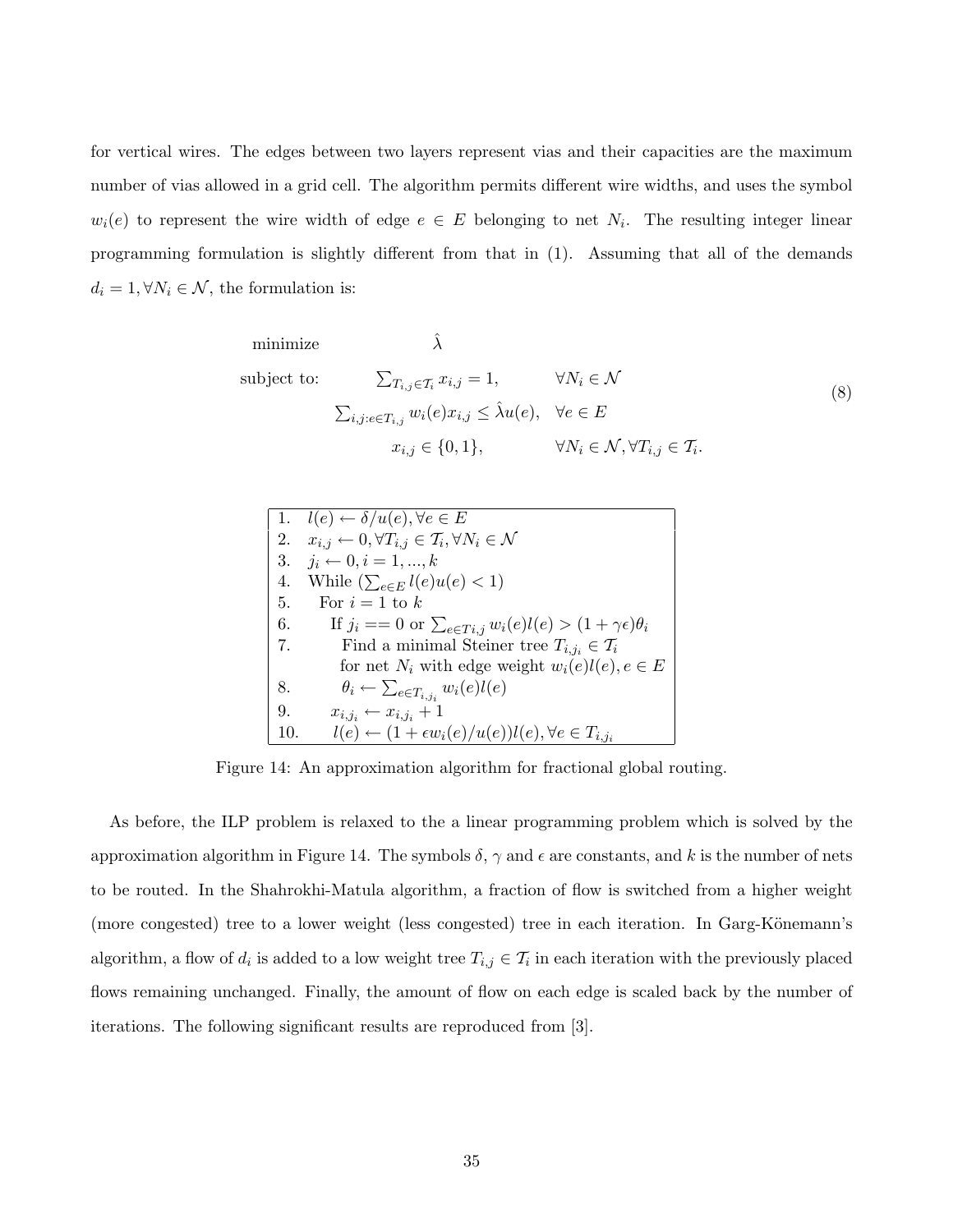**Theorem 8.1** Given any non-negative values  $l(e)$  for each edge  $e \in E$ , the expression:

$$
\frac{\sum_{i=1}^{k} \min_{T \in \mathcal{T}_i} \sum_{e \in T} w_i(e) l(e)}{\sum_{e \in E} l(e) u(e)}
$$

provides a lower bound on the optimum value of the fractional global routing problem. Moreover, there exist nonnegative values  $y_e, e \in E$ , such that the expression above is equal to the optimum value of the fractional global routing problem.

**Theorem 8.2** If there exists a solution for the fractional global routing problem with maximum relative congestion smaller than 1, the algorithm finds a  $\rho$ -approximation in at most

$$
1+\frac{1}{\epsilon'\hat{\lambda}^*}\ln_{1+\epsilon'}(\frac{m}{1-\epsilon'})
$$

phases, if  $\rho = 1/(1 - \epsilon')^3$  and  $\epsilon' = \epsilon (1 + \gamma \epsilon)$ . Moreover, the variables  $y_e, e \in E$ , converge to the solution of the dual linear program.

# 9 Hierarchical methods

The first prominent hierarchical method for routing was proposed by Burstein and Pelavin in [8]. This method recursively divides the routing regions into successively smaller sub-regions, and nets at each hierarchical level are routed simultaneously and refined in the subsequent levels. The sub-regions are referred to as super cells, compared to the global routing cells (GRC) defined in the global routing formulation. This is a systematic divide-and-conquer approach and therefore transforms the large and complicated global routing problem into a series smaller and simpler sub-problems. As a result, this method is inherently faster than flat routing methods. In fact, this approach is quite versatile and can be applied to detailed routing as well. Moreover, it reduces the problem of net-ordering in sequential routing since higher level decisions are used to guide the solution at lower levels of the hierarchy. While this approach does not entirely remove the net ordering issue, this is an issue of diminished importance in comparison with flat approaches. The simplicity of this method carries with it limitations on the quality of the routing solution, since a routing decision at one hierarchical level neglects the requirements at subsequent level and may make a choice that is suboptimal for subsequent levels. Thus, a hierarchical method is often combined with other global routing techniques, such as rip-up-and-reroute.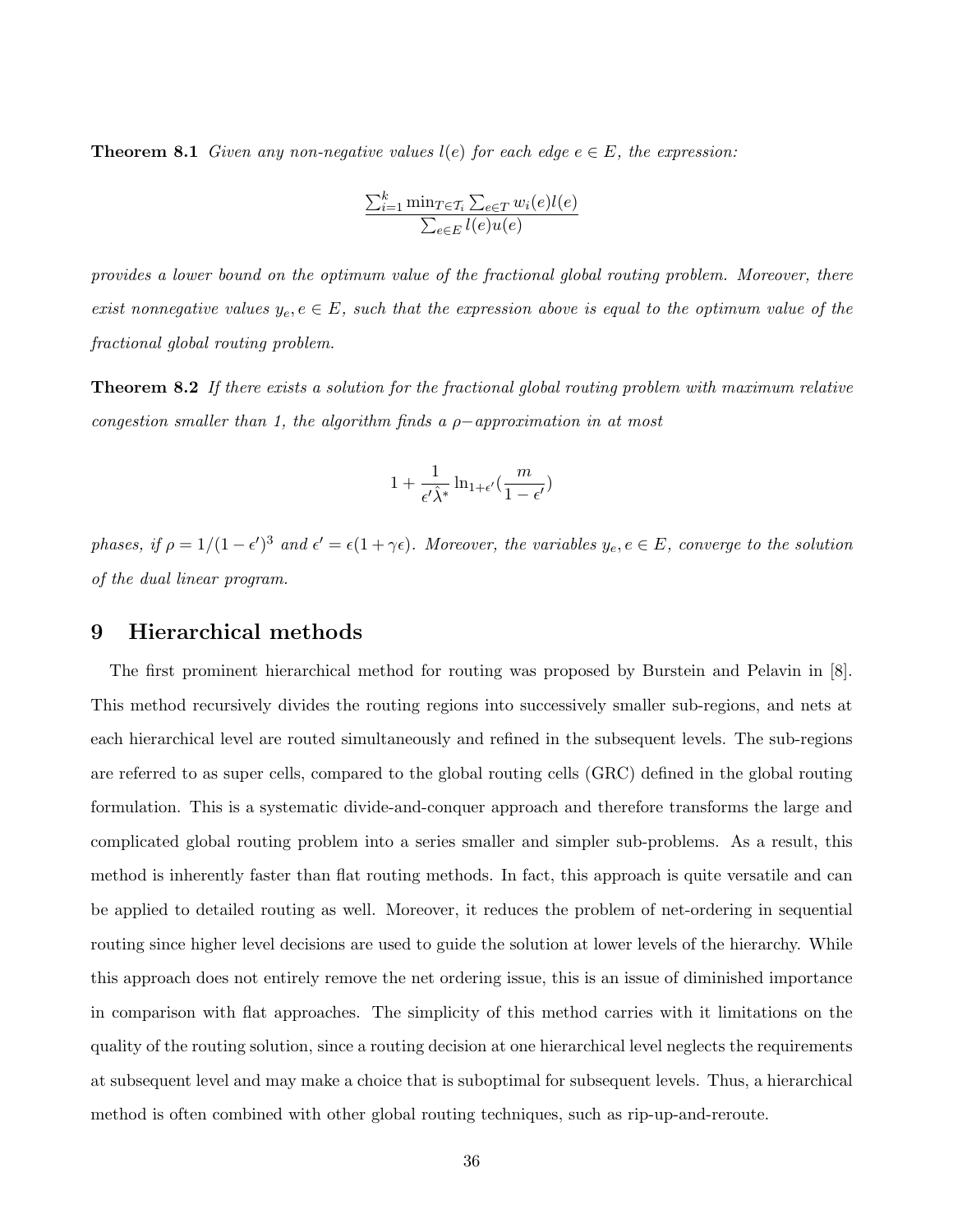Hierarchical methods form a rich family of global routing approaches and numerous works [8, 14, 32, 33, 41, 51, 53, 59, 62–64, 69, 70, 89] have been reported. These methods can proceed in a top-down, bottom-up or hybrid manner and have been applied to gate array/sea of gates, standard cell and custom design. Typical partitioning methods may proceed by bisection or quadrisection, and may be either uniform or non-uniform. In this section, we will describe some major representative works in this family of methods.

#### 9.1 Top down successive refinement

The original method proposed by Burstein and Pelavin in 1983 was applicable to gate arrays, switchbox routing and channel routing. The method is based on the assumption of uniformity of the wiring substrate, a restriction removed by subsequent works. In addition to minimizing wire congestion, this method tries to minimize via congestion and wire length in terms of the number of grid cells traversed by the wires.



Figure 15: An example of routing by top-down hierarchical refinement.

As shown in Figure 15, the routing region is recursively bisected into smaller super cells, and at each level, the routing is performed in terms of the super cells at that level. In the example of Figure 15, the routing at each level is represented by the shaded super cells for a 3-pin net. This process is performed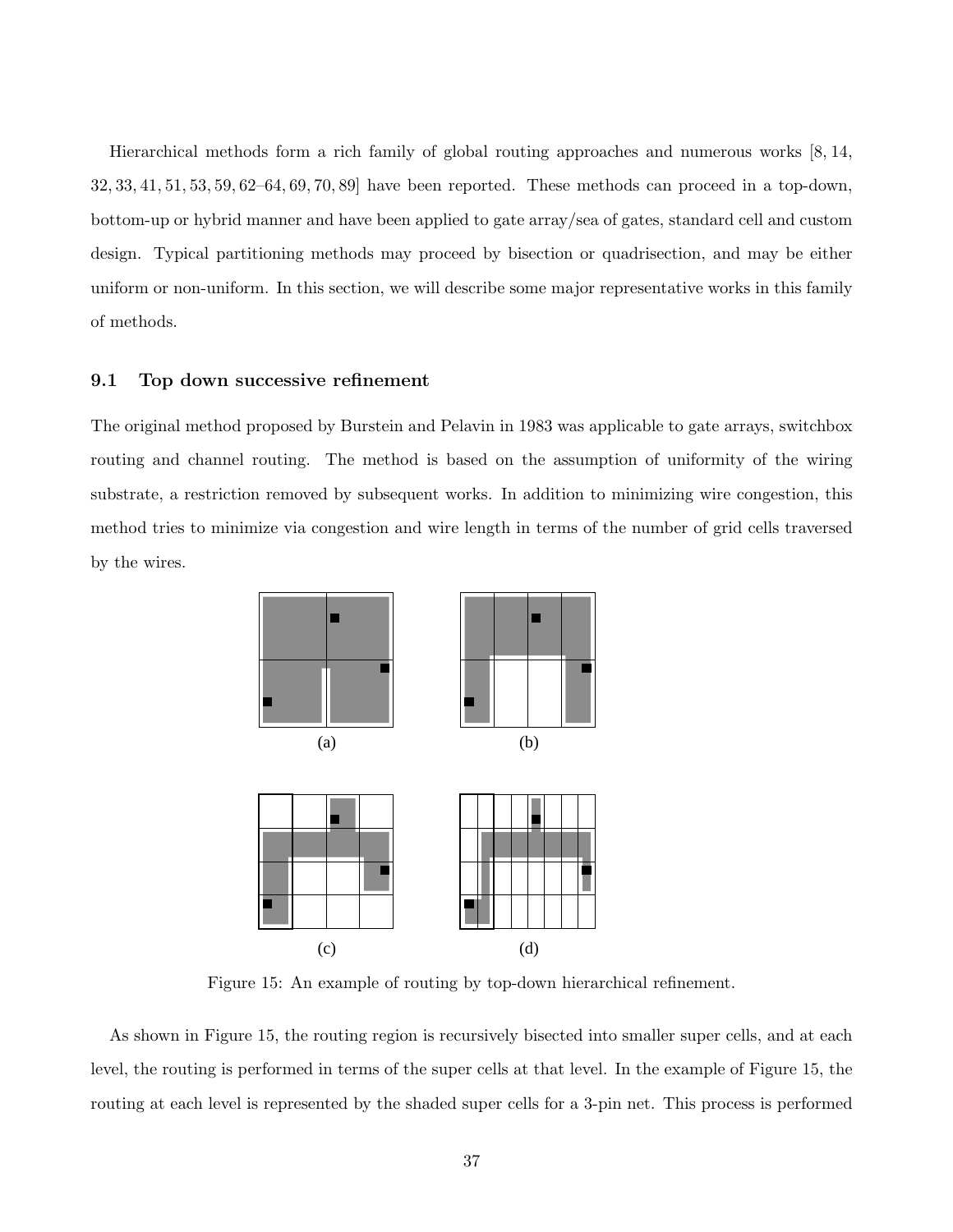in a top-down manner until the super cells reduce to the actual grid cells for global routing.

The initial routing is trivial and the critical part of this algorithm is related to refining the routing solution from one hierarchical level (a  $1 \times N$  super cell) to a lower level (a  $2 \times N$  (super) cell) after each bisection. For the example in Figure 15, a routing solution for the set of  $1 \times 4$  cells that lie inside the thickened box in (c) is refined to a routing solution for the  $2 \times 4$  cells inside the thickened box in (d) in the next step. Thus, the critical problem is to determine routes for multiple nets in a  $2 \times N$  cell to minimize congestion and wire length. Burstein and Pelavin proposed two heuristics to solve the  $2 \times N$ routing problem: (1) divide-and-conquer, and (2) dynamic programming.



Figure 16: An example of divide and conquer in  $2 \times N$  routing.

The divide-and-conquer heuristic is illustrated in the example in Figure 16. The  $2 \times N$  ( $N = 8$ ) routing problem in Figure 16(a) is first reduced to a  $2 \times 2$  routing problem and solved as in Figure  $16(b)$ . Next, the cells are partitioned in halves and two pseudo pins (black dots in Figure  $16(c)$ ) are introduced at the two neighboring cells across the cutline and on the routing path of solution in (b). Now the problem is reduced to routing a  $2 \times N_1(N_1 = 4)$  and a  $2 \times N_2(N_2 = 4)$  problems, where  $N_1 + N_2 = N$ . The two new sub-problems can be recursively solved as a series of  $2 \times 2$  routing problems as shown in Figure  $16(d) - (f)$ .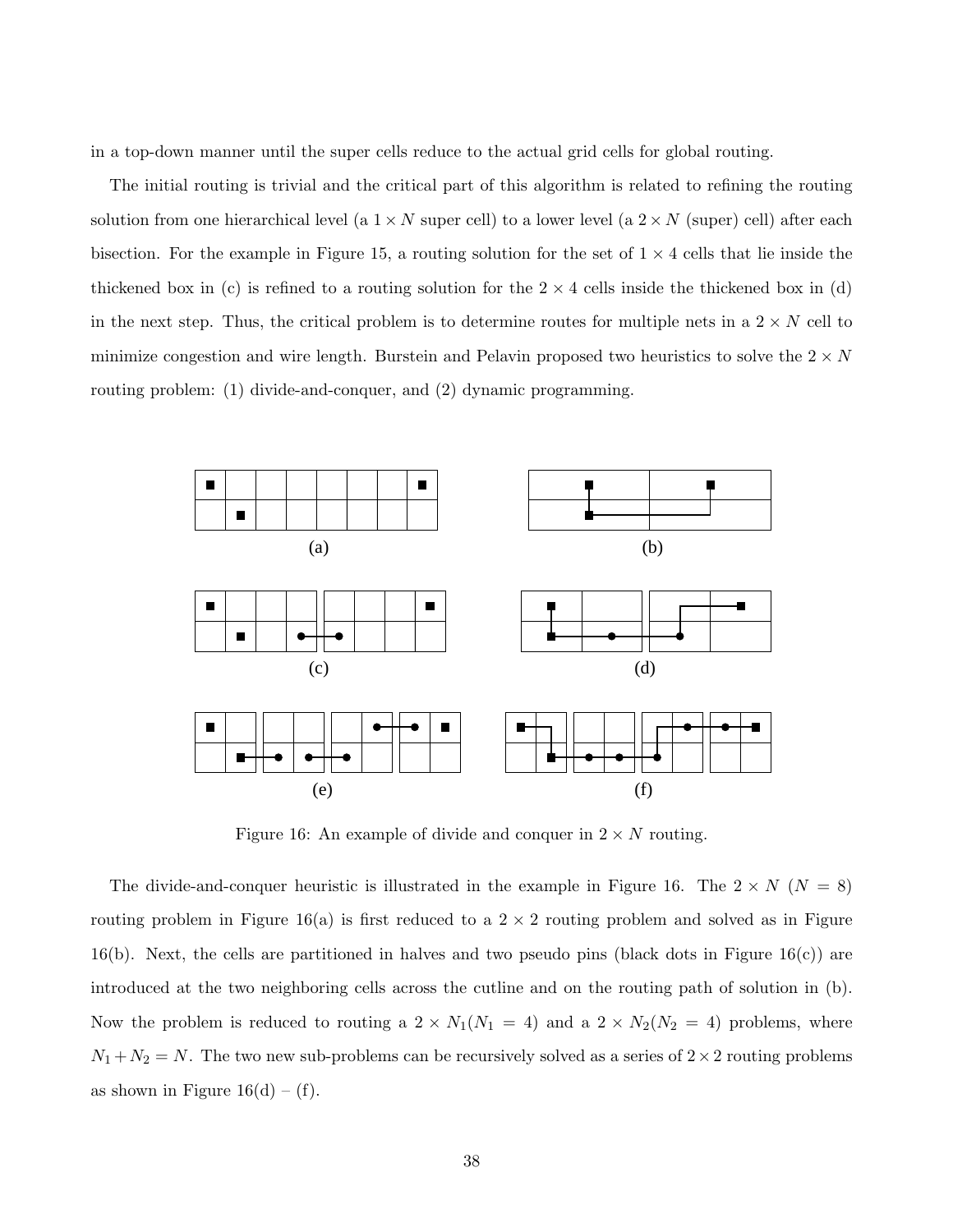

Figure 17: An enumeration of all patterns for  $2 \times 2$  routing.

Through this divide-and-conquer process, the  $2 \times N$  problem is reduced to a series of  $2 \times 2$  routing problems, each of which is relatively simple since all of the possible routing patterns can be enumerated easily as shown in Figure 17. Therefore, the problem of routing each net in a  $2 \times 2$  grid is equivalent to choose a routing pattern for each net among the patterns in Figure 17. Burstein and Pelavin formulate this problem as integer programming problem to minimize overflow and maximize wiring and via slacks; the wiring slack is defined as the available wiring tracks on a grid boundary minus the number of wires across this boundary, while the via slack is the number of via spaces in a grid cell minus the number of bends in this grid cell. The integer programming is first relaxed and solved as a linear program, after which the integer solution is obtained by rounding the fractional solutions.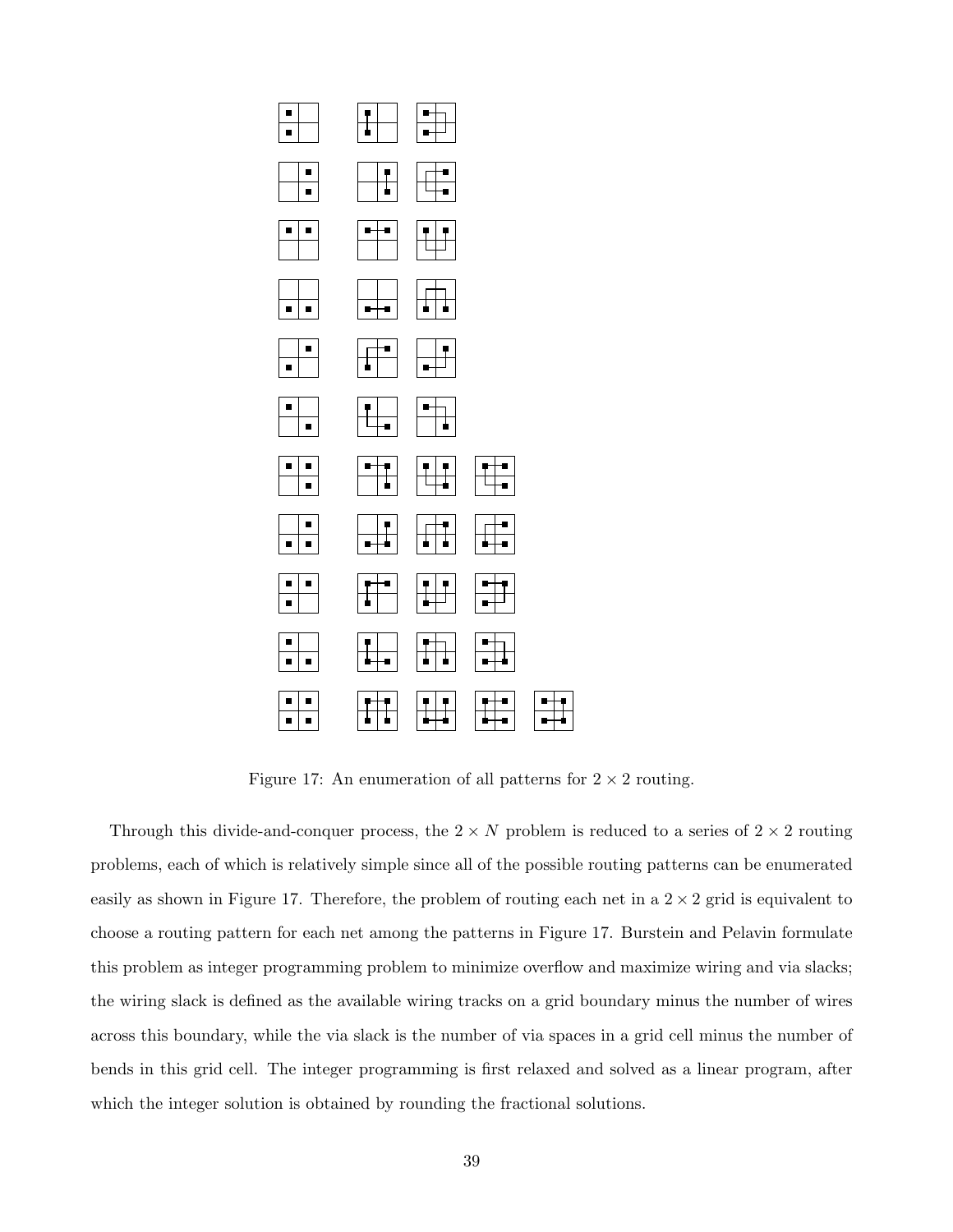

Figure 18: Examples for different tree configurations representing optimal subsolutions for a dynamic programming based solution to the problem of  $2 \times N$  routing.

The second approach that was proposed is based on dynamic programming. For a set of  $2 \times N$  cells, the procedure starts with the leftmost column  $k$ , with a terminal cell containing a pin, and grows a tree towards the right by incrementing k by one column at a time until the  $N<sup>th</sup>$  column is reached. At each step, there are a set of optimal subsolutions of partial trees that are maintained for the  $2 \times k$  cells to the left. These trees can be enumerated as:

- $T^1(k)$ : a minimum cost tree connecting all of the terminal cells in the left k columns to cell  $g(1, k)$ .
- $T^2(k)$ : a minimum cost tree connecting all of the terminal cells in the left k columns to cell  $g(2, k)$ .
- $T^3(k)$ : a minimum cost tree connecting all of the terminal cells in the left k columns, to both  $g(1, k)$  and  $g(2, k)$ .
- $T^4(k)$ : two disjoint minimum cost trees  $T^*$  and  $T^{**}$ ,  $g(1,k) \in T^*$  and  $g(2,k) \in T^{**}$ . Each terminal cell is in either  $T^*$  or  $T^{**}$ .

An example of a set of such trees is shown in Figure 18. When the trees grow from column  $k$  to  $k+1$ , a new set of trees  $T^{i}(k+1)$ ,  $1 \leq i \leq 4$  are obtained from  $T^{i}(k)$ ,  $1 \leq i \leq 4$ , and the minimum cost tree of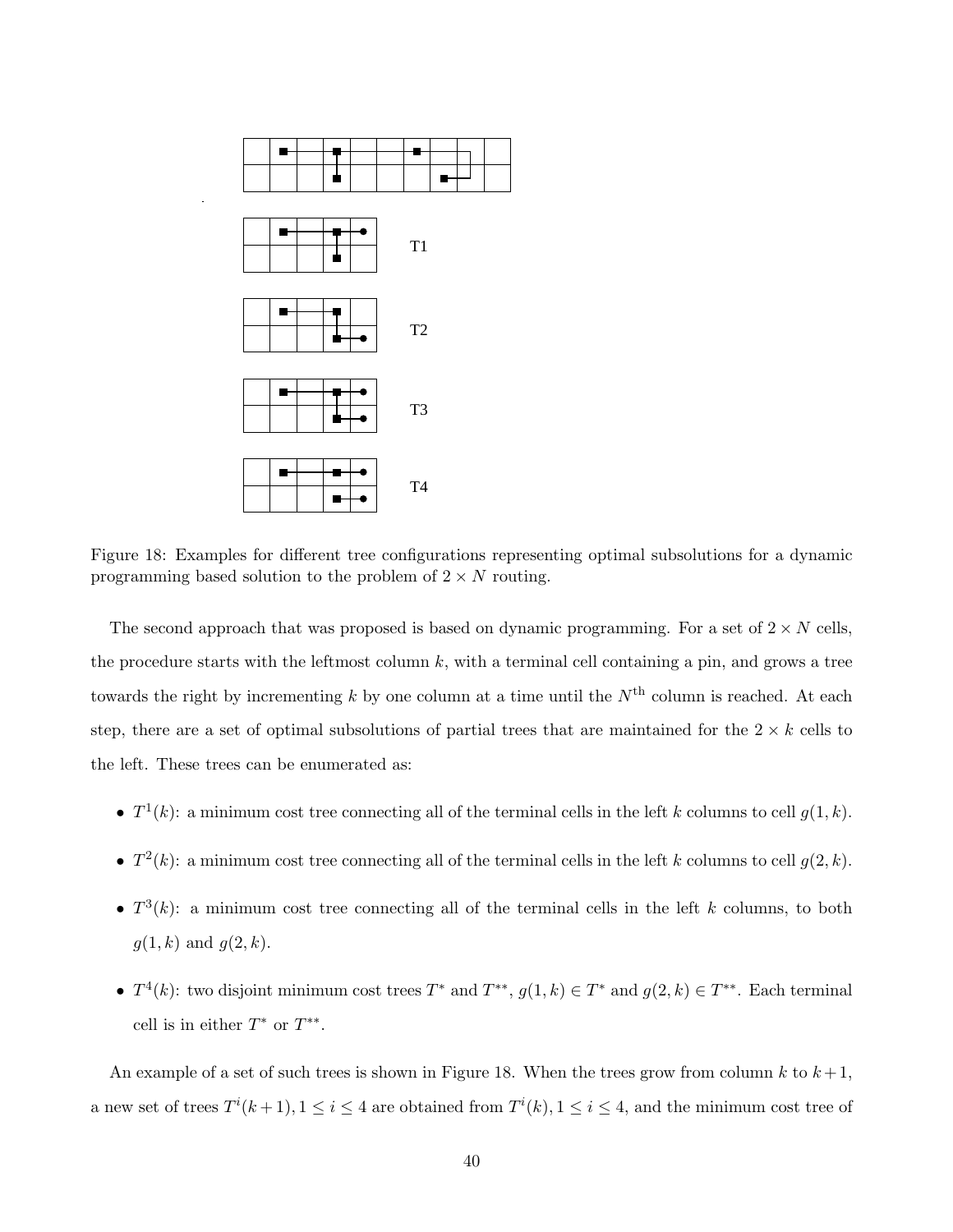each type is stored for each value of  $k$ . The dynamic programming property arises from the fact that the optimal subsolution for a value of k can be created from the optimal subsolution trees for column  $k-1$ . The above  $2 \times N$  grid routing procedure is performed for each net sequentially with the wiring cost dynamically updated according to the changes on congestions. After all of the nets have been routed, each net is ripped up and rerouted by repeating the same procedure, but using the complete congestion information. The computational complexity for the presented algorithms is  $O(k(p + q) \log(pq))$  for k nets to be routed on a  $p \times q$  grid.

### 9.2 Bottom up merging

In [63], a bottom-up hierarchical global routing method is described by Marek-Sadowska. This method attempts to overcome the limitation of Burstein and Pelavin's method that limits it to a uniform substrate.



Figure 19: Routing is performed within each solid super cell in bottom-up hierarchical routing.

Initially the routing region is partitioned into a set of  $2 \times 2$  super-cell arrays. In Figure 19(a), each array is separated by the solid lines from other arrays. The super-cells within an array are depicted by the dashed lines. At this lowest hierarchical level, each super-cell is a basic grid cell and the routes are restrained within each array individually, i.e., no wires are allowed to cross the solid border. The multinet routing is performed in each  $2 \times 2$  array through maze routing in order to minimize the congestion. At the next higher level, every other solid border is open to form a new set of  $2 \times 2$  arrays as shown in Figure 19(b). This process is repeated until the top level only one  $2 \times 2$  array is reached as in Figure  $19(c)$ . This bottom-up hierarchical method is followed by a rip-up-and-reroute process.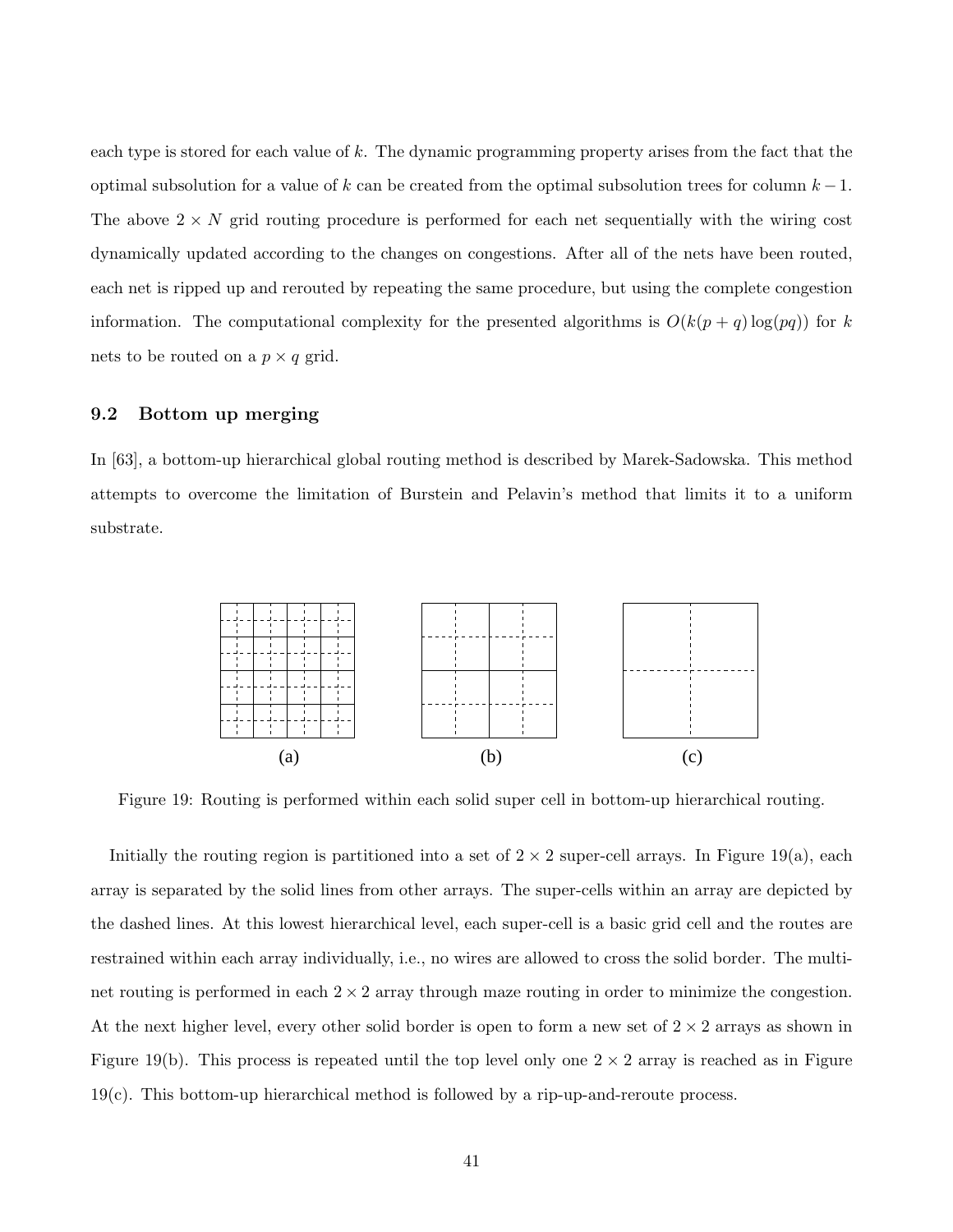In [41], a linear programming based bottom up hierarchical global routing method was proposed by Hu and Shing. In contrast to the uniform quadrisections in the above hierarchical method, this technique performs recursive bisections according to the net distributions. Without loss of generality, we can assume that the initial bisection is a vertical cut line. In deciding where to make this cut, the following density ratio  $R$  is evaluated.

$$
R = \frac{\text{number of nets separated by the cut}}{\text{number of available tracks across the cutline}}
$$
(9)



Figure 20: (a) Recursive bipartitioning according to net distributions. (b) An example of merging sub-routing-solutions (c) The resulting partition tree.

The cut line that maximizes the ratio  $R$  is chosen for this bisection. If this ratio is greater than one, then there is no feasible solution for this problem. On the other hand, even if the ratio  $R$  is no greater than one, it is likely to be close to one because this is the maximal ratio. This implies that each net should should cross this cut line once. In the example in Figure 20(a), the entire region is first bisected, by the vertical cut line labeled 1, into the left and right subregions. Then the two subregions are further bisected recursively in the same manner until the smallest subregions, called atomic regions, have a size that is manageable for integer linear programming (ILP) solvers. This recursive bisection process can be represented as a binary tree, shown in Figure  $20(c)$ . Each leaf in the binary tree corresponds to an atomic region, the root corresponds to the initial cut line and the internal nodes represent other cut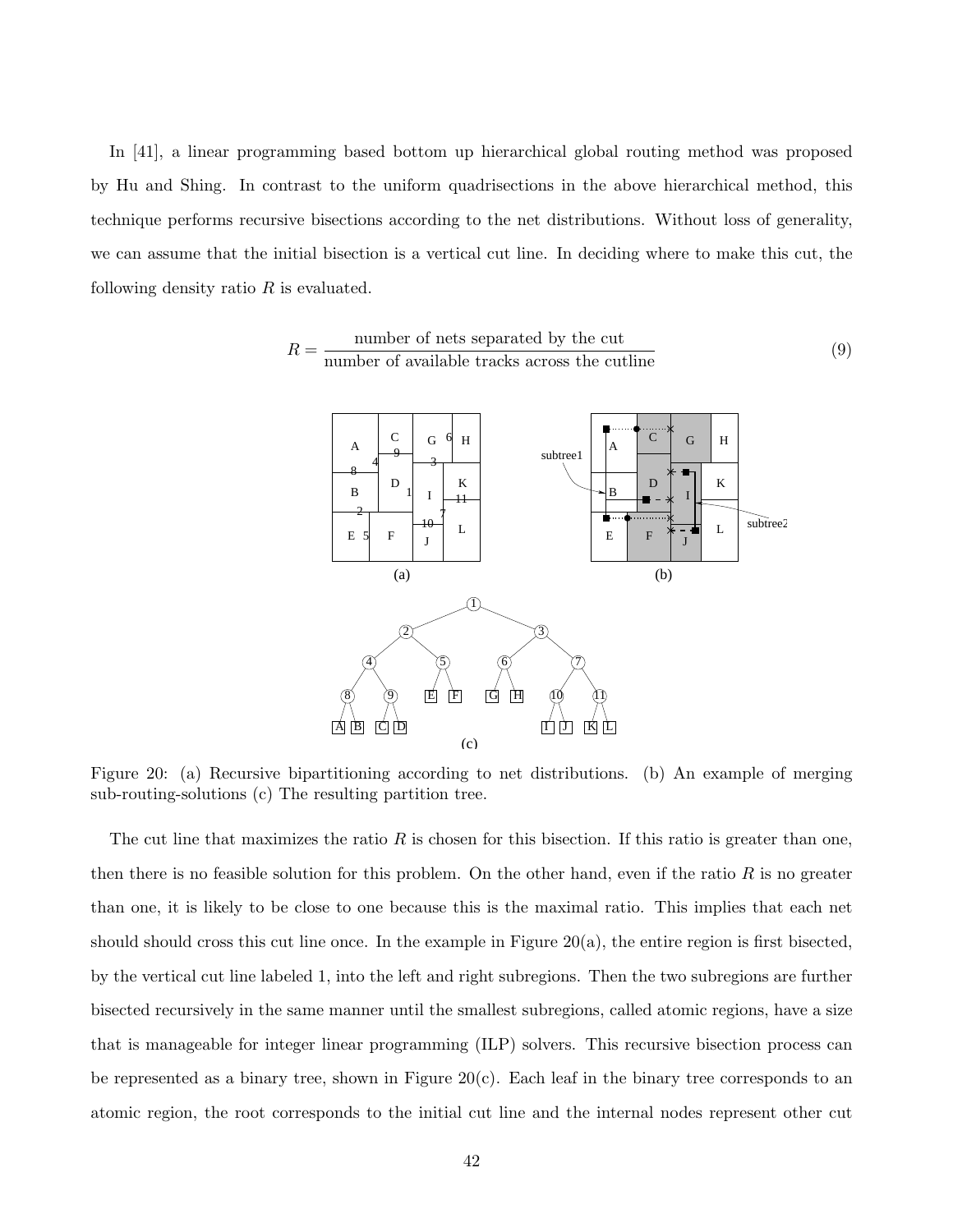lines.

After this cutting process, the global routing within each atomic region is formulated and solved as an ILP problem. Next, the solutions for each of the atomic regions are recursively pasted back in the reverse direction of the cutting process, i.e., the subsolutions are merged together in a bottom up manner. Figure 20(b) shows an example of how subtrees on two sides of a vertical cut line are connected. Each pin in an atomic region adjacent to the cut is projected to the cutline along the dashed lines to form the set of candidate crossing points marked "X" on the cut line, corresponding to connections from pins in regions D, I and J. If a pin is not in an atomic region adjacent to the cut line, it is first projected to such an atomic region and then further projected to the cut line, as shown by the dots in Figure 20(b). The crossing point for each net is restricted to be one of the candidate points. The problem of merging multiple nets across a cut line is then solved as an ILP to ensure that no wiring overflow occurs.

#### 9.3 Hybrid hierarchical method

A common problem for hierarchical methods is that the routing decision at one hierarchical level may be suboptimal for a subsequent level, and this is true for both top-down and bottom-up approaches. In order to overcome this problem, Hayashi and Tsukiyama proposed a hybrid hierarchical approach in [32] that combines top-down and bottom-up method into a unified approach for the problem of global routing for more than two layers.

This method first decomposes each multi-pin net into 2-pin nets, or from-to pairs by constructing minimum spanning trees. Next, the from-to pairs are categorized according to the hierarchical levels. At the top-level (level 1), the entire routing region is quadrisected into an array of  $2 \times 2$  super cells, and in level  $1 \leq i \leq n$ , the routing region is divided into  $2^i \times 2^i$  super cells. The lowest level is n where each super cell is equivalent to the actual routing cells in global routing. A set of from-to connections routed on level i is a subset of the set of all from-to connections such that two pins of each such connection lie in two neighboring super cells at level i with a common border or a common corner point. This set of from-to connections is denoted as  $FT(i)$ ; note that no connection in  $FT(i)$  belongs to  $FT(n), FT(n - 1), ...,$  or  $FT(i + 1)$ .

The flow of the algorithm consists of two loops for the hierarchical levels, with a top-down hierarchical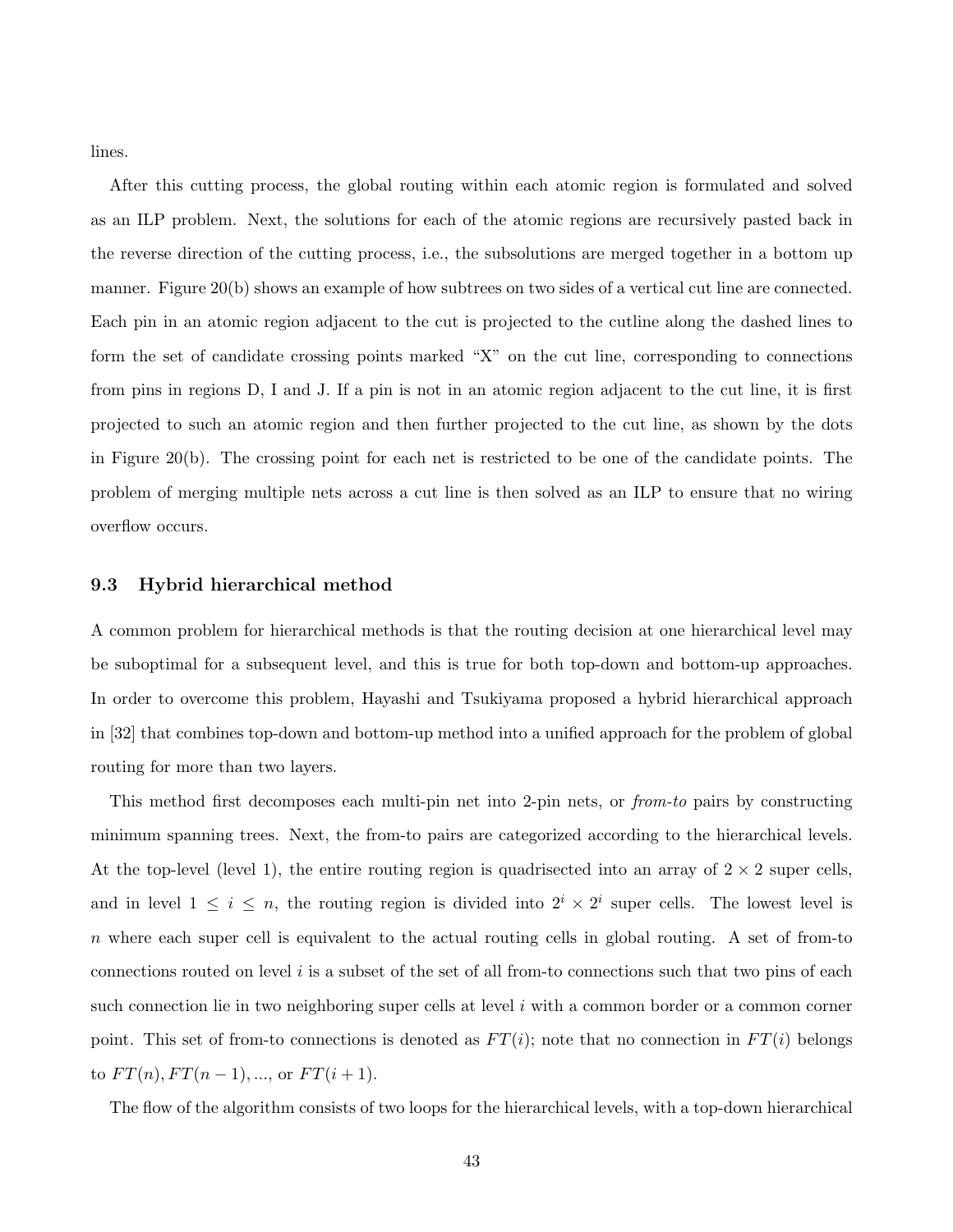loop embedded in a bottom-up hierarchical loop. The outer loop start from the lowest hierarchical level n and iterates to level 1. In each iteration of outer loop with hierarchical level  $1 \le i \le n$ , this algorithm first routes all of the connections in  $FT(i)$ . From any two pins located in two super cells with a common border at level i, this algorithm always connects them with a wire directly across this common border. Initially, connections are made using lower routing layers, and higher routing layers are employed once the capacity on the lower layers is fully utilized. For two pins lying in regions with a common corner point, this algorithm greedily chooses one of the L-shaped connections to minimize the congestion and preferentially attempts to use the lower routing layers.

After this initial routing at level i, a top-down loop is started from hierarchical level  $i + 1$  to level n to further refine the routing of connections in  $FT(i)$ . In each iteration of this inner loop, the route for each from-to connection in  $FT(i)$  is refined through maze routing and a rip-up-and-reroute procedure, using congestion to measure the cost. Compared with pure top-down hierarchical routing and pure rip-up-and-reroute, a hybrid hierarchical method such as this one provides the potential for reduced congestion.

### 9.4 Hierarchical routing for custom design

The hierarchical methods introduced in sections are all based a uniform grid graph. In [62], Luk et al. proposed a hierarchical global routing method for custom circuit design based on a slicing floorplan, as shown in Figure 21(a), where each rectangle is a building block. The routing graph for such a design is a dual graph for the floorplan as shown in Figure 21(b). It is assumed that the detailed location of each pin has not been assigned at this stage, and therefore the pins within each building block are assumed to lie at its center, as shown in Figure 21(a) by the solid squares. In the routing graph in Figure 21(b), each node (round dot) corresponds to a building block and an edge is set up for every adjacent building blocks. Each edge has an edge length, given by the Manhattan distance between the two rectangles that this edge connects. In addition, a routing capacity is associated with each edge.

The entire routing region is recursively partitioned into a set of four super cells, called  $H_4$ . Such a partition is generated by a horizontal cut followed by one vertical cut in the top portion and one vertical cut in the bottom portion, or by a vertical cut followed by one horizontal cut in the left portion and one horizontal cut in the right portion. One such partition is shown in the thickened lines in Figure 21(c).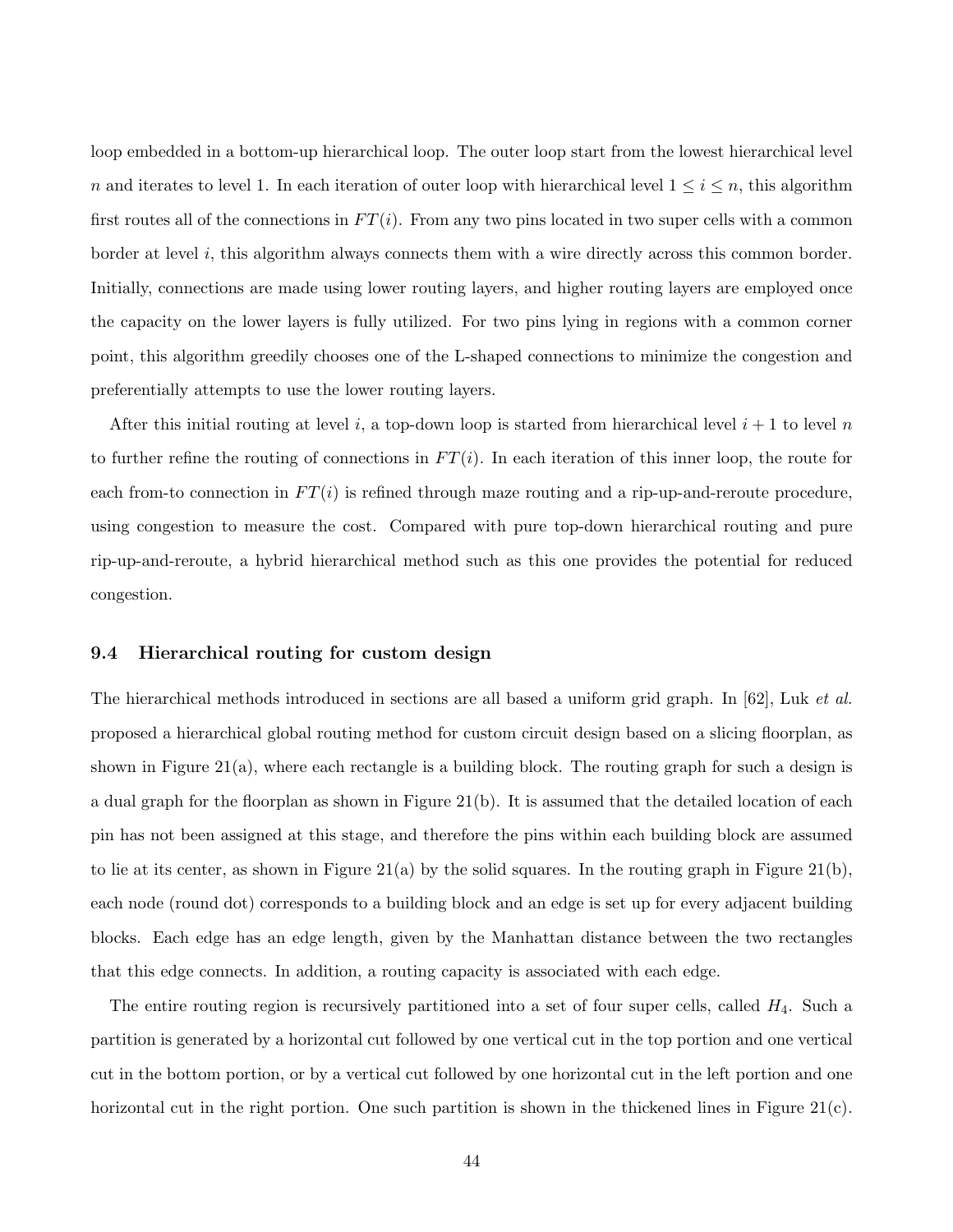

Figure 21: An illustration of hierarchical routing for custom design.

Routing at this level is performed on a routing graph corresponding to this abstraction, as shown in Figure 21(d). Each super node in this routing graph corresponds to a super cell at this level, and this routing graph is a clique on four nodes with one edge removed. When a four-partition is not possible, a three-partition  $(K_3)$  is performed to form a routing graph that is a clique of three nodes. When neither four-partition nor three-partition is feasible, a two-partition  $(K_2)$  is performed as shown by the solid line connecting the region  $(13,14,15)$  with cell 11 in the lower-right portion of Figure 21(f).

The routing patterns on an  $H_4$  ( $K_3$  and  $K_2$  are degenerate versions of  $H_4$ ) graph can be enumerated, and routing for multiple nets to minimize congestion and wire length is carried out on this graph, similar to Burstein and Pelavin's approach of integer programming. In [33], Heisterman and Lengauer suggested speed-up techniques that can improve the speed of this routing problem using integer programming.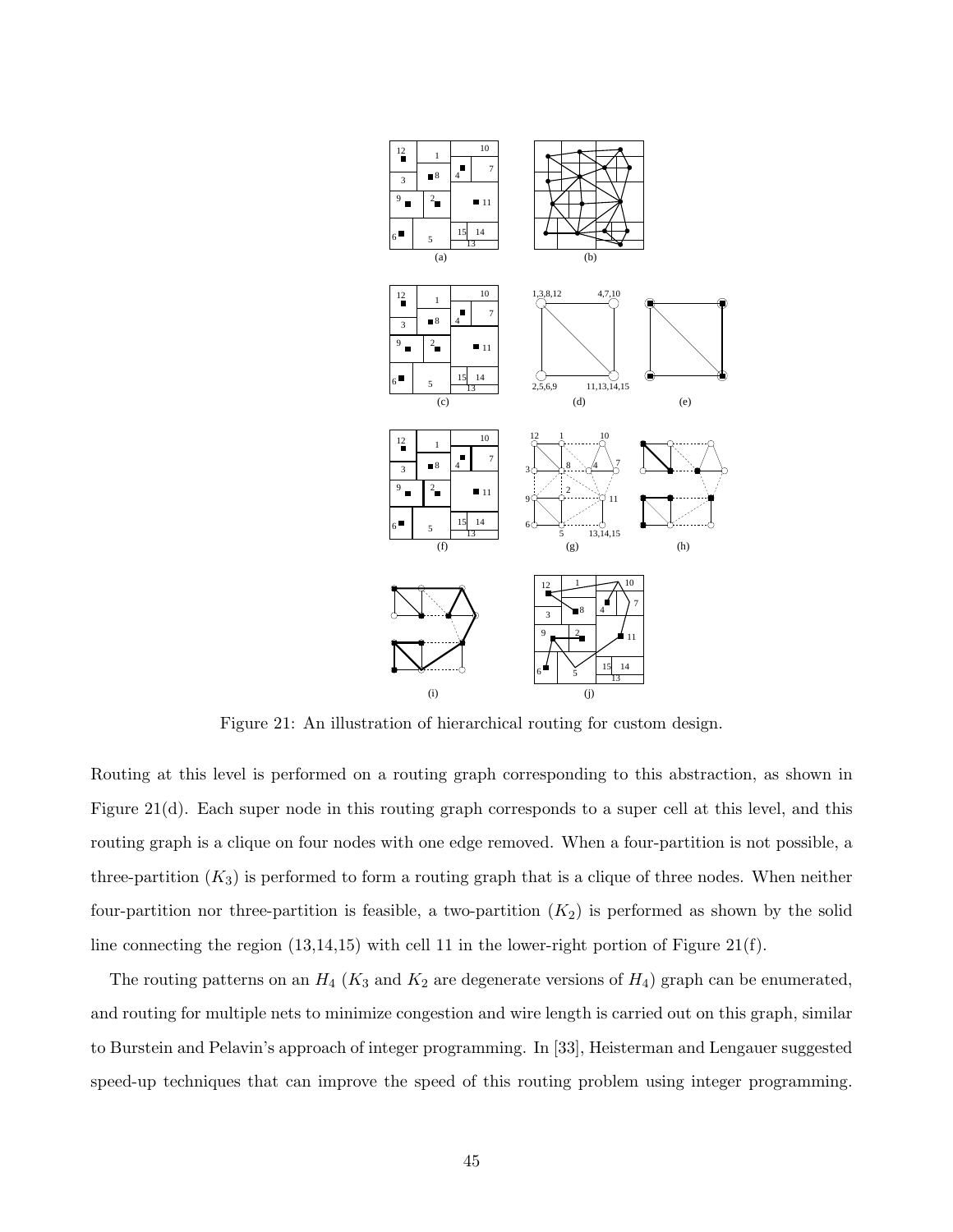For the given net in Figure 21(a), the routing at the first level is shown by the darkened edges in Figure 21(e).

At the next level, the four super cells in level one are partitioned again as shown in the darkened lines in Figure 21(f). The corresponding routing graph is shown in Figure 21(g), where the solid edges are expanded from each super node in the previous hierarchical level and the dashed edges are expanded from the super edges of the previous hierarchical level. The routing on the cells expanded from same super node is similar to the  $H_4$  routing introduced earlier. The four super nodes in level one result in the routing network depicted in Figure 21(h). Note that for each net, the routes chosen at the previous level are transformed into a reduced routing graph as shown in Figure 21(h). A Steiner tree algorithm on this reduced routing graph is applied to join the trees in the forest to form the routing tree at the current level, as shown in Figure 21(i). This process is repeated until the hierarchy proceeds down to the level of the original building blocks. The final routing of this particular example is displayed in Figure 21(j). For the problem of routing k nets for n macros, the computational complexity of this algorithm is  $O(kn^2)$ .

#### 9.5 Hierarchical bisection and linear assignment

Instead of recursive quadrisections, another class of hierarchical global routing works use recursive bisection [53,64]. This method can be applied to both regular gate arrays and irregular custom designs, and was proposed independently by Marek-Sadowska and by Lauther in 1986. We will use an example similar to that in [64] to illustrate this method.

Figure 22(a) shows a design consisting of a set of rectangles that correspond to building blocks. The darkened line shows a cut line that bisects the routing region; although a straight cut is shown here, zig-zagging cuts may also be used. Along this cutline, there are eight sections of the borders between the neighboring building blocks, and these sections are called channels. For any net that must cross this cutline, the task at the current hierarchical level is to identify a channel where the net makes the crossing, such that no wiring overflows are seen and the wire length is minimized. For example, consider the net represented by small squares in Figure 22(b) to be routed through the channels. Once a crossing channel is found for a net, a pseudo pin is inserted in the net at the channel on either side of the cut line, as shown by the dots in Figure  $22(c)$ . The original net is then broken into two subnets in the left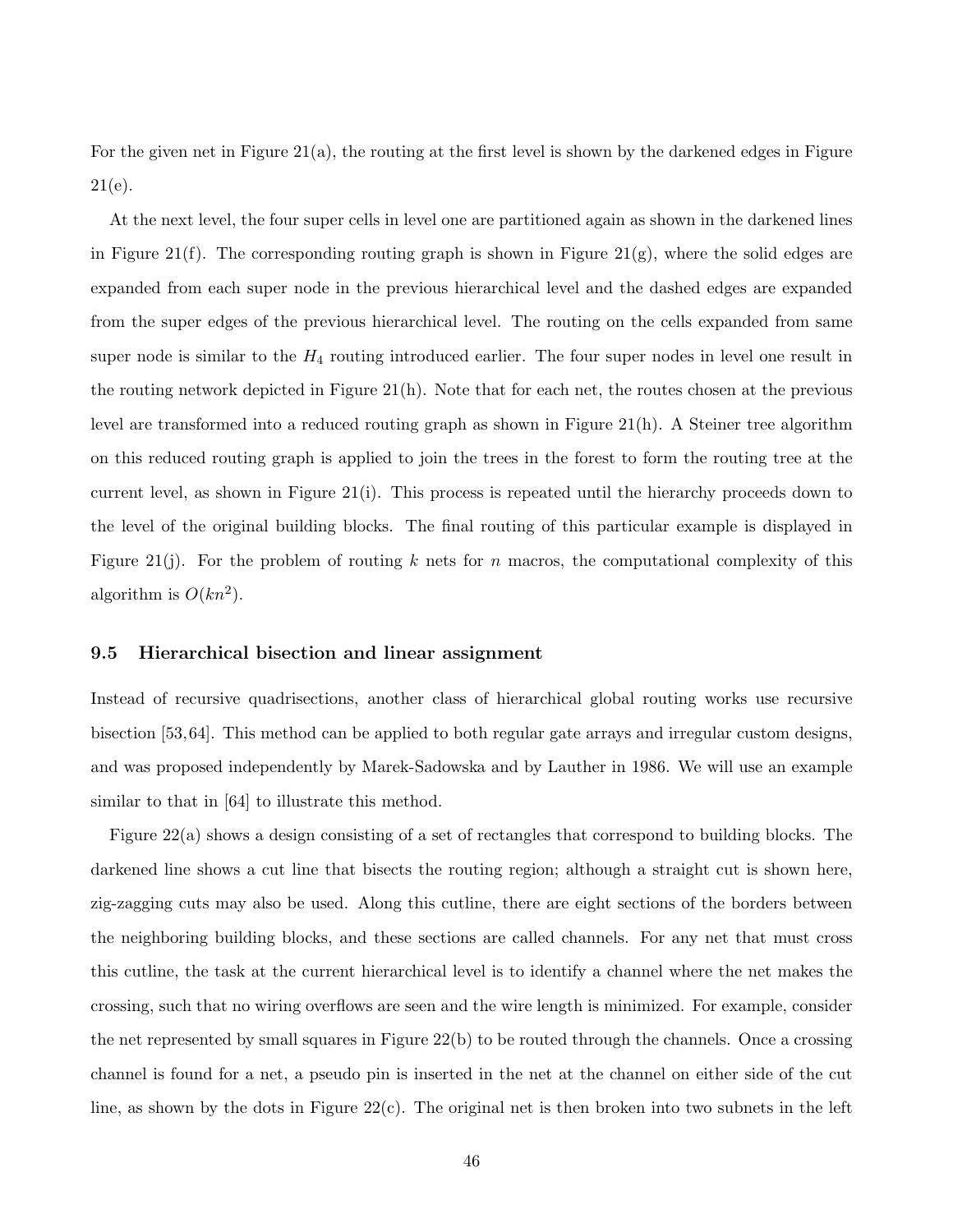

Figure 22: (a) Enumerating the channels along the thickened cutline. (b) The routing region for a three-pin net, shown by the shaded region. (c) Insertion of a pseudo pin at the channel where the net crosses through.

and right subregions, respectively. This bisection and assignment process is then performed recursively in the subregions until each subregion is at the level of a building block in custom design or a grid cell in a gate array.

The problem of finding a channel for each crossing net is formulated and solved as a linear assignment problem. The rows of the cost matrix correspond to the nets to be assigned and the columns of the cost matrix correspond to the channels along the cut line. Each entry in the cost matrix includes two terms: wire length cost and net criticality. If channel j lies within the bounding box of net  $i$ , then the wire length cost  $a_{ij} = 1$ ; otherwise,  $a_{ij}$  increases with the increase of wire length. In Figure 22(b), the bounding box of the given net is depicted by the shaded area, and the wire length costs for this net and all of the channels are, respectively,  $[3, 2, 1, 1, 1, 1, 1, 2]$ .

One shortcoming of this method is that each net is allowed to cross the cutline only once. This may place unnecessary restrictions on the routing paths. In order to deal with this problem, Marek-Sadowska described a net decomposition scheme that permits a multi-pin net to cross the cut more than once. Lauther [53] derives a computational complexity of  $O(kp\log p)$  for routing k nets on a  $p \times p$  grid.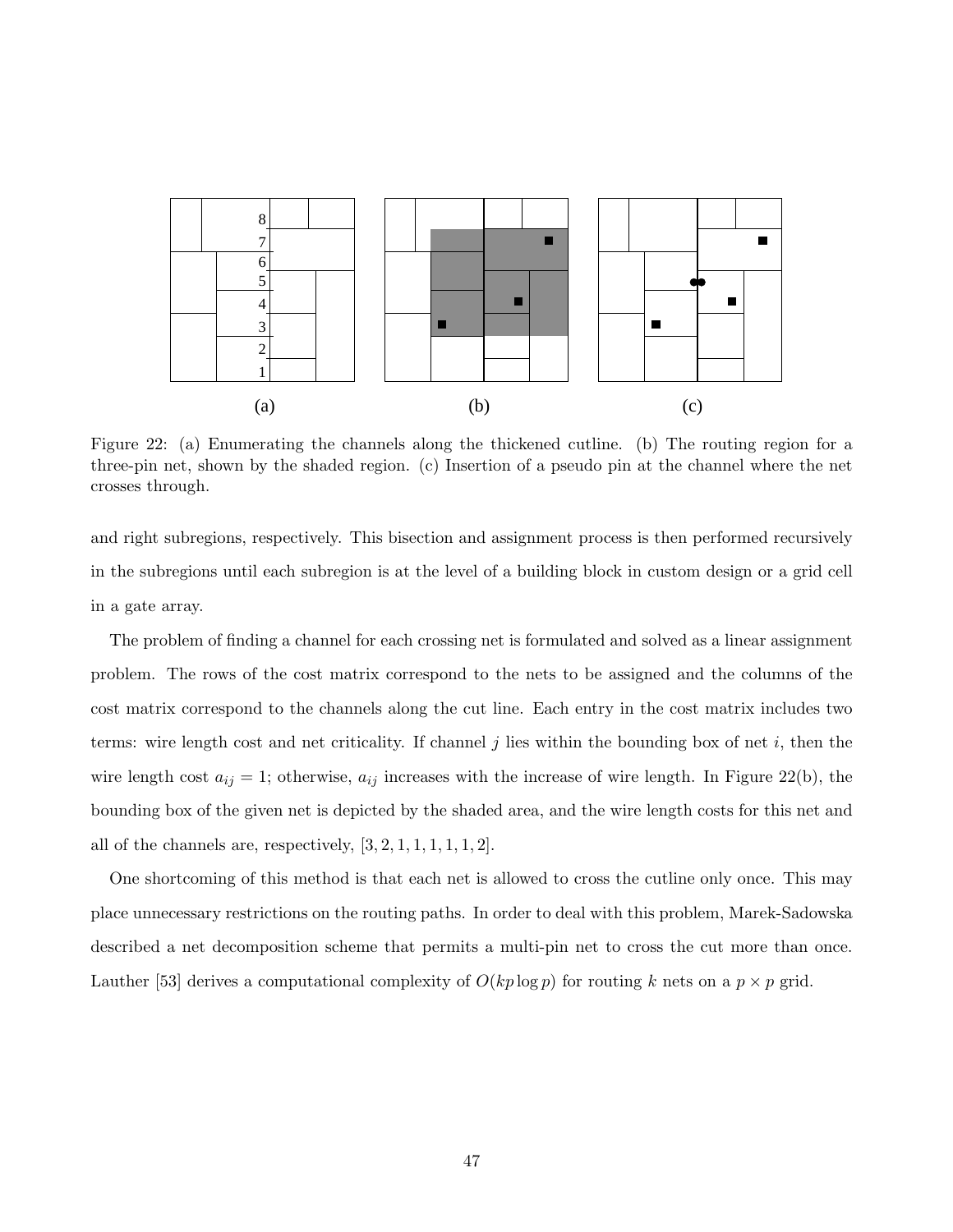#### 9.6 Four bend hierarchical routing

In [14], a hierarchical global routing method that can control the number of bends is developed. Like other hierarchical approaches, this method recursively quadrisects the routing region into successively smaller array  $2 \times 2$  cells. The main algorithm considers only two-pin nets and uses the  $FT(i)$  concept introduced in Section 9.3. At each hierarchical level i, only the nets of  $FT(i)$  are routed, using a twostage approach. The difference between this and other hierarchical methods is that the route for each net in  $FT(i)$  is determined in terms of the actual basic grid cells at level i, rather than in terms of super cells, and therefore these routes are fixed once they are identified, and are not refined in a later stage.



Figure 23: (a) An example of two-stage routing at one hierarchical level of the four bend hierarchical routing algorithm. The route shown by a thickened dash line is a wire routed at a higher hierarchical level. (b) The routing result of stage one, with the routes shown by the thickened solid lines. (c) The final routing result with no more than four bends.

We will illustrate routing in an array at a fixed hierarchical level by means of the example shown in Figure 23. Figure 23(a) illustrates an array of  $2 \times 2$  super cells indicated by the solid grid, over a basic routing grid shown by dashed lines. The thickened dashed line represents a net routed at a higher hierarchical level. At the current level, there are three two-pin nets need to be routed:  $(1,1'), (2,2')$ and  $(3,3')$ . The borders between the four super cells are the four cutlines  $C_1, C_2, C_3$  and  $C_4$ , as shown in Figure 23(b). The borders of neighboring basic cells along these cutlines are called channels, and correspond to  $c_{11}, c_{12}, c_{21}, c_{22}, c_{31}, c_{32}, c_{41}$  and  $c_{42}$  in Figure 23(c). In the first stage, each net is routed in terms of which cutline the wires must cross, and the result of this step is shown in Figure 23(b). This problem is solved using integer programming, similar to Burstein and Pelavin's method. In the second stage, the route for each net is further refined to determine the channels that it must pass through,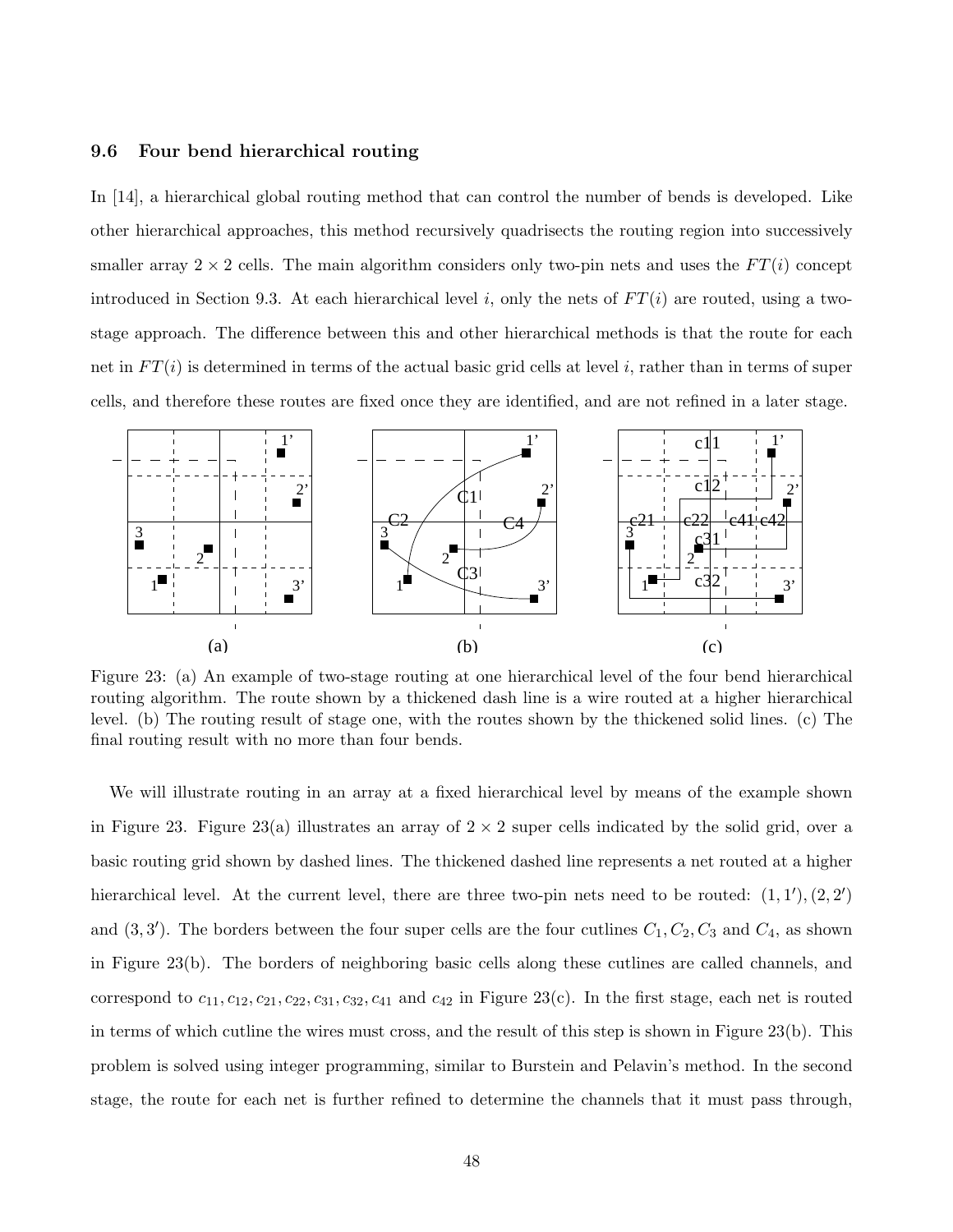

Figure 24: A network flow model constructed from Figure 23(b) to solve the second stage of the four bend hierarchical routing algorithm.

and this problem is formulated as a min cost network flow problem. The network construction for the example in Figure 23(b) is shown in Figure 24. Since net  $(1,1')$  will go through cutlines  $C_1$  and  $C_2$ according to the result from stage 1, the problem in stage 2 is to choose between channels  $c_{11}$  and  $c_{12}$  on cutline  $C_1$ , and between channels  $c_{21}$  and  $c_{22}$  on cutline  $C_2$ . The decision process is represented by a set of variables  $X_{1,11}, X_{1,12}, X_{1,21}$  and  $X_{1,22}$ . If  $X_{1,11} = 1$ , then net  $(1,1')$  will go through channel  $c_{11}$ , and so on. The routing capacity for a channel  $c_{ij}$  is represented by the variable  $U_{ij}$ . Besides the source S and target  $T$ , there are three types of vertices in the network in Figure 24: net vertices (such as  $1, 1'...$ ) in the second column, decision vertices in the third column and channel vertices in the fourth column. The capacity for each edge between a channel vertex and target  $T$  is its corresponding channel routing capacity, the capacities for every other edges is 1. The cost of the arcs between a net vertex and a decision vertex is proportional to the wire length that the assignment based on this decision will incur. All other arcs have cost of 0. We can see that a min-cost solution on this network will provide a routing result that satisfies the wiring capacity and minimizes the wire length. In addition, by construction, it is ensured that the number of bends for each wire never exceeds four.

### 10 Iterative deletion

Another technique in global routing that can avoid the net ordering difficulty is iterative deletion, due to Cong and Preas in [24, 25]. This algorithm was originally designed for standard cell design. It begins with a redundant routing and then iteratively deletes redundant edges to minimize congestion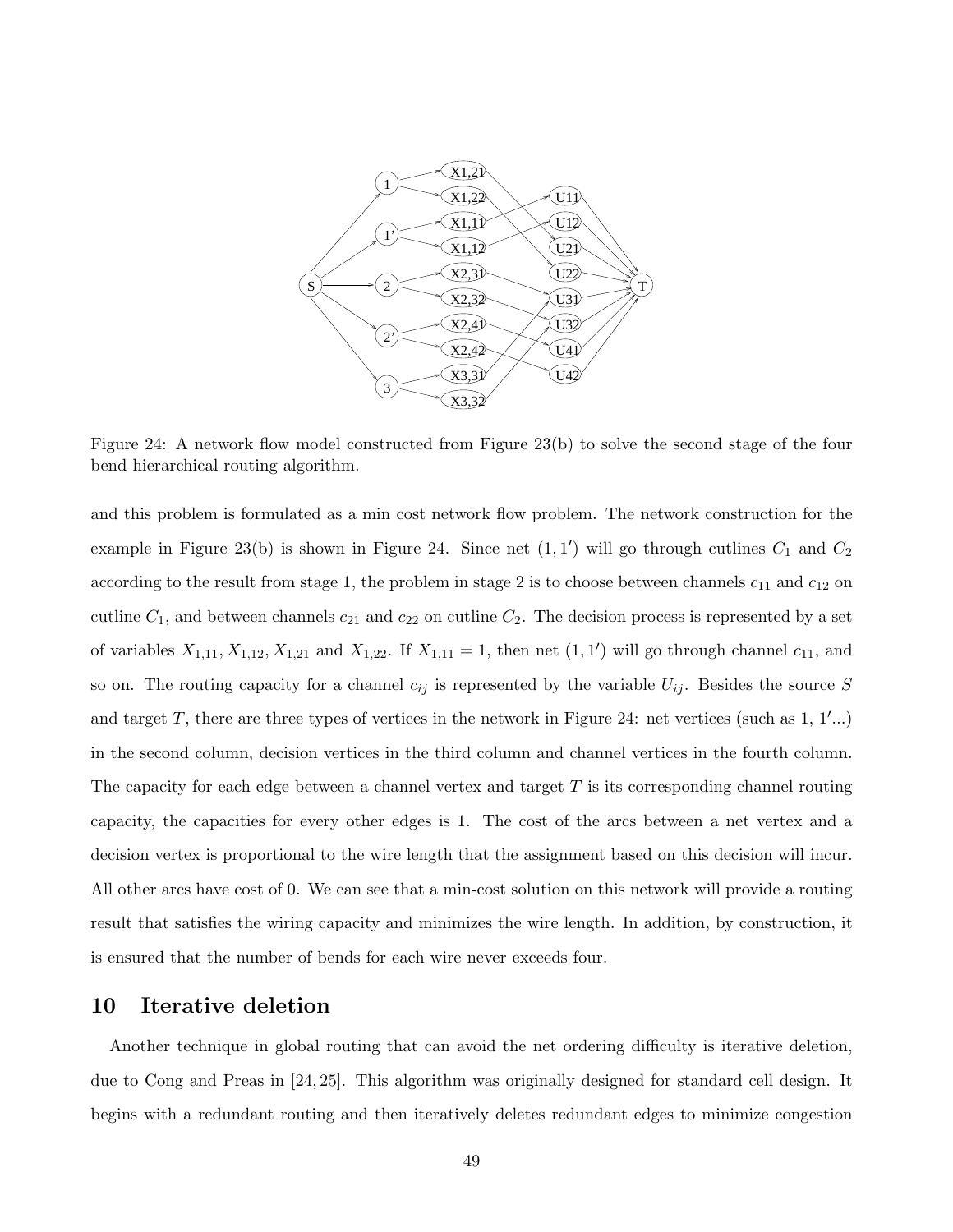

Figure 25: Example of (a) a connection graph and (b) a simplified connection graph for a net to perform iterative deletion.

while ensuring that no deletion step causes a net to be disconnected. For the example in Figure 25(a) that shows rows of standard cells separated by channels, every pair of pair of pins in the same channel and every feedthrough is connected by an edge to form a net connection graph. The weight of each edge is defined to be  $w(e) = d(e)/d$ , where  $d(e)$  is the maximum density over the edge in the channel to which  $e$  belongs and  $d$  is the density of the channel. The maximum weight edge is iteratively deleted until each net is in the form of a tree structure. The edge weights are updated dynamically after each iteration according to the changes in the density.

The advantage of this method is that it avoids the net ordering difficulty commonly encountered in global routing. In addition, the initial redundant routings provide a method for predicting the congestion distribution, so that each deletion is guided towards reducing congestion.

The limitation of this technique is that the solution space should be restricted to ensure that it is not too large, i.e., the number of initial redundant connection edges should be limited; otherwise, this technique will become very slow. For example, the number of edges in the connection graph is  $O(n^2)$ , where n is the number of pins. This implies that a final  $O(n)$  sized solution must be obtained through  $O(n^2)$  deletion steps. Moreover, connection graph that is too dense may contain too many redundant edges so that its prediction on congestion is poor.

In order to overcome these deficiencies, Cong and Preas reduce the size of the original connection graph by enforcing the rule that no terminals are allowed between two ends of an edge for the same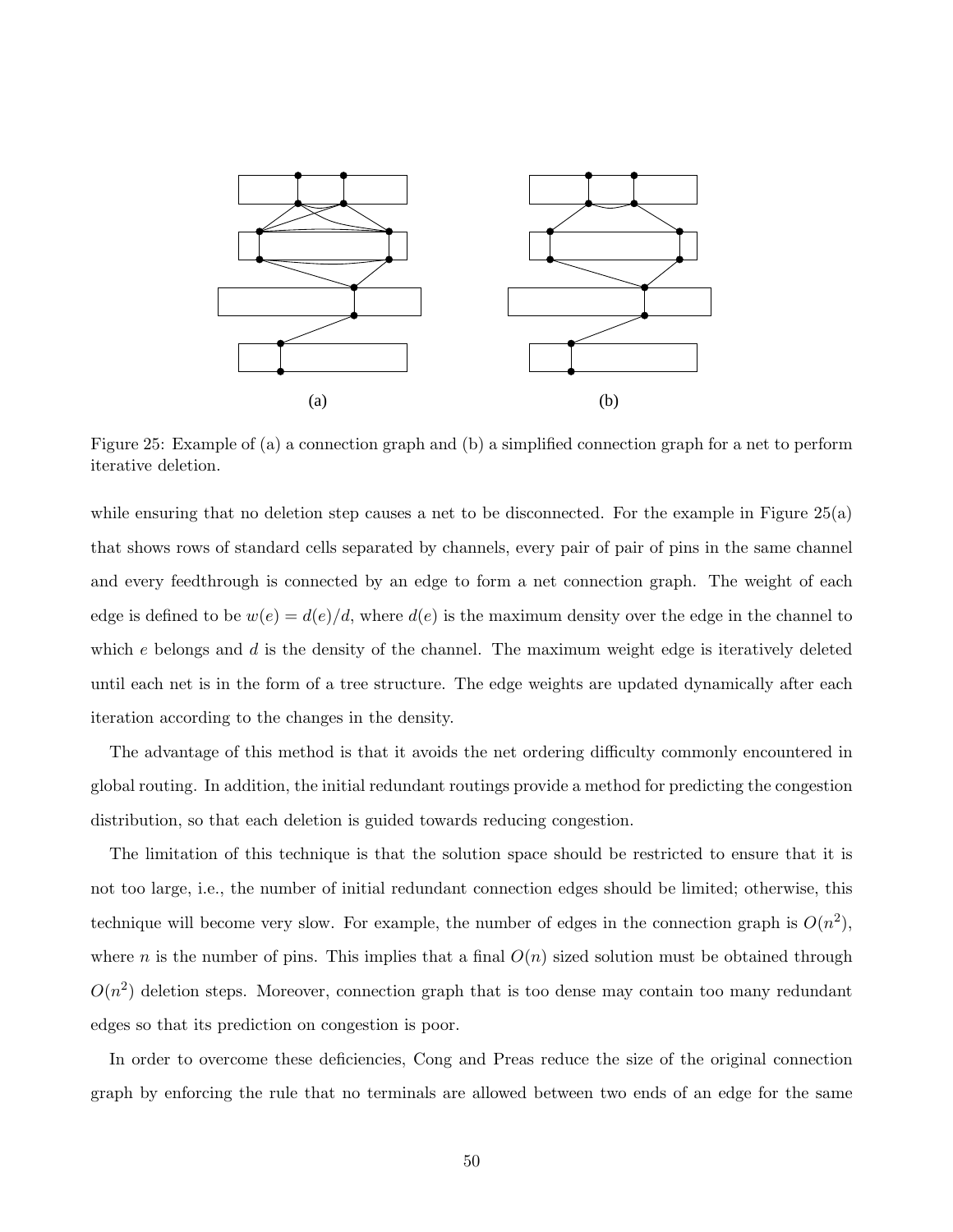net in the same channel. Such a graph is called the simplified net connection graph. The simplified connection graph for the net in Figure  $25(a)$  is shown in Figure  $25(b)$ . This simplified graph has a size of  $O(n)$  and can be constructed in  $O(n \log n)$  time. If the maximal number of pins in a channel is L, the complexity of this algorithm is  $O(n^2 \log L)$ .

# 11 Timing driven global routing

As interconnect delay becomes a dominant factor that determines system performance, it is no longer adequate to consider only congestion. Several works [23, 35, 38, 42, 48, 86, 91] have been reported to incorporating timing issues into global routing. In this section, we summarize some of the prominent approaches for global routing under timing constraints.

### 11.1 Multicommodity flow based approach

In [35], Hong *et al.* developed a timing driven global router called TIGER, which is a multicommodity flow based approach, similar to [9]. Recall that Steiner trees need to be constructed for each net to minimize the congestion in [9]: this approach incorporates the timing issue in addition to congestion such that the path-based timing constraints can always be satisfied.

The delay model employed in TIGER uses an upper bound of the signal propagation delay in an RC tree, defined as follows. Let  $R_d$  denote the driver resistance and  $C_L$  the load capacitance for each sink. The wire resistance and capacitance per unit length are  $r$  and  $c$ , respectively. Consider a net  $N = \{v_0, v_1, v_2, ...\}$ , where  $v_0$  is the source node and others are the sink nodes for which we construct a routing tree T over net N with wire length of W. For a sink  $v_i \in N$ , if the routing path length from source  $v_0$  to  $v_i$  is  $p_r(v_0, v_i)$ , then the delay upper bound is given as:

$$
t_{up}(v_i) = \beta (R_d + r p_r(v_0, v_i))(cW + C_L)
$$
\n(10)

where  $\beta = 2.21$ , which represents the point at which the signal reaches 90% of its final value.

One of the ultimate objectives of timing-driven design is to achieve a specific clock cycle time, so that each register-to-register delay along each path is less than a constraint. This is referred to as a path-based constraint. There are typically multiple nets along a path between two adjacent stages of registers, as illustrated in the example in Figure 26, where the critical path is  $(v_1, v_2, v_3, v_4)$  and nets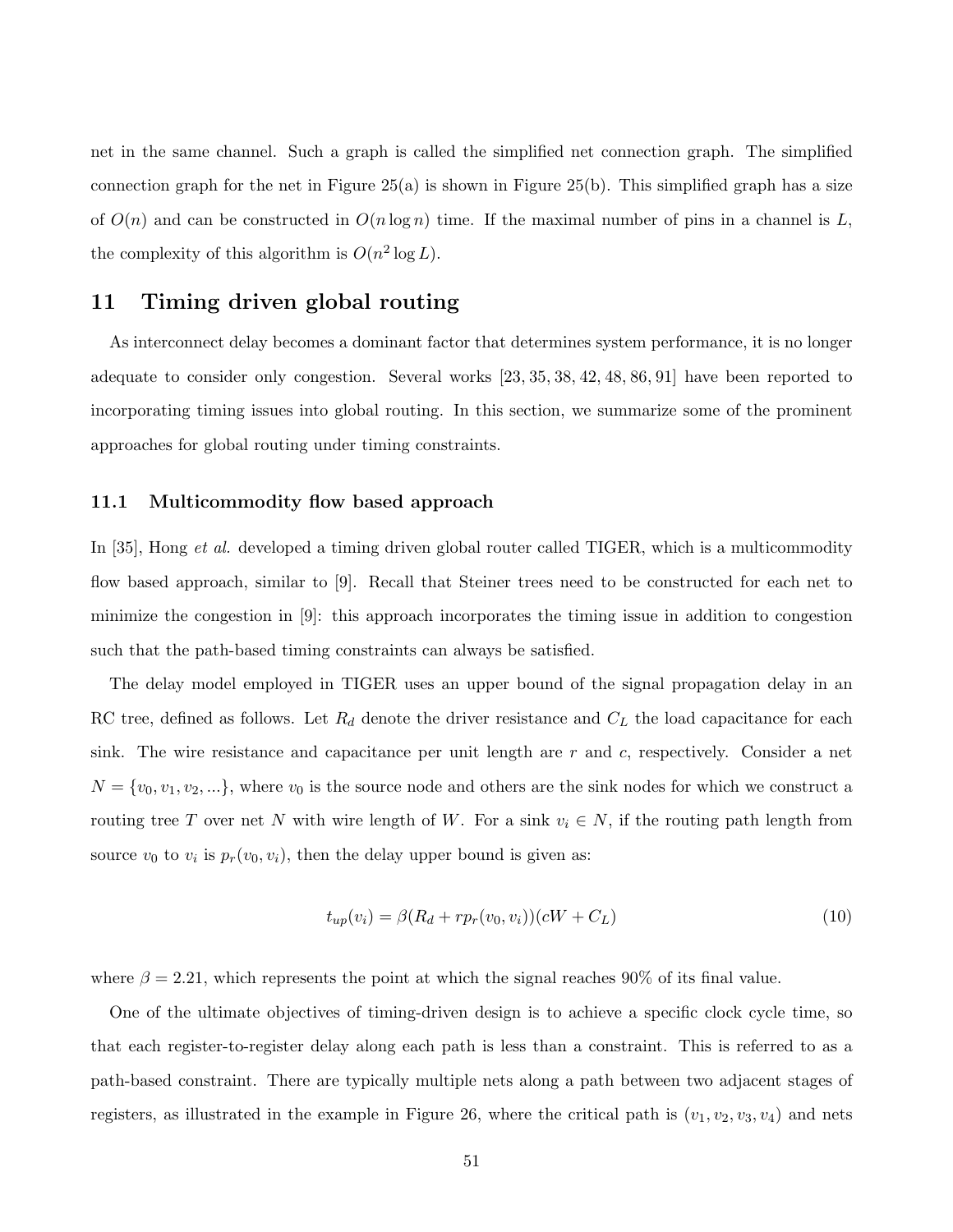

Figure 26: An example of a timing graph.

 $N_1$  and  $N_2$  are along that path. In contrast, in net-based approaches, the path delay constraint is decomposed into a set timing budgets assigned to the nets. If these budgets are allocated poorly, some nets located in congested areas may not have adequate timing slack to achieve a feasible routing to avoid the congestion. In TIGER, the routing tree is chosen so that the timing constraint along the critical path is always satisfied, and this provides greater flexibilities than the net-based constraints.

This timing constrained global routing problem is formulated as a multicommodity flow problem, as in [9]. In addition to the formulation for gate arrays, a formulation for standard cells is also provided. Recall that the objective of global routing in standard cell design is to minimize the chip height. If we use  $f_{i,j}(e)$  to indicate whether tree  $T_{i,j} \in \mathcal{T}_i$  uses edge  $e \in E$ , and denote the channel height at row r as  $h(r)$ , the LP formulation for standard cell global routing is as follows.

minimize 
$$
\sum_{\forall r} h(r)
$$
  
\nsubject to:  $\sum_{T_{i,j} \in T_i} x_{i,j} \ge d_i$ ,  $\forall N_i \in \mathcal{N}$   
\n $\sum_{N_i \in \mathcal{N}} \sum_{T_{i,j} \in T_i} x_{i,j} f_{i,j}(e) \le h(r)$ ,  $\forall e \in E_{hori}$   
\n $\sum_{N_i \in \mathcal{N}} \sum_{T_{i,j} \in T_i} x_{i,j} f_{i,j}(e) \le u(e)$ ,  $\forall e \in E_{verti}$   
\n $x_{i,j} \ge 0$ ,  $\forall N_i \in \mathcal{N}, \forall T_{i,j} \in T_i$   
\n $h(r) \ge 0$ ,  $\forall \text{rows}$ 

The major difference from [9] is that each Steiner tree generated is always checked to ensure that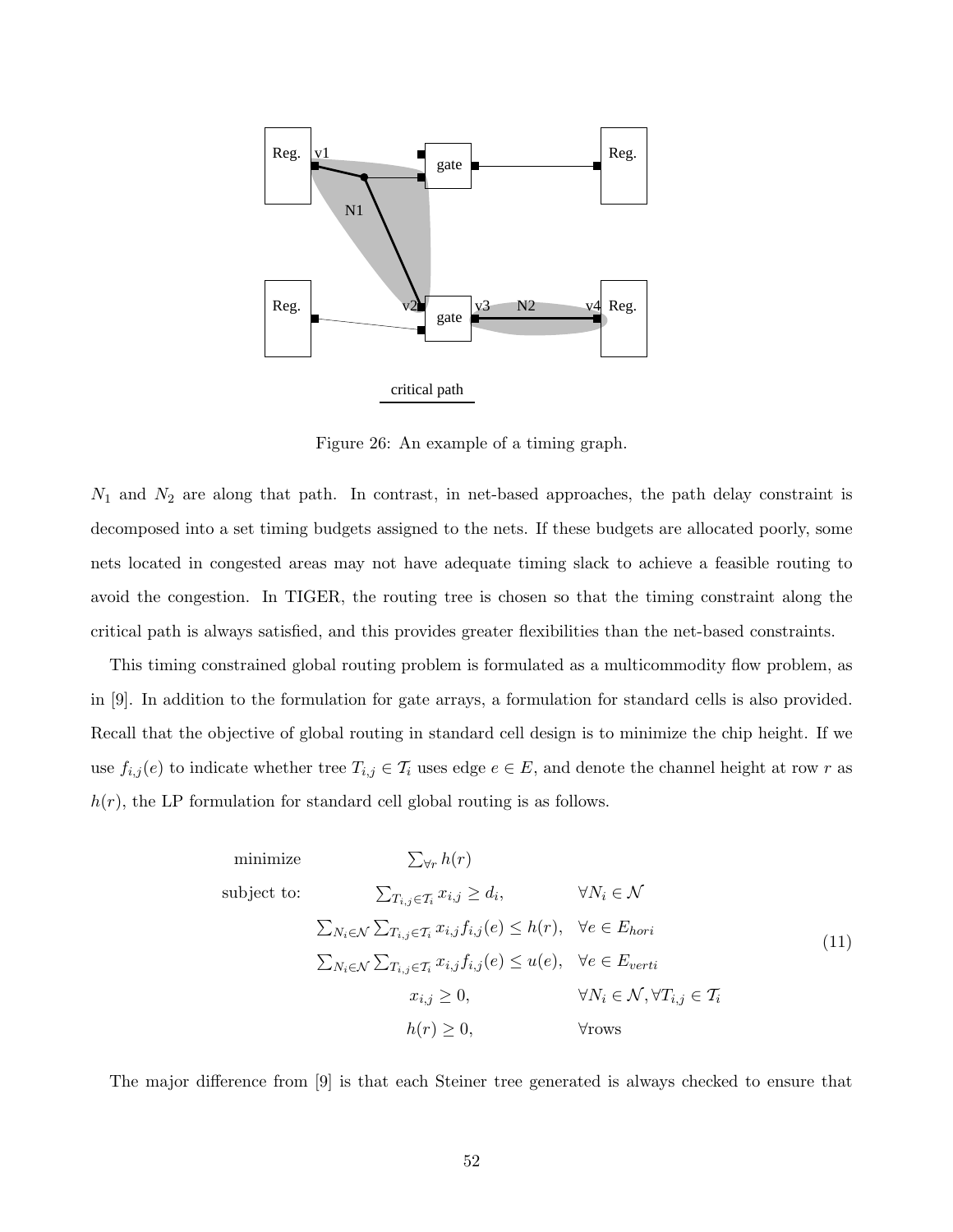the critical path timing constraint is still satisfied, and only Steiner trees that can satisfy the timing constraint are accepted, and this principle is also adhered to in the final rip-up-and-reroute stage.

### 11.2 Iterative deletion based routing for standard cells

A timing driven global routing method for standard cell design was reported by Cong and Madden in [23]. This method constructs initially minimum spanning trees for each net The experimental result in this paper shows that the wire length reduction from MST to the approximated Steiner minimum tree for standard cell design is limited. If an MST cannot satisfy its timing constraint, a timing driven tree topology construction [22] and wire sizing techniques [18, 21] are applied to ensure that the timing constraint is satisfied. Next, the routing topologies of the critical nets are fixed, and a simplified connection graph is constructed for the non-critical nets. Finally, an iterative deletion process [25] is performed to minimize the congestion.

#### 11.3 Hierarchical bisection and assignment

A net-based timing-constrained global routing approach is developed by Hu and Sapatnekar in [38]. This method emphasizes the local routing flexibilities that are available for achieving timing-constrained congestion reduction. This method starts with a timing-driven route for each individual net so that the timing constraint for each net is satisfied. The congestion is reduced through trading the flexibilities in routing these nets without affecting the timing performance.

One major timing-constrained flexibility employed in [38] is the idea of a soft edge, which is an edge connecting between source, sink and Steiner node with degree greater than two. A soft edge does not specify the precise bend nodes required to embed the wiring route into rectilinear space immediately. Instead, the precise embedding of the route is deferred to minimize congestion while the edge length is kept constant, as illustrated in Figure 27. Another timing-constrained flexibility used in [38] is the notion of a slidable Steiner node. According to [36], the optimal Steiner node for minimizing wire length subject to timing constraint may lie off the Hanan grid [30]. Such a non-Hanan Steiner node can slide along a locus of points that form a line segment, without affecting the edge length incident on it, as illustrated by the example of the Steiner node  $v'$  in Figure 28. Therefore, this idea can to provide timing-constrained routing flexibility. The third flexibility is simply to permit edges to be elongated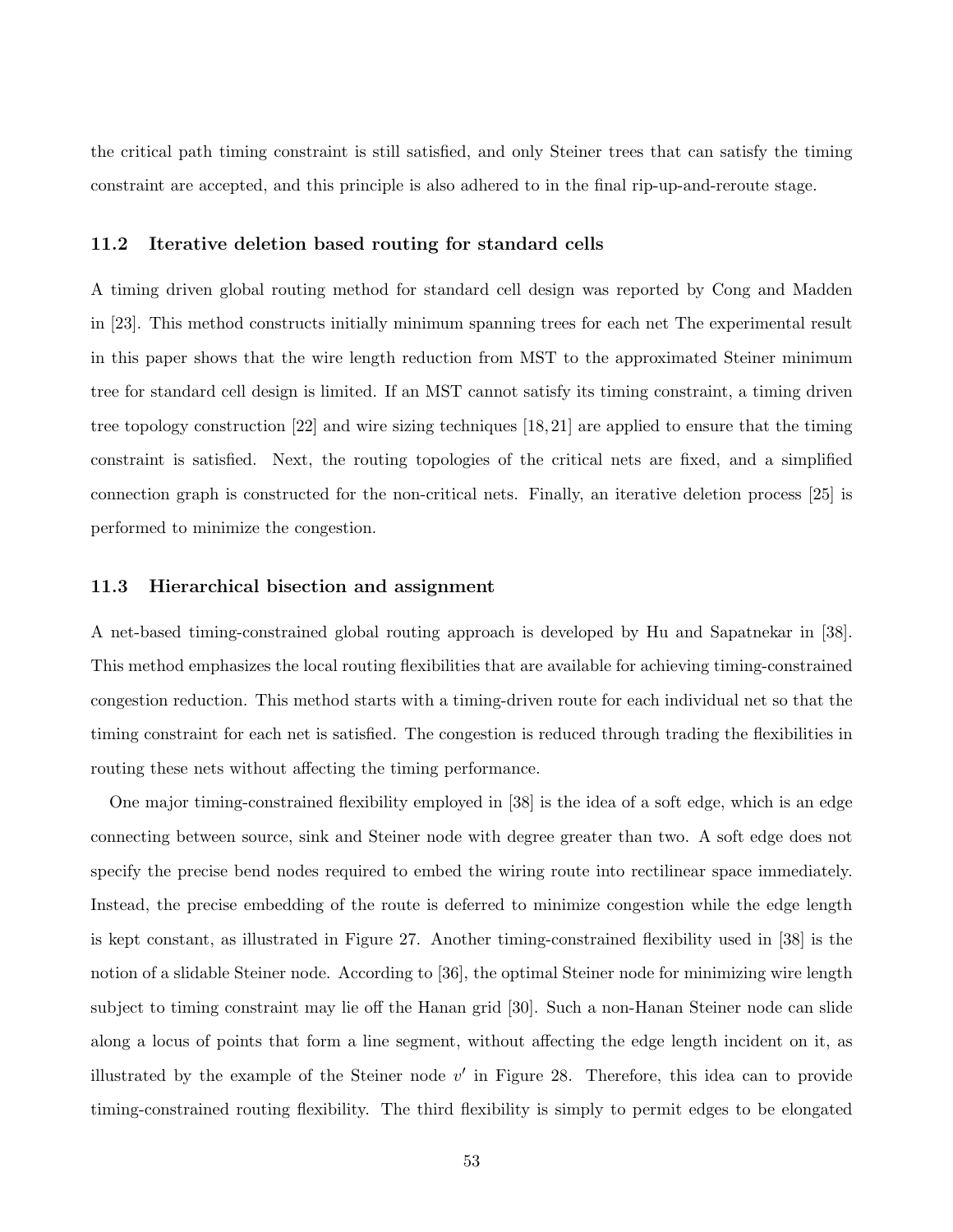

Figure 27: (a) The use of a soft edge  $(v_0, v_3)$  that does not restrict the connection to a fixed path. (b) The use of this flexibility in determining a Z-shaped path for the segment that avoids congested areas.



Figure 28: An example of a slidable Steiner node  $v'$ .

without causing any delay constraint violations, and this flexibility is available when there is a timing slack at a sink node.

After the initial routing, where each net is routed to meet its timing constraint without considering congestion, the congestion is reduced through a hierarchical bisection and assignment process similar to [64]. For a set of trees in Figure 29, their soft edges are routed through the channels along the cutline, as in Figure 30. The assignment in [38] is based on routing each soft edge through the channels. Due to the complexities associated with timing constraints, the routing through the channel cannot be implemented through linear assignment as in [64]. The assignment problem is solved through a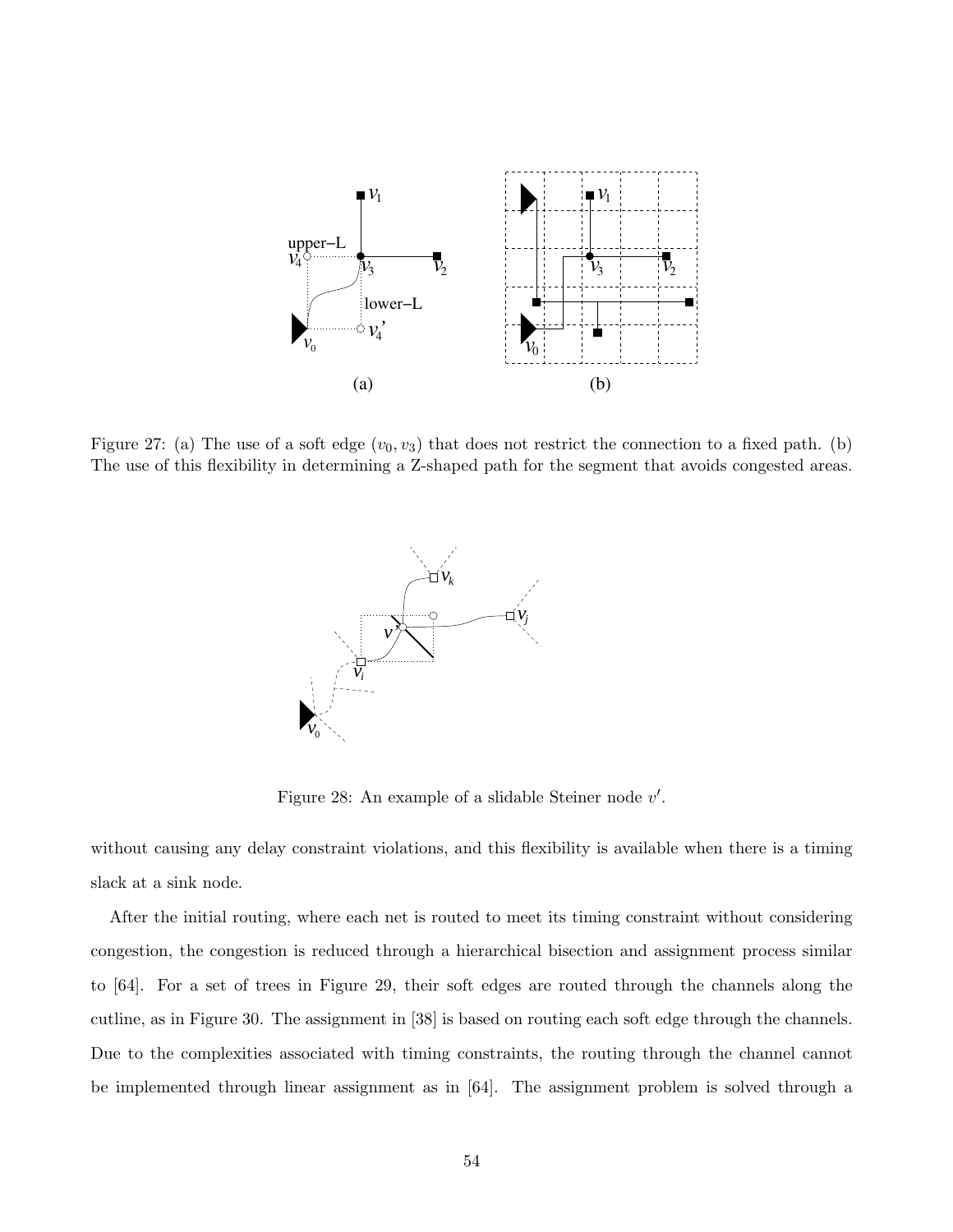

Figure 29: Assigning soft edges to each cell boundary along the thickened cutline.



Figure 30: A sample solution to the assignment problem in Figure 29.

network flow formulation, in which only those assignments that will not cause delay constraint violations constitute the legal candidates. Some assignments may force a wire to have a detour, and the timing slack of its corresponding net will be reduced. In the network flow formulation, the cost of each assignment is defined to be proportional to the slack consumption. If a routing tree has multiple soft edges crossing the cutline, then whether a soft edge can be elongated or not depends on whether its sibling edges have been elongated and if so, how far they have been elongated, since they all share the a common timing constraint and compete for a common timing slack resource. To resolve this scenario, this work identifies the congested area along the cutline by running a max-flow algorithm on the partially constructed network. The soft edges in the multi-crossing trees are elongated to permit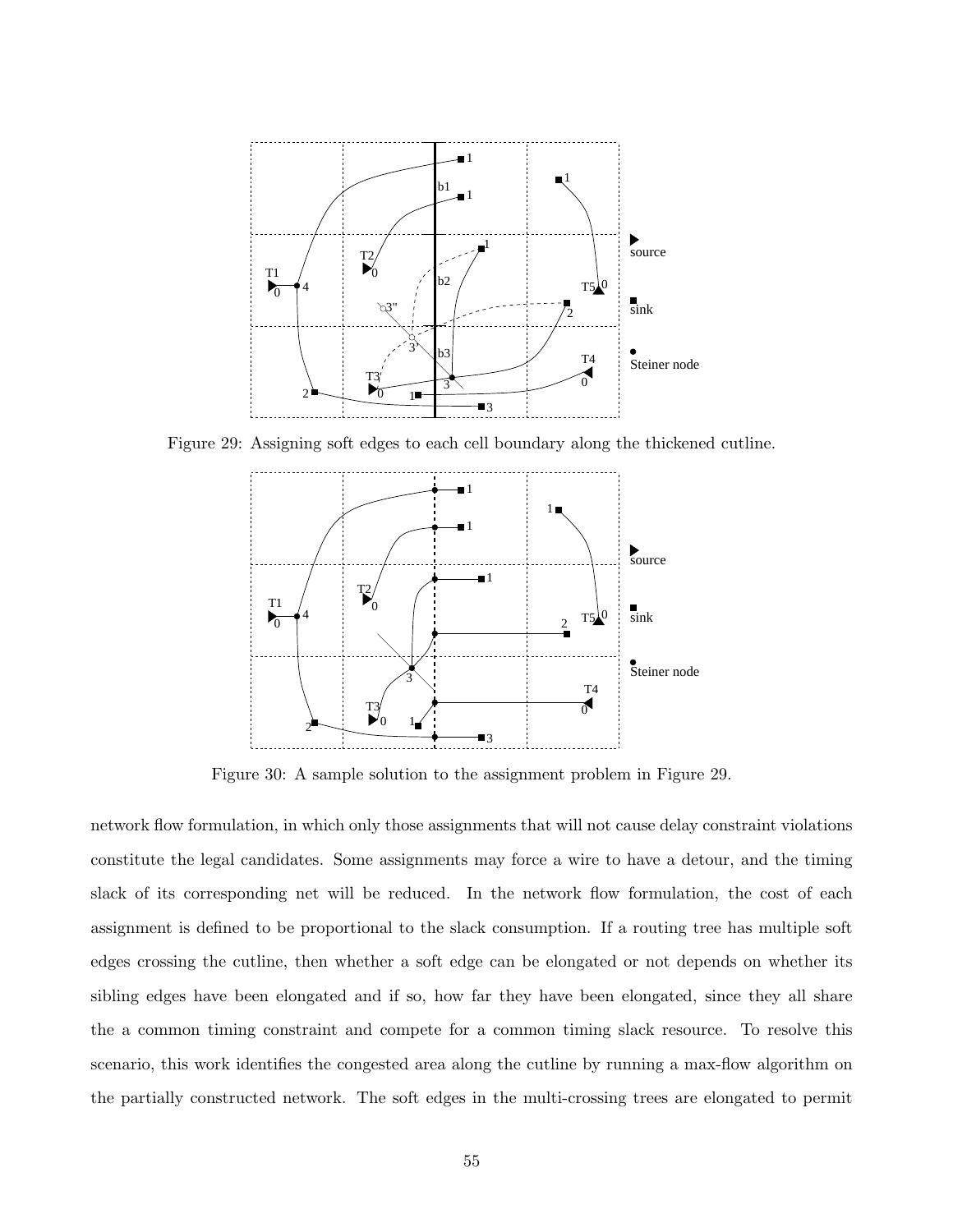an increase in the max-flow at the min-cut, by elongating them to pass through less congested areas to allow a feasible routing.

For each slidable Steiner node, two of its candidate positions, one on each side of the cutline, are considered as illustrated by the nodes  $v_3$  and  $v'_3$  of tree  $T_3$  in Figure 29. Since these two locations imply that a different number of soft edges will cross the cutline, they are both are incorporated into a generalized network flow model [2] as shown in Figure 31. In a generalized network flow model, each edge has a gain factor  $g(e)$  besides cost and capacity, i.e., if a flow of  $f(e)$  enters an edge, a flow of  $g(e)f(e)$ will leave it. The generalized network flow problem is solved through Wayne-Fleischer algorithm [88]. Finally, this algorithm resolves any residual wiring overflows through a timing-constrained rip-up-andreroute method post-processing step.



Figure 31: A generalized network flow model for solving the assignment problem in Figure 29.

# 12 Crosstalk driven global routing

Under deep submicron technology, VLSI circuit performance is increasingly affected by crosstalk noise due to the greater proximity between wire tracks, and the consequently increased contribution of coupling capacitances. The crosstalk noise from the coupling capacitance is usually considered and restrained in the detailed routing stage since the wire neighborhood information is required to have a reasonable estimation on coupling capacitance. However, the wiring topology flexibility at the detailed stage is limited since the route change is limited to a local small region, such as a routing channel or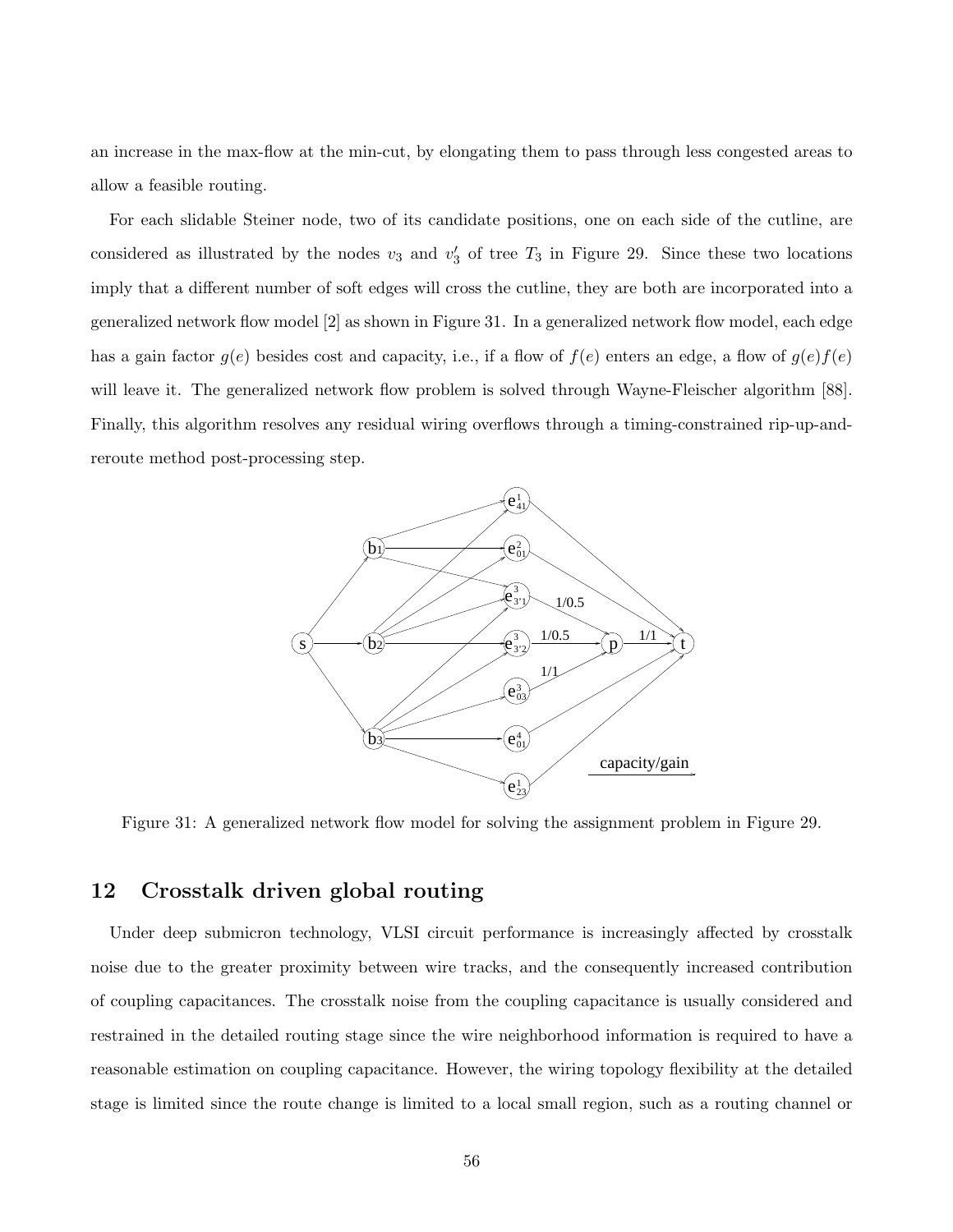a switch box. In [92, 93], Zhou and Wong consider crosstalk avoidance in global routing with the idea of exploiting the greater flexibility that is available at the global routing stage to alleviate the crosstalk problem.



Figure 32: (a) An example showing how nets 1-4 are routed on an extended routing graph with track assignment. (b) Routing and track assignment for net 5 in on the extended routing graph in (a).

However, the wiring track adjacency information is not available in the global routing stage. To overcome this difficulty, their global routing method performs a simple layer and track assignment on the fly to obtain a rough estimation of the coupling capacitance. Therefore, their routing graph includes layer and track assignment information, and is called an extended routing graph. The global routing on this graph is called extended global routing. One example of such an extended routing graph is given in Figure 32(a). This is an undirected graph  $G = (V, E)$ . Each net consists of a set of pins that form a subset of the set of vertices, V. Each edge in  $E$  implies the presence of a set of routing tracks in  $k$ layers connecting adjacent vertices. An extended global routing solution is an edge labeling S such that for each edge e there is a label  $S(e) = (s_1, s_2, s_3, ... s_k)$ , where each  $s_i$  for  $1 \le i \le k$  is a sequence of nets routed on layer i. The order of this sequence indicates the track assignment in this layer. Each edge  $e \in E$  has a length  $l(e)$  and width  $w(e)$  associated with it. The example in Figure 32(a) is for one layer situation.

When the wiring adjacency information is available, a coarse estimate of the crosstalk can be made as follows. If nets a and b are adjacent on layer i of edge  $e$ , the coupling capacitance between them is computed as  $C_{ab}(e) = \alpha \frac{l(e)}{w_i(e)/N}$  $\frac{l(e)}{w_i(e)/N_i(e)}$ , where  $N_i(e)$  represents the number of nets on layer i of edge e and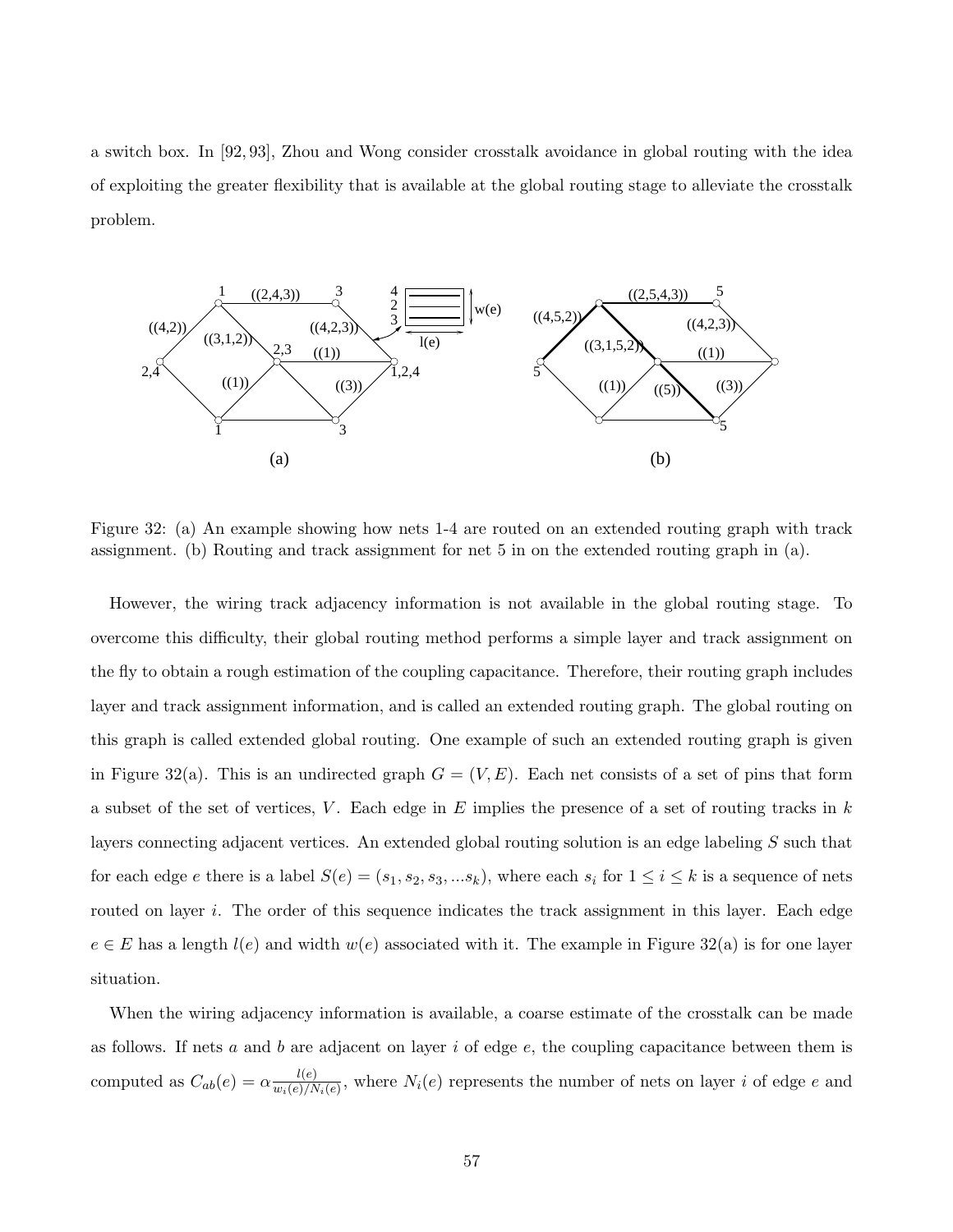$\alpha$  is a constant. The crosstalk on net j is given by:

$$
X_j = \sum_{i \neq j} \gamma_{ij} C_{ij} \tag{12}
$$

where  $C_{ij}$  is the coupling capacitance between net i and j, and  $\gamma_{ij}$  is the crosstalk coefficient with value in  $[0, 1]$ . The crosstalk driven global routing problem is then formulated as:

**Crosstalk-Constrained Global Routing(CCGR)** Given a set of n nets, a routing graph  $G =$  $(V, E)$  and the crosstalk constraints  $C_1, C_2, ... C_n$ , find an extended global routing solution S such that  $X_i(S) \leq C_i$ , for all  $1 \leq i \leq n$ .

This CCGR problem is solved using a two stage heuristic in [92]. The first stage is a net-by-net sequential routing step that minimizes the total crosstalk over all of the nets. The routing procedure for each net consists of a Steiner tree construction and layer/track assignment process.

Zhou and Wong showed that the problem of assigning only layers/tracks to minimize crosstalk in one region is an NP-hard problem. This motivated the design of a heuristic that ensures that that the routed nets are kept in their layers and the order of the track assignment in one layer is not changed. For a new net to be routed in the sequential routing, a layer is chosen and the net is inserted into a track among the routed nets so that the increase of crosstalk is minimized. In Figure 32(b) a new net, net 5, is added and inserted among other routed nets. Then, the increase in the crosstalk  $xtalk(e)$  on an edge e can be obtained according to this layer/track assignment information.

The minimum cost Steiner tree is heuristically constructed according to the following cost definition.

$$
cost(e) = \alpha \cdot l(e) + \beta \cdot overflow(e)^{2} + \gamma \cdot xtalk(e)
$$
\n(13)

where  $\alpha, \beta$  and  $\gamma$  are constant weighting factors.

In the second stage, each net with a crosstalk violation is ripped up and rerouted to satisfy the crosstalk constraint using a Lagrangian relaxation based method.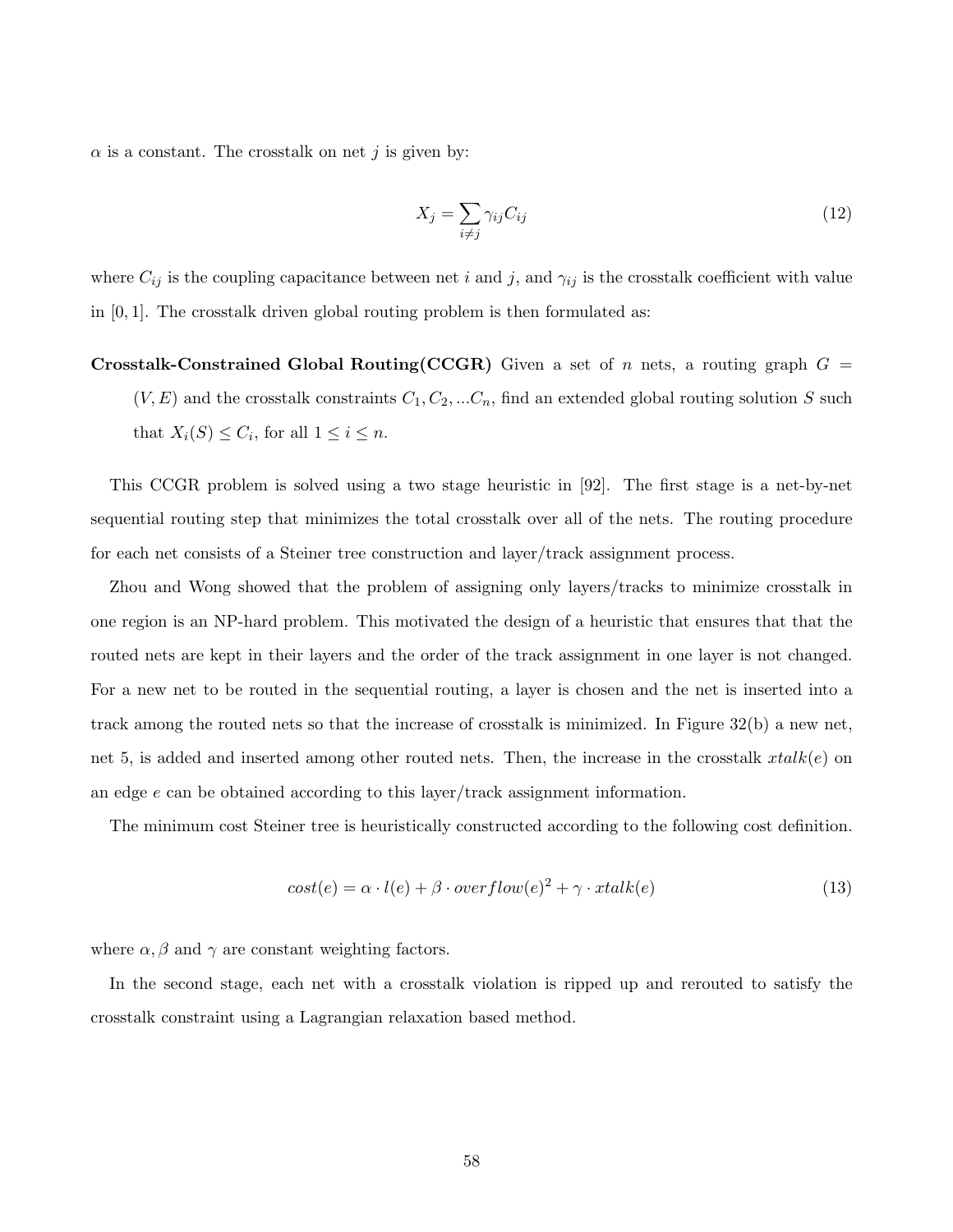# 13 Conclusions and future directions

This paper presents a comprehensive survey on global routing research works, largely focusing on publications between 1983 and 2000. Due to the inherent difficulty of the problem and the increasingly complicated requirements resulting from advances in VLSI technology, global routing has been an active research area in the field of electronic design automation. Many academic and industrial researchers contributed to the numerous techniques and methods currently available. As in most cases, there is no perfect solution, and each method has its advantages and weaknesses. If one needs a simple and reasonably effective approach, perhaps rip-up-and-reroute is the best choice. When computation speed is a crucial issue, hierarchical methods can be applied. For cases that are very hard to solve, the multicommodity flow based algorithm may be the best solution technique.

Even though there is no completely satisfactory answer to the most basic congestion-driven global routing problem, the rapid progress in VLSI technology continues to impose new requirements on global routing. Currently, one of the most eminent problems is that of crosstalk avoidance in global routing. Except Zhou and Wong's work [92,93] and Xue et al.'s post processing method [90], few other works have been reported on crosstalk avoidance in global routing. Crosstalk avoidance in global routing has both the appealing feature of providing greater flexibility for optimization, and the difficulty of dealing with fuzzy information at the early routing stage. However, a simple observation tells us that the correlation between congestion and crosstalk may help to determine a satisfactory solution to this problem. For a specific grid cell boundary, it is generally true that greater congestion implies a greater probability of crosstalk effects. Therefore, at least we can have some probablistic estimation on crosstalk for a cell boundary. Moreover, in comparison with delay optimization, crosstalk avoidance is less contradictory to the objective of congestion reduction. However, while congestion reduction usually can help to ease the crosstalk, although the reverse is not true. Investigation on the correlation between the congestion and crosstalk may help to integrate crosstalk avoidance with congestion reduction into a unified approach.

Another interesting candidate for future research is related to the area of interconnect planning, which is the notion of helping to transform the layout at an early stage to enable wire routes that reduce congestion, crosstalk, delay and other important objectives. One manifestation of this is in buffer planning. Since buffer insertion [6] is becoming a major technique for interconnect performance optimization and numerous buffers are projected for future designs [15], buffer insertion greatly affects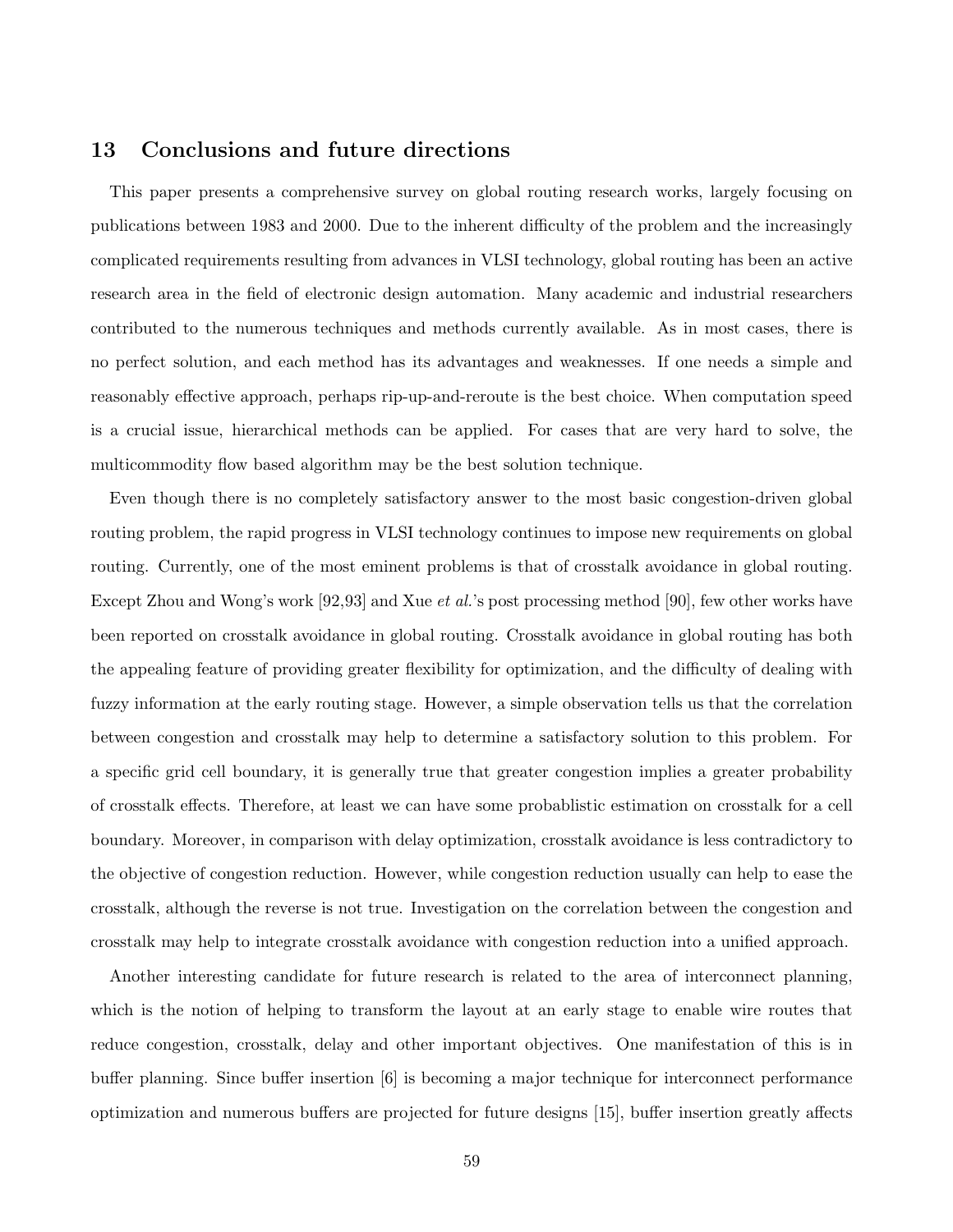global routing. In order to ensure that there is no conflict between positions where buffer insertion is required and the locations of other placed cells, since spaces for buffer insertion are limited, the global routing must let the wires pass through the buffer-allowed regions so that buffer insertion optimization can be feasibly performed. Recently, buffer planning works [20,27,74,80] have been reported, and buffer congestion and wire congestion are simultaneously handled in [4].

# References

- [1] L. C. Abel. On the ordering of connections for automatic wire routing. IEEE Transactions on Computers, G-21(11):1227–1233, November 1972.
- [2] R. K. Ahuja, T. L. Magnanti, and J. B. Orlin. Network flows: theory, algorithms, and applications. Prentice Hall, Upper Saddle River, NJ, 1993.
- [3] C. Albrecht. Provably good global routing by a new approximation algorithm for multicommodity flow. In Proceedings of the ACM International Symposium on Physical Design, pages 19–25, 2000.
- [4] C. J. Alpert, J. Hu, S. S. Sapatnekar, and P. G. Villarrubia. A practical methodology for early buffer and wire resource allocation. to appear in Proceeings of the ACM/IEEE Design Automation Conference, 2001.
- [5] C. J. Alpert, T. C. Hu, J. H. Huang, A. B. Kahng, and D. Karger. Prim-dijkstra tradeoffs for improved performance-driven routing tree design. IEEE Transactions on Computer-Aided Design, 14(7):890–896, July 1995.
- [6] H. B. Bakoglu. Circuits, interconnections and packaging for VLSI. Addison-Wesley, Reading, MA, 1990.
- [7] K. D. Boese, A. B. Kahng, B. A. McCoy, and G. Robins. Near-optimal critical sink routing tree constructions. IEEE Transactions on Computer-Aided Design, 14(12):1417–36, December 1995.
- [8] M. Burstein and R. Pelavin. Hierarchical wire routing. IEEE Transactions on Computer-Aided Design, CAD-2(4):223–234, October 1983.
- [9] R. C. Carden, J. Li, and C.-K. Cheng. A global router with a theoretical bound on the optimal solution. IEEE Transactions on Computer-Aided Design, 15(2):208–216, February 1996.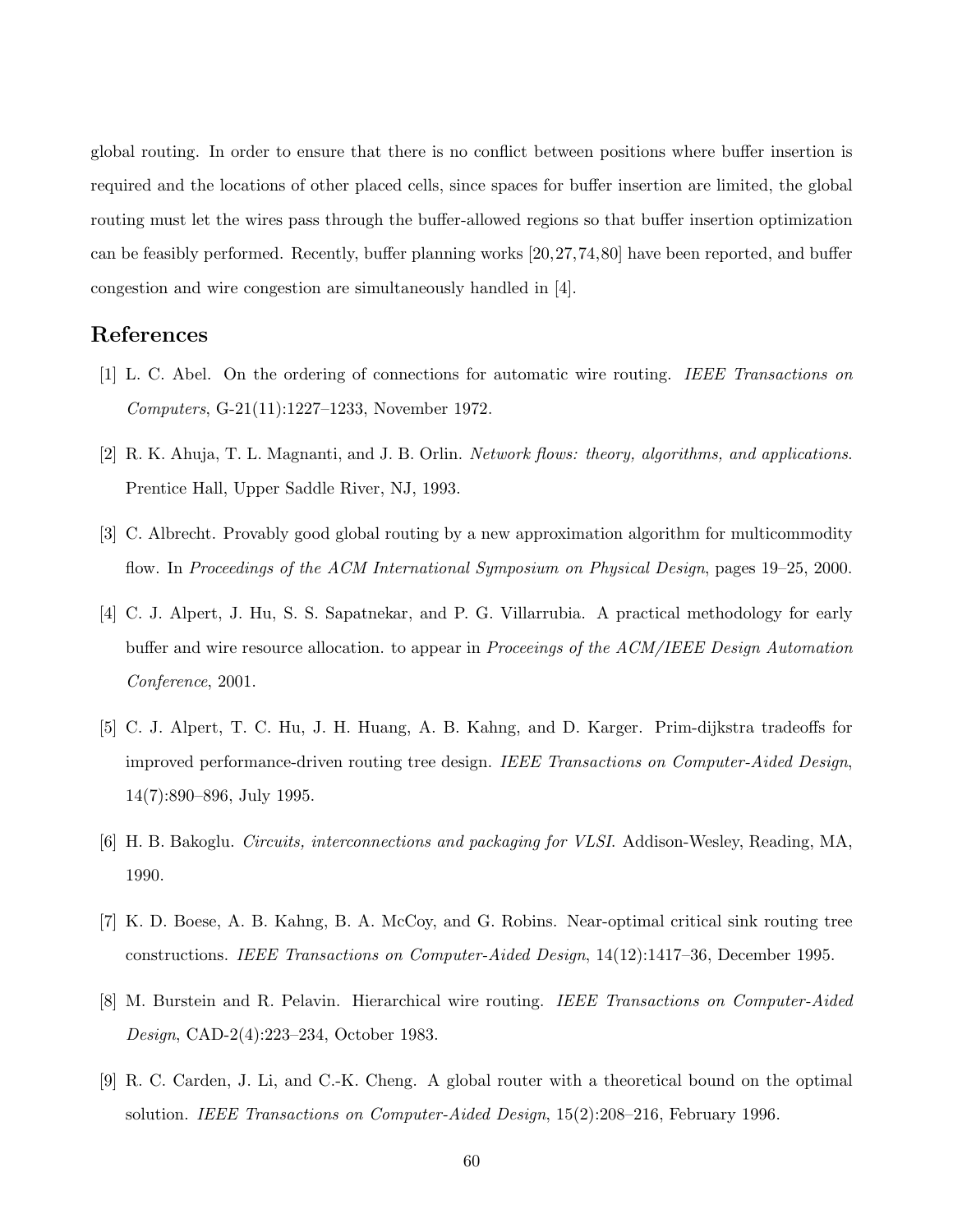- [10] Y.-A. Chen, Y.-L. Lin, and Y.-C. Hsu. A new global router for ASIC design based on simulated evolution. In International Symposium on VLSI Technology, Systems and Applications, pages 261– 265, 1989.
- [11] C.-K. Cheng, J. Lillis, S. Lin, and N. Chang. *Interconnect analysis and synthesis*. Wiley Interscience, New York, NY, 2000.
- [12] C. Chiang and M. Sarrafzadeh. Global routing based on Steiner min-max trees. IEEE Transactions on Computer-Aided Design, 9(12):1318–25, December 1990.
- [13] C. Chiang, C. K. Wong, and M. Sarrafzadeh. A weighted Steiner tree-based global router with simultaneous length and density minimization. IEEE Transactions on Computer-Aided Design, 13(12):1461–1469, December 1994.
- [14] J. D. Cho and M. Sarrafzadeh. Four-bend top-down global routing. IEEE Transactions on Computer-Aided Design, 17(9):793–802, September 1998.
- [15] J. Cong. Challenges and opportunities for design innovations in nanometer technologies. SRC Design Sciences Concept Paper, 1997.
- [16] J. Cong, L. He, C.-K. Koh, and P. H. Madden. Performance optimization of VLSI interconnect layout. Integration: the VLSI Journal, 21:1–94, 1996.
- [17] J. Cong, A. B. Kahng, G. Robins, M. Sarrafzadeh, and C. K. Wong. Provably good performancedriven global routing. IEEE Transactions on Computer-Aided Design, 11(6):739–752, June 1992.
- [18] J. Cong and C. K. Koh. Simultaneous driver and wire sizing for performance and power optimization. IEEE Transactions on VLSI Systems, 2(4):408–425, December 1994.
- [19] J. Cong and C. K. Koh. Interconnect layout optimization under higher-order RLC model. In Proceedings of the IEEE/ACM International Conference on Computer-Aided Design, pages 713– 720, 1997.
- [20] J. Cong, T. Kong, and D. Z. Pan. Buffer block planning for interconnect-driven floorplanning. In Proceedings of the IEEE/ACM International Conference on Computer-Aided Design, pages 358– 363, 1999.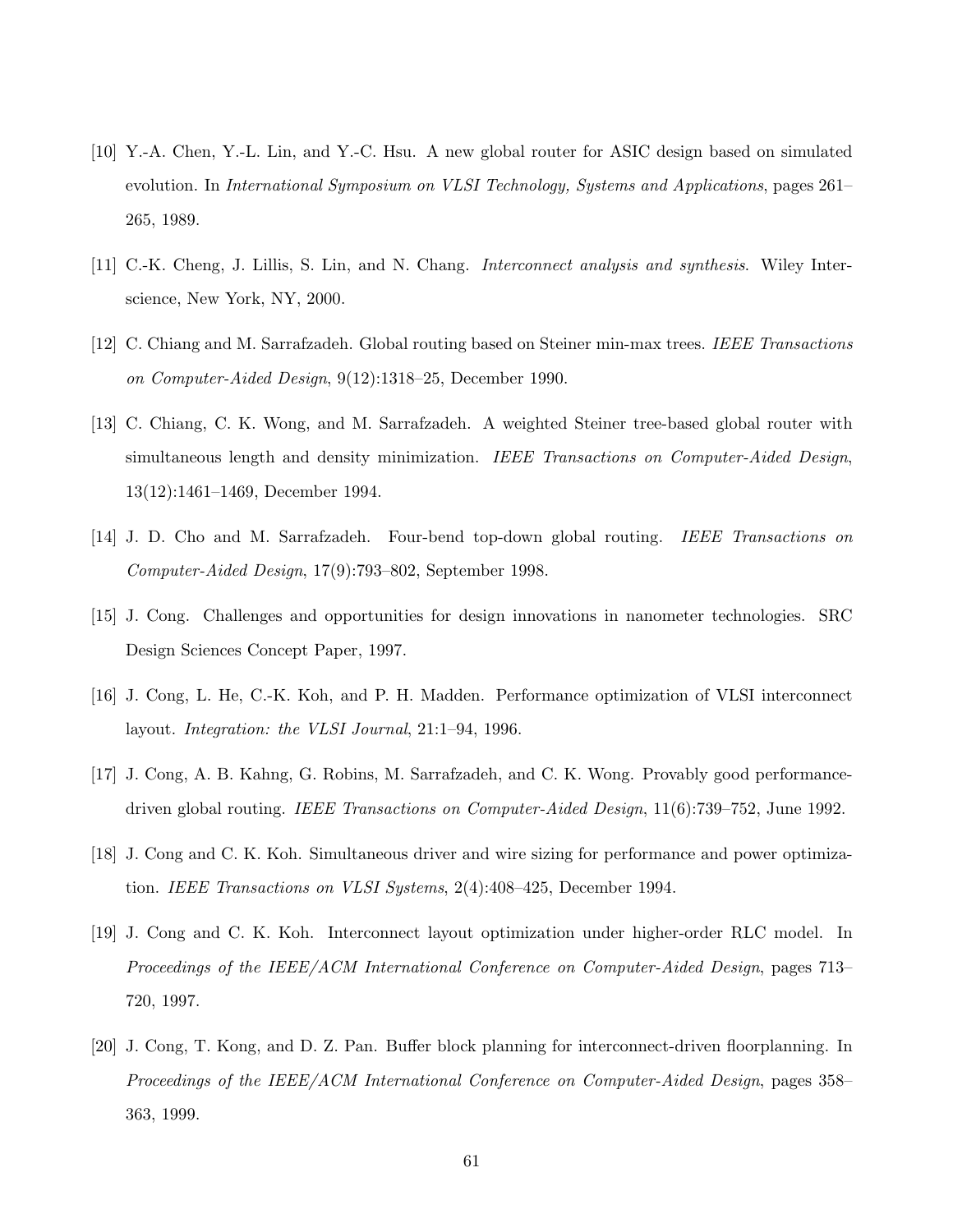- [21] J. Cong and K.-S. Leung. Optimal wiresizing under the distributed Elmore delay model. IEEE Transactions on Computer-Aided Design, 14(3):321–336, March 1995.
- [22] J. Cong, K.-S. Leung, and D. Zhou. Performance driven interconnect design based on distributed RC delay model. In Proceedings of the ACM/IEEE Design Automation Conference, pages 606–611, 1993.
- [23] J. Cong and P. H. Madden. Performance driven global routing for standard cell design. In Proceedings of the ACM International Symposium on Physical Design, pages 73–80, 1997.
- [24] J. Cong and B. Preas. A new algorithm for standard cell global routing. In Proceedings of the IEEE/ACM International Conference on Computer-Aided Design, pages 176–179, 1988.
- [25] J. Cong and B. Preas. A new algorithm for standard cell global routing. Integration: the VLSI Journal, 14(1):49–65, 1992.
- [26] E. W. Dijkstra. A note on two problems in connection with graphs. Numerische Mathematik, 1:269–271, 1959.
- [27] F. F. Dragan, A. B. Kahng, I. Mandoiu, and S. Muddu. Provably good global buffering using an available buffer block plan. In Proceedings of the IEEE/ACM International Conference on Computer-Aided Design, pages 104–109, 2000.
- [28] H. Esbensen. A macro-cell global router based on two genetic algorithms. In Proceedings of the European Design Automation Conference, pages 428–433, 1994.
- [29] N. Garg and J. Könemann. Faster and simpler algorithms for multicommodity flow and other fractional packing problems. In Proceedings of Symposium on Foundations of Computer Science, pages 300–309, 1998.
- [30] M. Hanan. On Steiner's problem with rectilinear distance. SIAM Journal on Applied Mathematics, 14(2):255–265, 1966.
- [31] N. Hasan and C. L. Liu. A force-directed global router. In Advanced Research in VLSI. Proceedings of the 1987 Stanford Conference, pages 135–150, Cambridge, MA, 1987. MIT Press.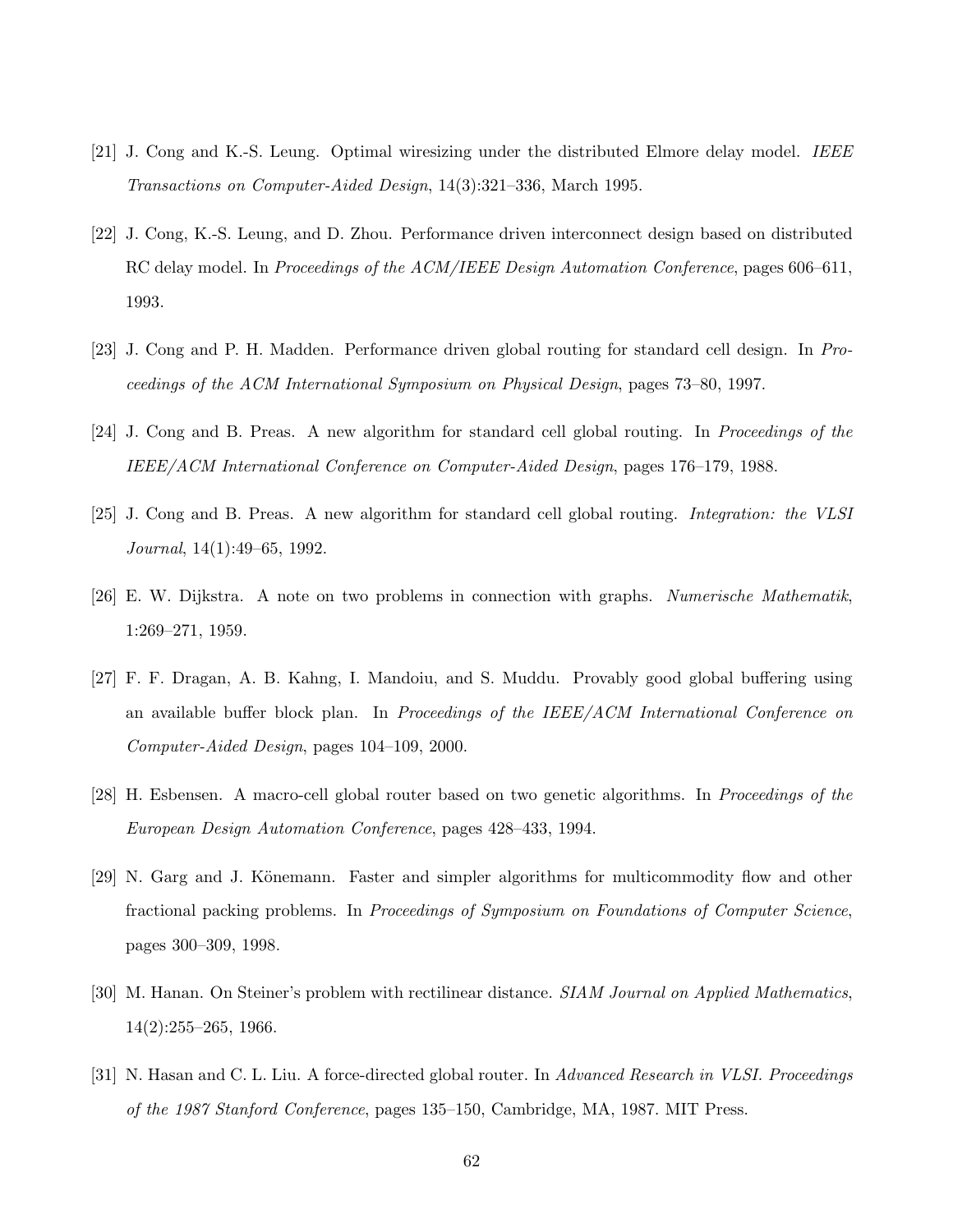- [32] M. Hayashi and S. Tsukiyama. A hybrid hierarchical approach for multi-layer global routing. In Proceedings of the European Design and Test Conference, pages 492–496, 1995.
- [33] J. Heisterman and T. Lengauer. The efficient solution of integer programs for hierarchical global routing. IEEE Transactions on Computer-Aided Design, 10(6):748–753, June 1991.
- [34] D. W. Hightower. A solution to line routing problems on the continuous plane. In The Sixth Design Automation Workshop, pages 1–24, 1969.
- [35] X. Hong, T. Xue, J. Huang, C.-K. Cheng, and E. S. Kuh. TIGER: an efficient timing-driven global router for gate array and standard cell layout design. IEEE Transactions on Computer-Aided Design, 16(11):1323–1331, November 1997.
- [36] H. Hou, J. Hu, and S. S. Sapatnekar. Non-Hanan routing. IEEE Transactions on Computer-Aided Design, 18(4):436–444, April 1999.
- [37] J. Hu and S. S. Sapatnekar. Algorithms for non-Hanan-based optimization for VLSI interconnect under a higher order AWE model. IEEE Transactions on Computer-Aided Design, 19(4):446–458, April 2000.
- [38] J. Hu and S. S. Sapatnekar. A timing-constrained algorithm for simultaneous global routing of multiple nets. In Proceedings of the IEEE/ACM International Conference on Computer-Aided Design, pages 99–103, 2000.
- [39] T. C. Hu and E. S. Kuh. Theory and concepts of circuit layout. In T. C. Hu and E. S. Kuh, editors, VLSI Circuit Layout: Theory and Design, pages 3–18. IEEE Press, New York, NY, 1985.
- [40] T. C. Hu and E. S. Kuh, editors. VLSI Circuit Layout: Theory and Design. IEEE Press, New York, NY, 1985.
- [41] T. C. Hu and M. T. Shing. A decomposition algorithm for circuit routing. In T. C. Hu and E. S. Kuh, editors, VLSI Circuit Layout: Theory and Design, pages 144–152. IEEE Press, New York, NY, 1985.
- [42] J. Huang, X.-L. Hong, C.-K. Cheng, and E. S. Kuh. An efficient timing-driven global routing algorithm. In Proceedings of the ACM/IEEE Design Automation Conference, pages 596–600, 1993.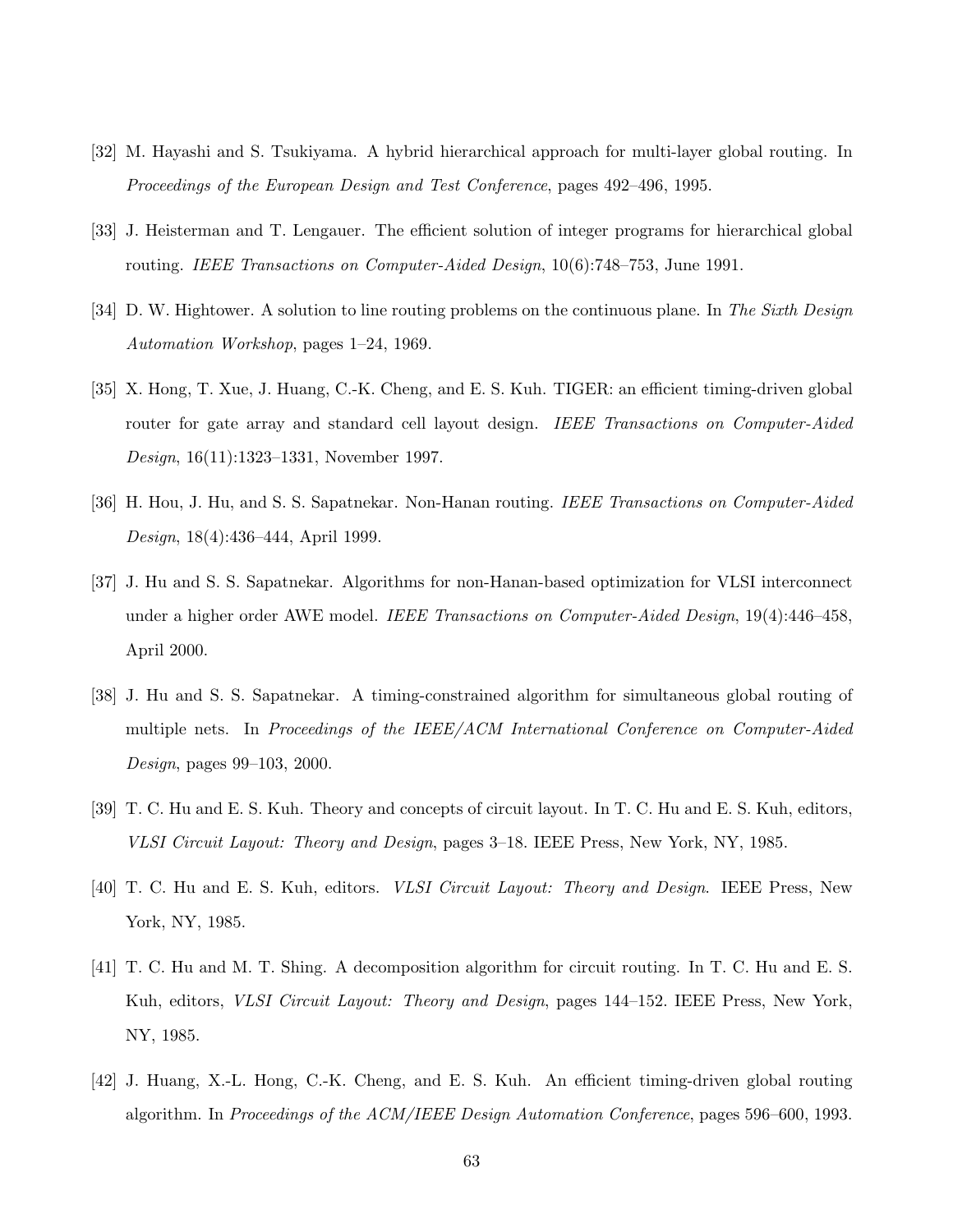- [43] S.-W. Hur, A. Jagannathan, and J. Lillis. Timing driven maze routing. In Proceedings of the ACM International Symposium on Physical Design, pages 208–213, 1999.
- [44] S.-W. Hur, A. Jagannathan, and J. Lillis. Timing-driven maze routing. IEEE Transactions on Computer-Aided Design, 19(2):234–241, February 2000.
- [45] A. B. Kahng and G. Robins. On optimal interconnections for VLSI. Kluwer Academic Publishers, Boston, MA, 1995.
- [46] N. Karmarkar. A new polynomial-time algorithm for linear programming. Combinatorica, 4(4):373– 395, 1984.
- [47] S. Kirkpatrick, C. D. Gelatt, Jr., and M. P. Vecchi. Optimization by simulated annealing. Science, 220:671–680, 1983.
- [48] T. Koide, T. Suzuki, S. Wakabayashi, and N. Yoshida. An efficient timing-driven global routing method for standard cell layout. IEICE Transactions on Information and Systems, E79- D(10):1410–1418, October 1996.
- [49] M. R. Kramer and J. van Leeuwen. The complexity of wire routing and finding minimum area layouts for arbitrary VLSI circuits. In F. P. Preparata, editor, Advances in computing research, volume 2: VLSI theory, pages 129–146. JAI, Reading, MA, 1984.
- [50] E. S. Kuh and M. Marek-Sadowska. Global routing. In T. Ohtsuki, editor, Layout design and verification, pages 169–198. Elsevier Science Publishers B.V., Amsterdam, The Netherlands, 1986.
- [51] M. Kuribayashi, M. Yamada, T. Mitsuhashi, and N. Goto. A hierarchical global router for macroblock-embeded sea-of-gates. IEICE Transactions Fundamentals, E76-A(10):1694–1704, October 1993.
- [52] L. R. Ford, Jr. and D. R. Fulkerson. Flows in networks. Princeton University Press, Princeton, NJ, 1962.
- [53] U. P. Lauther. Top down hierarchical global routing for channelless gate arrays based on linear assignment. In Proceedings of the IFIP International Conference on VLSI, pages 141–151, 1987.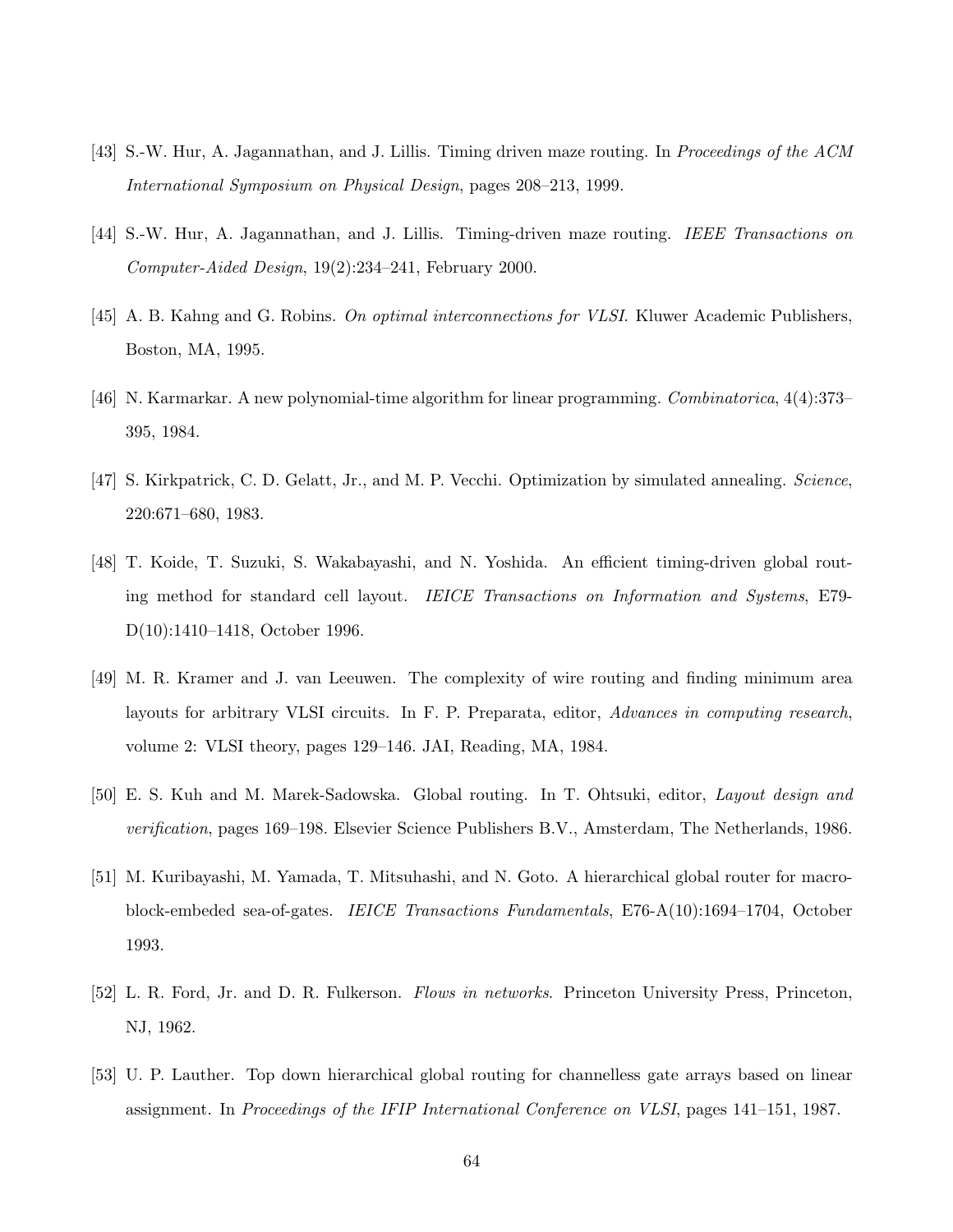- [54] C. Y. Lee. An algorithm for path connection and its applications. IRE Transactions on Electronic Computers, EC-10(3):346–365, 1961.
- [55] K. W. Lee and C. Sechen. A global router for sea-of-gate circuits. In Proceedings of the European Design Automation Conference, pages 242–247, 1991.
- [56] T. Lengauer. Combinatorial algorithms for integrated circuit layout. John Wiely and Sons, New York, NY, 1990.
- [57] J.-T. Li and M. Marek-Sadowska. Global routing for gate array. IEEE Transactions on Computer-Aided Design, CAD-3(4):298–307, October 1984.
- [58] J. Lillis, C. K. Cheng, T. T. Lin, and C. Y. Ho. New performance driven routing techniques with explicit area/delay tradeoff and simultaneous wire sizing. In Proceedings of the ACM/IEEE Design Automation Conference, pages 395–400, 1996.
- [59] Y.-L. Lin, Y.-C. Hsu, and F.-S. Tsai. Hybrid routing. IEEE Transactions on Computer-Aided Design, 9(2):151–157, February 1990.
- [60] L. E. Liu and C. Sechen. Multilayer chip-level global routing using an efficient graph-based Steiner tree heuristic. IEEE Transactions on Computer-Aided Design, 18(10):1442–1451, October 1999.
- [61] D. G. Luenberger. Linear and nonlinear programming. Addison-Wesley Publishing Company, Reading, MA, 1984.
- [62] W. K. Luk, P. Sipala, M. Tamminen, D. Tang, L. Woo, and C. K. Wong. A hierarchical global wiring algorithm for custom chip design. IEEE Transactions on Computer-Aided Design, CAD-6(4):518–533, July 1987.
- [63] M. Marek-Sadowska. Global router for gate array. In Proceedings of the IEEE International Conference on Computer Design, pages 332–337, 1984.
- [64] M. Marek-Sadowska. Route planner for custom chip design. In Proceedings of the IEEE/ACM International Conference on Computer-Aided Design, pages 246–249, 1986.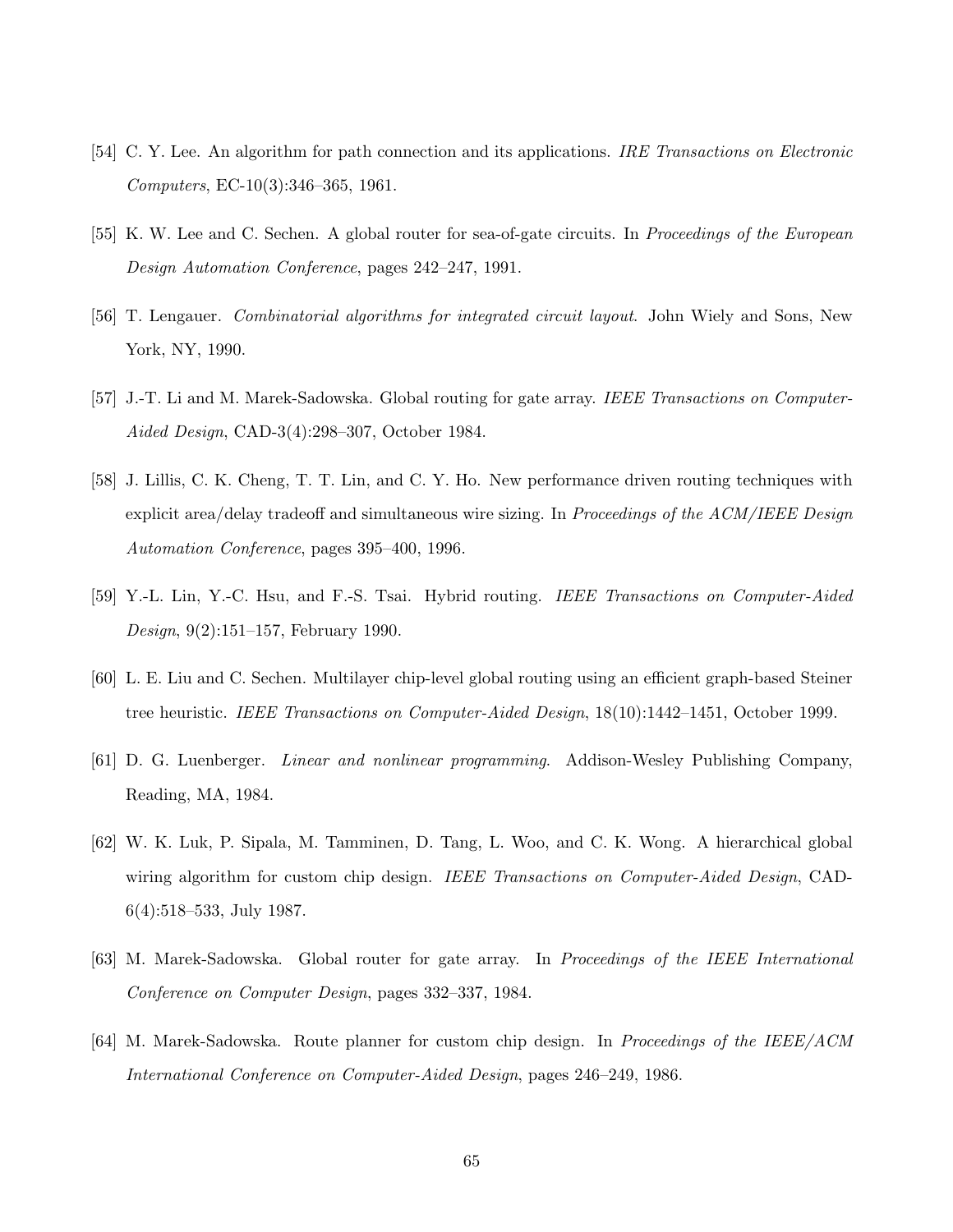- [65] G. Meixner and U. Lauther. A new global router based on a flow model and linear assignment. In Proceedings of the IEEE/ACM International Conference on Computer-Aided Design, pages 44–47, 1990.
- [66] E. F. Moore. Shortest path through a maze. In Annals of Computation Laboratory, pages 285–292. Harvard University Press, Cambrige, MA, 1959.
- [67] R. Nair. A simple yet effective technique for global wiring. IEEE Transactions on Computer-Aided Design, CAD-6(2):165–172, October 1987.
- [68] R. Nair, S. J. Hong, S. Liles, and R. Villani. Global wiring on a wire routing machine. In Proceedings of the ACM/IEEE Design Automation Conference, pages 224–231, 1982.
- [69] T.-M. Parng and R.-S. Tsay. A new approach to sea-of-gates global routing. In Proceedings of the IEEE/ACM International Conference on Computer-Aided Design, pages 52–55, 1989.
- [70] A. M. Patel, N. L. Soong, and R. K. Korn. Hierarchical VLSI routing an approximate routing procedure. IEEE Transactions on Computer-Aided Design, CAD-4(2):121–126, April 1985.
- [71] P. Raghavan and C. D. Thompson. Randomized rounding: a technique for provably good algorithms and algorithmic proofs. Combinatorica, 7(4):365–374, 1987.
- [72] P. Raghavan and C. D. Thompson. Multiterminal global routing: a deterministic approximation scheme. Algorithmica, 6:73–82, 1991.
- [73] S. M. Sait and H. Youssef. VLSI physical design automation: theory and practice. McGraw-Hill, New York, NY, 1995.
- [74] P. Sarkar, V. Sundararaman, and C.-K. Koh. Routability-driven repeater block planning for interconnect-centric floorplanning. In Proceedings of the ACM International Symposium on Physical Design, pages 186–191, 2000.
- [75] M. Sarrafzadeh and C. K. Wong. An introduction to VLSI physical design. McGraw-Hill, New York, NY, 1996.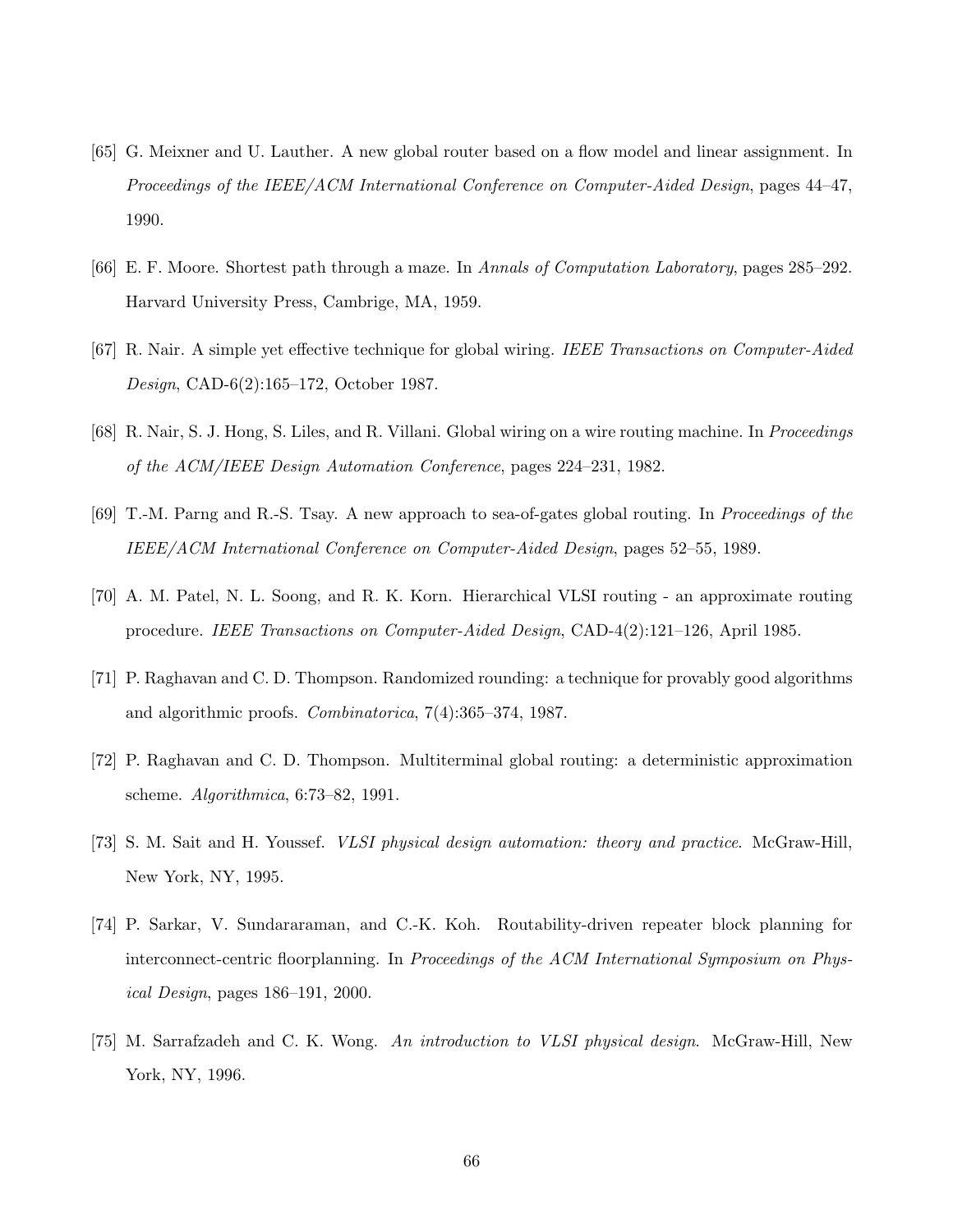- [76] C. Sechen and A. Sangiovanni-Vincentelli. TimberWolf3.2: a new standard cell placement and global routing package. In Proceedings of the ACM/IEEE Design Automation Conference, pages 432–439, 1986.
- [77] F. Shahrokhi and D. W. Matula. The maximum concurrent flow problem. Journal of the ACM, 37(2):318–334, 1990.
- [78] N. A. Sherwani. Algorithms for VLSI physical design automation. Kluwer Academic Publishers, Norwell, MA, 3rd edition, 1999.
- [79] E. Shragowitz and S. Keel. A global router based on a multicommodity flow model. Integration: the VLSI Journal, 5(1):3–16, March 1987.
- [80] X. Tang and D. F. Wong. Planning buffer locations by network flows. In Proceedings of the ACM International Symposium on Physical Design, pages 180–185, 2000.
- [81] R. W. Thaik, N. Lek, and S.-M. Kang. A new global router using zero-one integer linear programming techniques for sea-of-gates and custom logic arrays. IEEE Transactions on Computer-Aided Design, 12(12):1479–1494, December 1992.
- [82] B. S. Ting and B. N. Tien. Routing techniques for gate array. IEEE Transactions on Computer-Aided Design, CAD-2(4):301–312, October 1983.
- [83] A. Vannelli. An adaptation of the interior point method for solving the global routing problem. IEEE Transactions on Computer-Aided Design, 10(2):193–203, February 1991.
- [84] M. P. Vecchi and S. Kirkpatrick. Global wiring by simulated annealing. IEEE Transactions on Computer-Aided Design, CAD-2(4):215–222, October 1983.
- [85] A. Vittal and M. Marek-Sadowska. Minimum delay interconnect design using alphabetic trees. In Proceedings of the ACM/IEEE Design Automation Conference, pages 392–396, 1994.
- [86] D. Wang and E. S. Kuh. Performance-driven interconnect global routing. In Proceedings of the Great Lake Symposium on VLSI, pages 132–136, 1996.